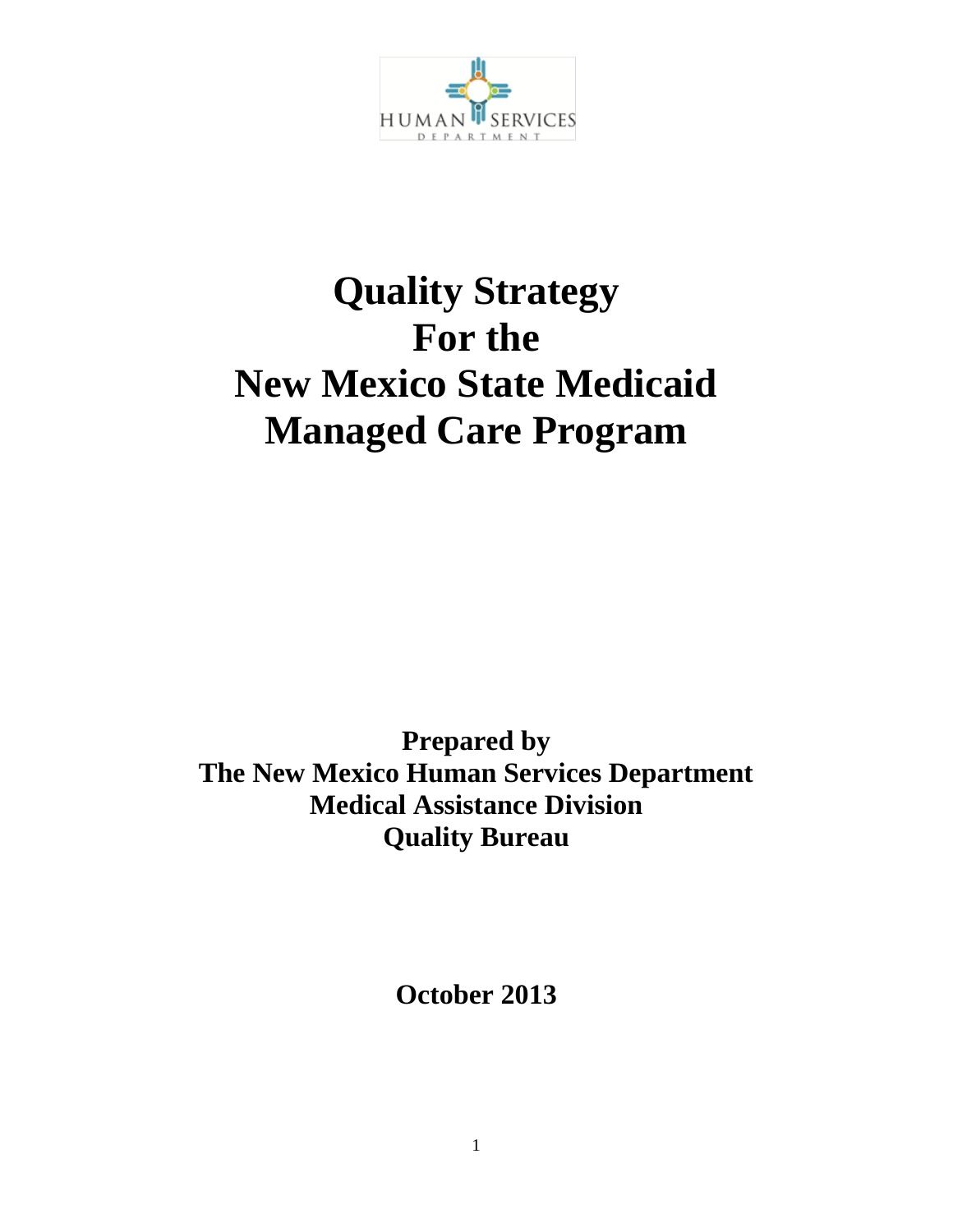

# **I. INTRODUCTION**

#### **A. Managed Care Goals, Objectives and Overview**

Prior to 1997, New Mexico Medicaid clients received their care through a Fee-for-Service (FFS) model. The New Mexico Legislature mandated the Human Services Department, Medical Assistance Division (HSD/MAD) to implement a managed care program and a proposal was submitted under Section 1915(b) of the Social Security Act (the Act) to provide comprehensive medical and social services to the State's Medicaid population. HSD/MAD was awarded approval to operate a statewide managed care program for children and families receiving Medicaid. Eligible members required to participate include those receiving Medical Assistance for Women and Children (MAWC), members receiving Supplemental Security Income, children in foster care or adoption placement, members receiving services under the home and community-based services waiver programs (for non-waiver services only), and other clients deemed eligible by the State.

1. History of New Mexico's Managed Care Programs

New Mexico began the Salud! Program on July 1, 1997. The program was designed to improve quality of care and access to care, and to make cost–effective use of state and federal funds. Approximately 65% of Medicaid-eligible members were mandatory participants in Salud! at that time.

Medicaid safety net programs for children including the State Children's Health Insurance Program (SCHIP, name then changed to CHIP [Children's health Insurance Program]) were combined into one program in New Mexico, known as New Mexikids.

Services to members in both Salud!and New Mexikids are contracted through Managed Care Organizations (MCOs).

The remaining population groups remained in the FFS program, including residents of nursing facilities and Institutional Care Facilities for the Mentally Retarded (ICFs/MR), members eligible for both Medicare and Medicaid (dual eligible's), members enrolled in the Family Planning waiver and the Breast and Cervical Cancer waiver, recipients of the Program of All Inclusive Care for the Elderly (PACE) and Native American members who did not choose to participate in Salud!

A Health Insurance Flexibility and Accountability (HIFA) waiver was approved by the Centers for Medicare & Medicaid Services (CMS) in August 2002. The waiver program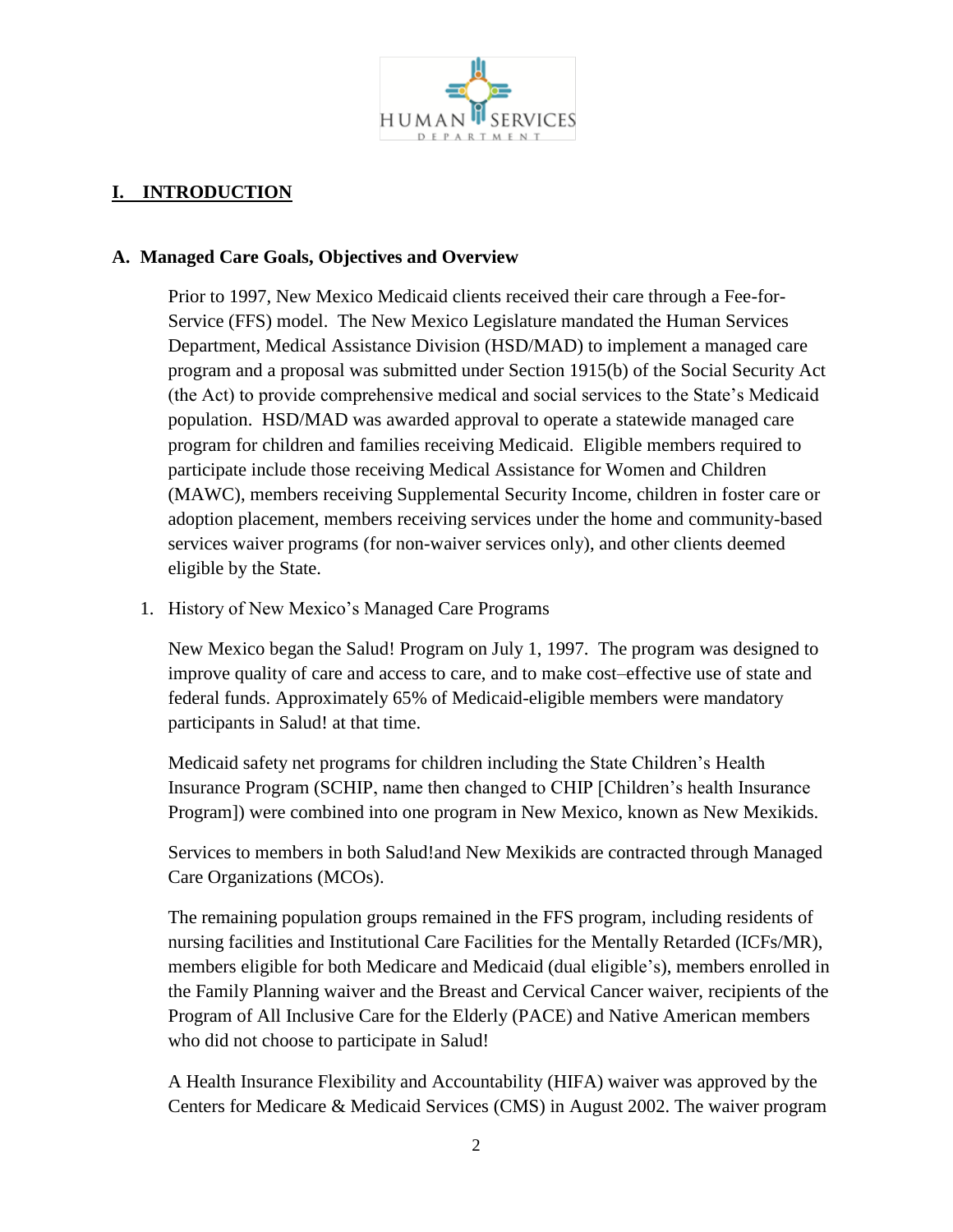

utilizes unspent SCHIP funds to provide basic health benefits for New Mexicans with incomes up to 200 percent of the federal poverty level through an employer based buy-in insurance plan. On March 18, 2005, Governor Bill Richardson signed the State Coverage Insurance Program (SCI) initiative into law. The State Coverage Initiative (SCI) is an innovative insurance product, combining features of Medicaid and a basic commercial plan. Support from the federal government, particularly Medicaid waivers, has provided the flexibility to offer coverage to the individuals most in need throughout the state. The employer premium assistance plan enacted through the SCI program is the foundation on which the state is able to target the population identified as the most likely to be uninsured. This premium assistance program received a Legislative appropriation to cover approximately 10,000 low income working adults at or below 200 percent of the federal poverty limit in a subsidized employer health benefit plan.

The program is currently being administered through the MCOs utilizing federal and state funding plus contributions by employers and employees. Utilizing financing strategies such as group purchasing and tax incentives, employers are assisted in offering health insurance to their uninsured employees and in encouraging those employees to purchase health insurance at reduced cost. New Mexico has focused on building bridges between the public and private sectors with system designs that provide increased access to health care and funding through partnerships between federal, state, and private entities. Elements of this program include health insurance for small businesses, non-profit organizations, the selfemployed, and families, children, and pregnant women who are not eligible for Medicaid.

The Coordination of Long Term Services (CoLTS) program was implemented in 2008 and provides managed care for Medicaid-eligible members residing in nursing facilities, participants of the Disabled & Elderly (D&E) waiver, Personal Care Option (PCO) members, members with a qualified brain injury (BI) and dual eligible (Medicare and Medicaid) members. The program is an interagency collaboration between New Mexico Human Services Department, Medical Assistance Division, New Mexico Aging and Long Term Services Department, and New Mexico Department of Health. All acute, preventive and long term care services are provided through contracted managed care organizations. The primary goal of this program is to mitigate the array of problems resulting from the frequent fragmentation of services provided to Medicare and Medicaid dual eligibles.

In 1999, HSD/MAD implemented the PCO program to meet the needs of Medicaideligible New Mexico residents who wanted to receive in-home care instead of being institutionalized and who had not yet been placed on a Home and Community-Based Services Waiver.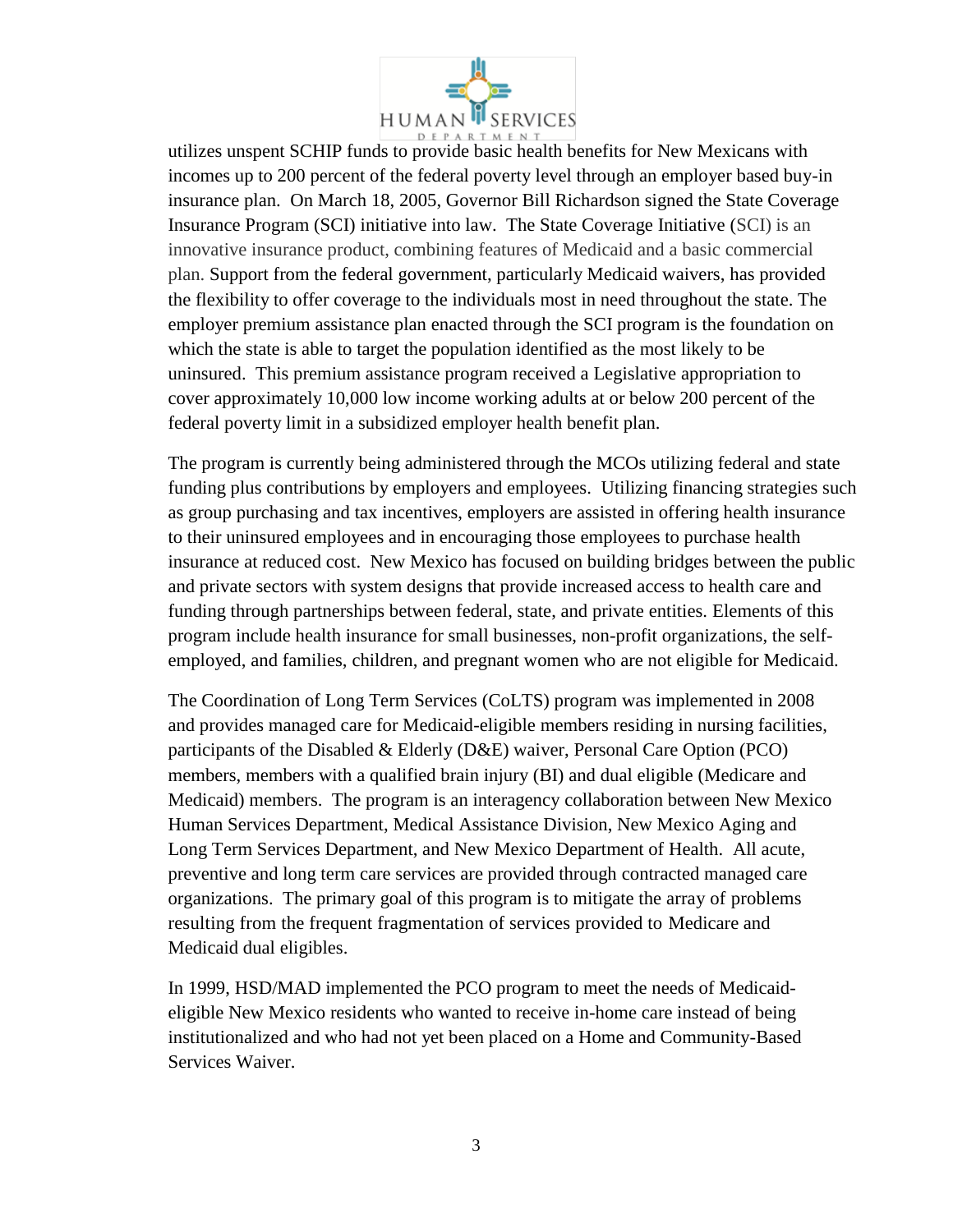

The Home and Community-Based Services Waiver programs are co-administered with other state agencies and include programs to individuals who require long-term supports and services in order to remain in a family residence, their private home, or in community residences. The programs serve as alternatives to institutional care.

## 2. The Centennial Care Program

Of the approximately two million citizens in the State, approximately 550,000 people currently receive their health care through the Medicaid program under 12 separate waivers as well as a fee-for-service program; of these, 70% are enrolled in managed care (for physical health). Seven different health plans currently administer this delivery system. These medical services are provided under an umbrella of programs for eligible individuals in more than 40 eligibility categories.

New Mexico is embarking on a new pathway to deliver care to the Medicaid population through an 1115 demonstration waiver. The current waivers (with the exception of the DD [Developmentally Disabled] population and the MF [Medically Fragile] population of the Mi Via program) will be consolidated and combined under one waiver for a new Medicaid program, "Centennial Care." Similarly, the current MCO contracts will be consolidated among those that have demonstrated the ability to deliver improved access, better quality together with cost effectiveness.

Under Centennial Care, enrollees who meet the nursing facility level of care will be eligible for the community benefit. Enrollees who are otherwise Medicaid eligible will be able to access the community benefit without the need for slots. Certain individuals enrolled in Centennial Care who are deaf and blind may access the benefit of community interveners, trained professionals who meet the criteria as determined by the state. The interveners work one-on-one with deaf-blind individuals who are five years and older to provide critical connections to other people and the environment.

#### 3. Structure of the Centennial Care Quality Program

The Quality Bureau is housed within the HSD/MAD and currently consists of 12 employees plus a bureau chief. The bureau is responsible for directing the Division's Quality Program and coordinating existing quality improvement and future health reform initiatives with contracted Medicaid managed care organizations. The bureau is tasked with designing innovative programs focused on improving the health of the population and optimizing quality of care at the patient level including the development of a patientcentered medical home (PCMH) model, health home (HH) model and pay for performance (P4P) for New Mexico's Medicaid members. The bureau directs all aspects of performance measurement for New Mexico Medicaid programs including quality improvement projects, performance measures and performance reporting.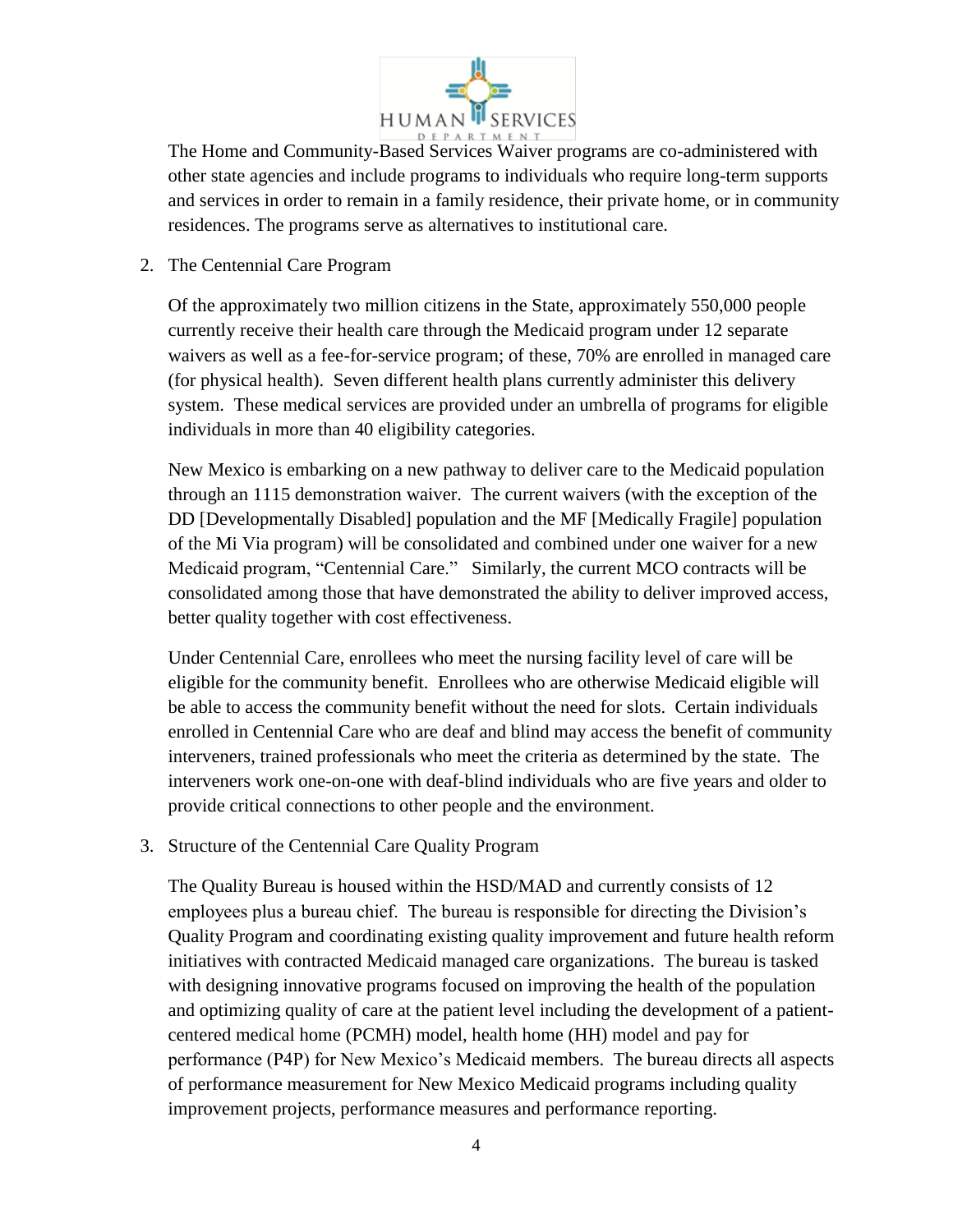

The HSD/MAD Quality Bureau (QB) retains primary responsibility for the management responsibilities of the Quality Strategy, although several internal and external collaborations/partnerships are utilized to address specific initiatives and/or issues.

HSD/MAD/QB oversees the Quality Strategy's overall effectiveness and performance of its Contractors. HSD/MAD/QB is responsible for reporting Quality Strategy activities, findings, and actions to members, Contractors, the Governor, legislators, other stakeholders and CMS.

Federal regulations (42 CFR 431.12) require the State to establish a committee to advise the State Medicaid agency about health and medical care services. The Medicaid Advisory Committee (MAC) serves as an advisory body to the Secretary of the Human Services Department and the Medical Assistance Division Director on policy development and program administration for the health and medical care services provided by the New Mexico Medicaid program. The MAC encourages participation of health professionals, consumers and consumer groups, advocates, public health entities and other stakeholders concerned or involved with the NM Medicaid program. Additionally, quality review committees representing the various populations meet periodically to discuss quality of care issues and performance measure outcomes with the intention of improving health outcomes and safety.

The Interagency Behavioral Health Purchasing Collaborative (The Collaborative) was established in 2004 as a pioneering effort in behavioral health system transformation. The Collaborative is a legal entity with the authority to contract for behavioral health services and to make decisions regarding the administration, direction and management of state-funded behavioral health services and care in New Mexico. The Collaborative is a cabinet-level group representing 15 state agencies and the Governor's office, and it oversees the activities of the Statewide Entity (SE). The SE is responsible for maintaining the New Mexico behavioral health provider network and managing the service delivery system. The primary goal of the Collaborative is to provide a single behavioral health service delivery system in New Mexico which manages behavioral health funds effectively and efficiently, and through which behavioral health consumers are assisted to participate fully in the life of their communities.

The Behavioral Health Collaborative works through a quality workgroup to monitor behavioral health services and quality of care issues for members receiving those services and committees representing the Developmentally Disabled population and long-term care services populations meet periodically to evaluate similar measures and issues.

Building upon current structures established for our Salud! population, long term care population in our CoLTS program and those established for the behavioral health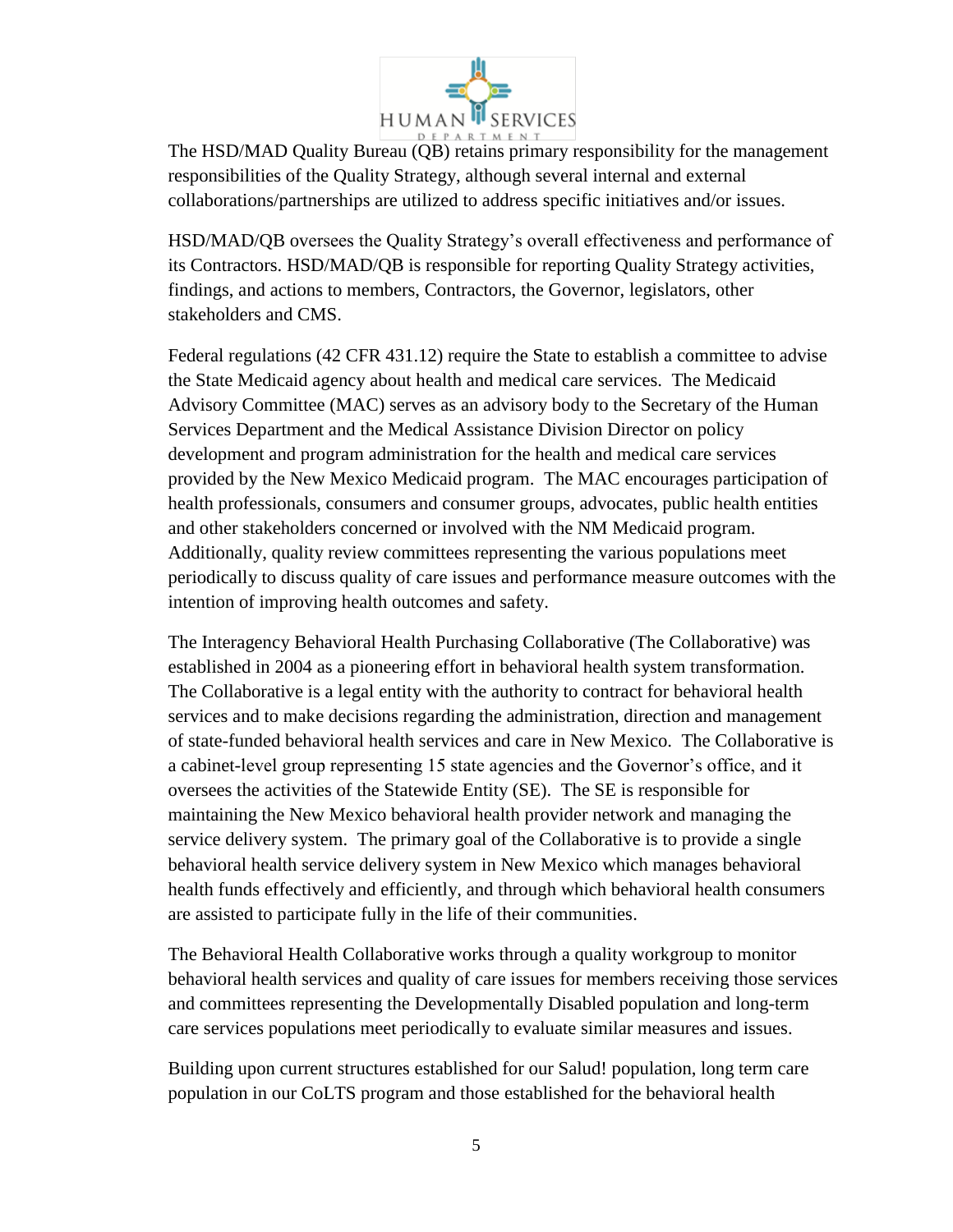

population through the Collaborative, will be key in establishing this comprehensive service delivery system. Under Centennial Care, enhanced care coordination and community supports services are required of the contracted MCOs. Health Risk Assessments together with Comprehensive Needs Assessments will allow members to be appropriately assigned to care coordination levels, ensuring that care and quality of life are improved and maintained.

4. Goals and Objectives of Centennial Care

The vision of Centennial Care is to:

- a. Build a service delivery system that delivers the right amount of care at the right time in the right setting;
- b. Educate New Mexico recipients to become more savvy health care consumers;
- c. Promote more integrated care;
- d. Properly case manage the most at-risk members;
- e. Involve Members in their own wellness; and
- f. Pay providers for outcomes rather than for processes.

The Centennial Care goals are aligned with those of the National Quality Strategy to:

- a. Create a unified, comprehensive service delivery system to assure cost-effective care and to focus on quality over quantity (Better Care);
- b. Assure equity in the delivery of high quality preventive, chronic illness, and rehabilitative care and personalized services across the populations and communities served (Better Health/Healthy Communities);
- c. Slow the rate of cost growth in program costs over time through better management of care while avoiding cuts (More Affordable Care); and
- d. Streamline and modernize the program in preparation for the potential increase in membership of up to 175,000 people beginning January 1, 2014.

A managed healthcare system, such as Centennial Care, allows for the close monitoring of healthcare costs, a strong oversight together with accountability of providers.

Objectives include:

- a. Develop a quality framework consistent with, and pertinent to, all Medicaid programs;
- b. Continue use of nationally recognized protocols, standards of care and benchmarks;
- c. Continue use of a system of rewards for physicians, in collaboration with MCO Contractors, based on clinical best practices and outcomes;
- d. Develop collaborative strategies and initiatives with state agencies and other external partners;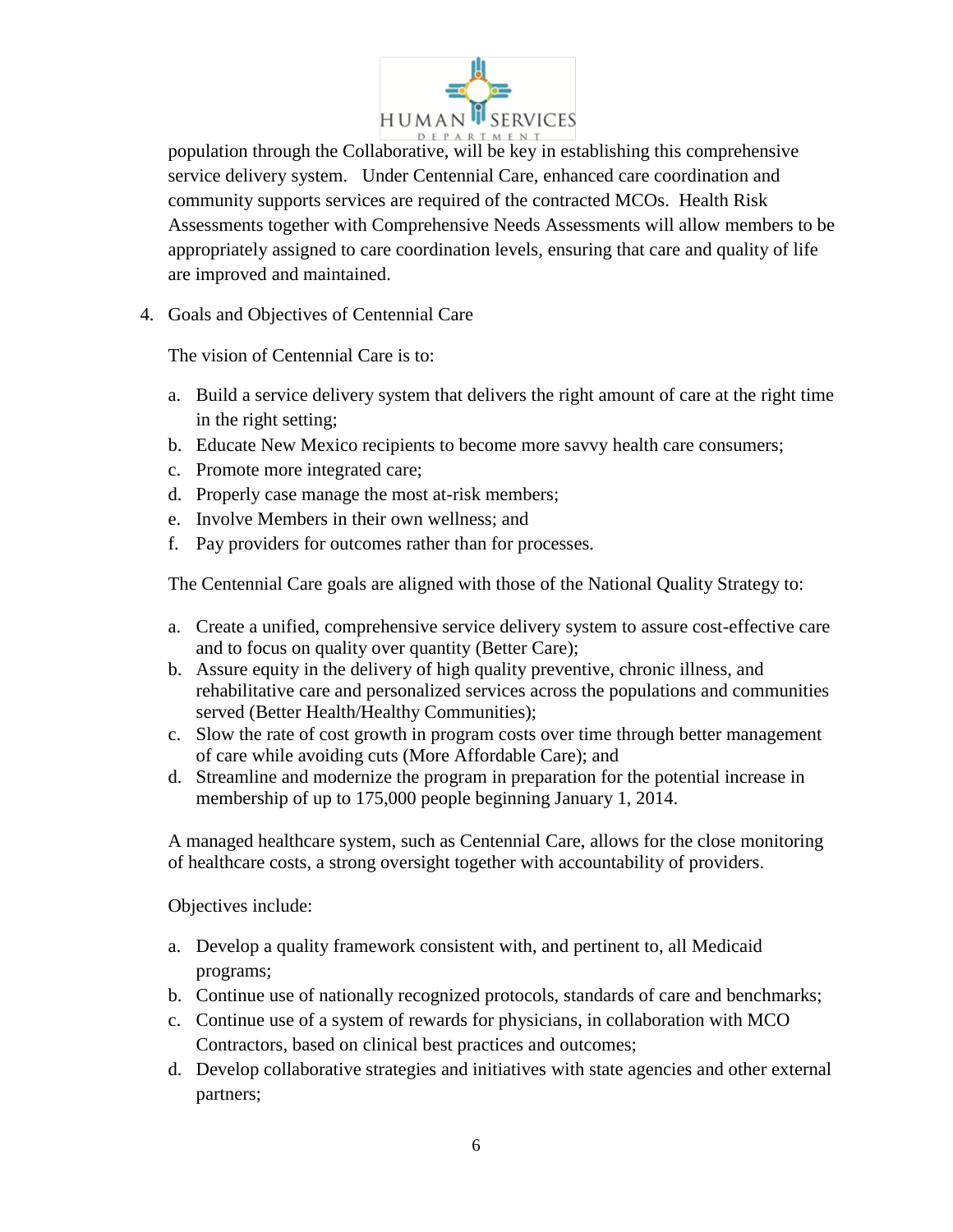

- e. Build upon prevention efforts and health maintenance/management to improve health status through targeted medical management in the following areas:
	- 1) Emphasizing disease management;
	- 2) Planning patient care for the special needs population;
	- 3) Increasing emphasis on preventative care; and
	- 4) Identifying and sharing best practices.
- f. Assure the effective medical management of at risk and vulnerable populations;
- g. Build capacity in rural, frontier and underserved areas; and
- h. Collaborate on border health care issues.

To further strengthen our quality improvement efforts, it will be important to coordinate the Quality Strategy with the state-wide strategic plans (including the governor's office, the Department of Health, the New Mexico Health Policy Commission, the American Indian Health Advisory Council, the Office of American Indian Health, the Children, Youth and Families Department, the Family Health Bureau, the New Mexico Health Information Collaborative, the Center for Telehealth at UNM, the Envision NM Quality Improvement Initiative), and to comply with the CMS Quality Strategy.

Summary Table Alignment of Centennial Care Goals with National Quality Strategy:

| <b>State Goals</b>                                                                                                                                                                                      | <b>State Objectives</b>                                                                                                                                                                                                                                                                                                                                                                                                                                                                                                                                         |
|---------------------------------------------------------------------------------------------------------------------------------------------------------------------------------------------------------|-----------------------------------------------------------------------------------------------------------------------------------------------------------------------------------------------------------------------------------------------------------------------------------------------------------------------------------------------------------------------------------------------------------------------------------------------------------------------------------------------------------------------------------------------------------------|
| 1. Create a unified, comprehensive service<br>delivery system to assure cost-effective<br>care and to focus on quality over                                                                             | a. Continue the use of nationally<br>recognized protocols, standards of<br>care and benchmarks.                                                                                                                                                                                                                                                                                                                                                                                                                                                                 |
| quantity.<br>2. Assure equity in the delivery of high<br>quality preventive, chronic illness, and<br>rehabilitative care and personalized<br>services across the populations and<br>communities served. | Develop a quality framework<br>a.<br>consistent with, and pertinent to, all<br>Medicaid eligibility programs;<br>b. Building upon prevention efforts and<br>health maintenance/management to<br>improve health status through<br>targeted medical management in the<br>following areas:<br>1) Emphasizing disease<br>management;<br>2) Planning patient care for the<br>special needs population;<br>Increasing emphasis on<br>3)<br>preventative care;<br>4) Reducing disparities in care or<br>serve and;<br>Identifying and sharing best<br>5)<br>practices. |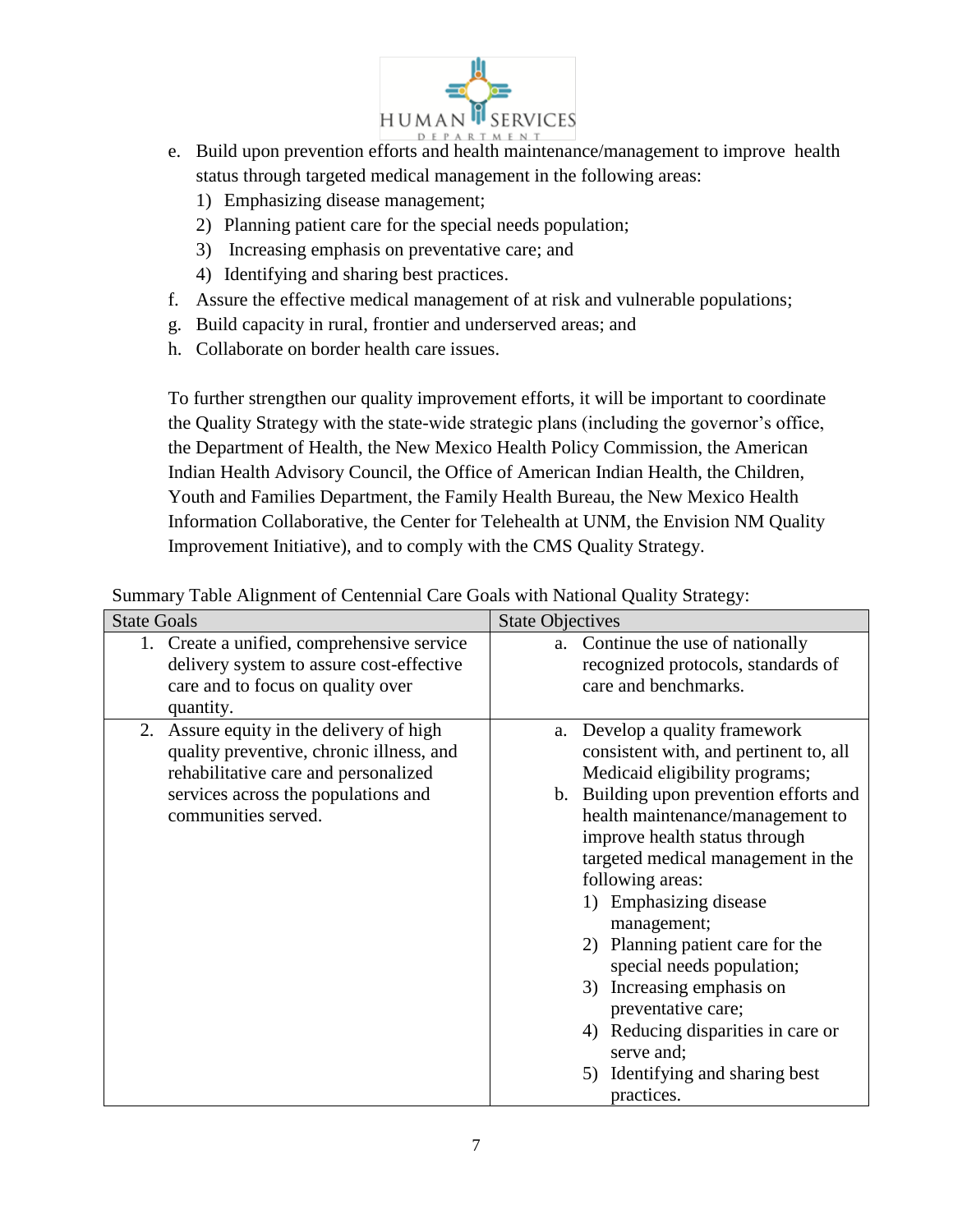

|                                                                                                                                                             | c. Building capacity in rural, frontier<br>and underserved areas.                                                                                                                                                                             |
|-------------------------------------------------------------------------------------------------------------------------------------------------------------|-----------------------------------------------------------------------------------------------------------------------------------------------------------------------------------------------------------------------------------------------|
| 3. Slow the rate of cost growth in costs over<br>time through better management of care<br>while avoiding cuts.                                             | a. Continue the use of a system of rewards<br>for physicians, in collaboration with the<br>MCOs, based on clinical best practices<br>and outcomes;<br>b. Assure the effective medical<br>management of at risk and vulnerable<br>populations. |
| 4. Streamline and modernize the program in<br>preparation for the potential increase in<br>membership of up to 175,000 people<br>beginning January 1, 2014. | a. Develop collaborative strategies and<br>initiatives with state agencies and other<br>external partners;<br>b. Collaborate on border health care issues.                                                                                    |

The state will monitor MCO compliance and measure success and/or accomplishments through various mechanisms including: member incentive reports, care coordination reports, care transitions reports, level of care reports, community benefit reports, Patient-Centered Medical Home reports, Health Home reports, utilization management reports, quality improvement reports, disease management reports, member and provider survey results and performance measures.

Summary Table: MCO Reporting Requirements

| Objectives                                       | Reports                                            |
|--------------------------------------------------|----------------------------------------------------|
| Care coordination level assignation is           | Care Coordination Reports that include the         |
| evaluated regarding consistency across MCOs;     | number of reassessments among the different        |
| timeliness requirements are met; HRAs and        | levels, reasons for reassessment and sources       |
| CNAs are completed in a timely fashion;          | for requests for changes in levels.                |
| efforts are made to reach Members who refuse     |                                                    |
| assessments.                                     |                                                    |
| Sufficient care coordinators are available for   | Caseload and Staffing Ratio Reports; include       |
| members within different agency types as well    | analysis of steps taken to accommodate care        |
| as staffing ratios according to geographic       | coordinators serving in rural, frontier and tribal |
| location.                                        | areas.                                             |
| There is sufficient access to all provider types | Network Adequacy Reports; include steps            |
| for Members entering Centennial Care through     | taken to address adequacy issues.                  |
| the expansion population.                        |                                                    |
| Appropriate usage of resources                   | Utilization Management Reports, measuring          |
|                                                  | over - and under-utilization of available          |
|                                                  | resources.                                         |
| Members with chronic conditions are              | Disease Management Reports describing              |
| improving or maintaining their health status.    | initiatives to engage Members to self-manage       |
|                                                  | their chronic conditions. Outcomes include:        |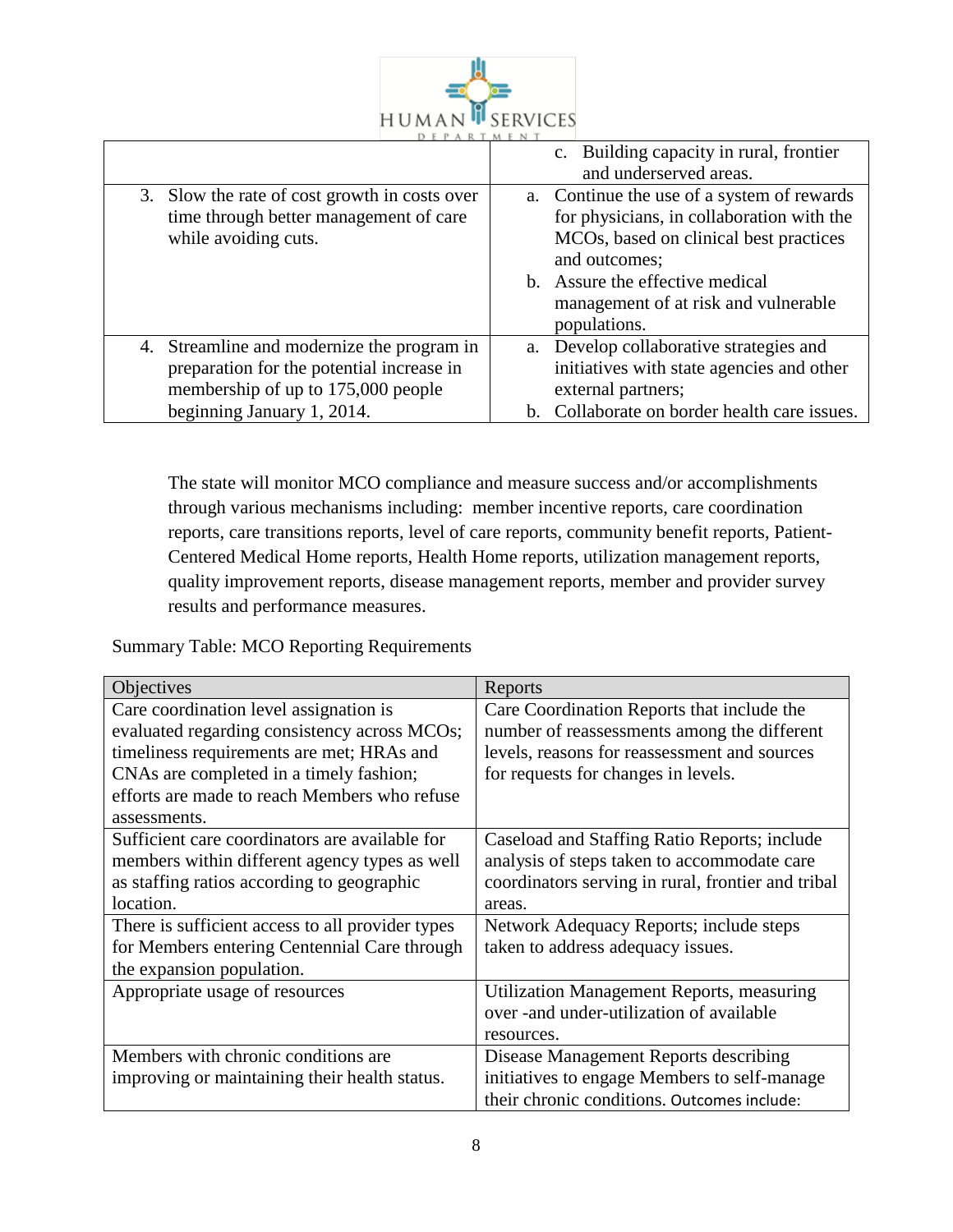

|                                               | appropriate medication management for people      |
|-----------------------------------------------|---------------------------------------------------|
|                                               | with asthma, increased HbA1c testing for ages 18- |
|                                               | 75 with types I and II diabetes, retinal eye exam |
|                                               | and LDL-C screening and neuropathy testing for    |
|                                               | kidney disease.                                   |
| Improve the health of New Mexicans, e.g. by   | Compliance reports with benchmarks for            |
| monitoring annual dental visits (ages 2-21),  | HEDIS performance measures.                       |
| well child visits with a PCP Primary care     |                                                   |
| Provider), children and adolescent access to  |                                                   |
| PCPs, childhood immunizations, use of         |                                                   |
| appropriate medications for people with       |                                                   |
| asthma, breast cancer screening,              |                                                   |
| comprehensive diabetes care, timeliness of    |                                                   |
| prenatal and postpartum care and frequency of |                                                   |
| ongoing prenatal care.                        |                                                   |

The State has been successful in developing and implementing systems to support the goals of the program. Systems are in place to collect encounter, provider network, complaint, quality, and satisfaction data.

New Mexico will continue to enhance current performance measures, performance improvement projects and best practices activities across all Medicaid programs to serve as a roadmap for driving member-centered improved outcomes.

Under Centennial Care, the state will focus on eight (8) clinical initiatives specified in the Managed Care contracts and incorporated into each MCO's quality management/quality improvement plans. Those initiatives include:

- a. Annual dental visits (Member ages 2-21),
- b. Medications for people with asthma,
- c. Controlling high blood pressure,
- d. Comprehensive diabetes care,
- e. Prenatal and postpartum care,
- f. Ongoing prenatal care,
- g. Antidepressant medication management and
- h. Follow-up after hospitalization for mental illness.

These measures are drawn from both the Adult and Child Core Measures sets, which will enable benchmarking. HEDIS methodology will be used and the MCOs must meet the HEDIS National Quality Compass score for these performance measures. These measures span dental, medical and behavioral health care to address whole person care.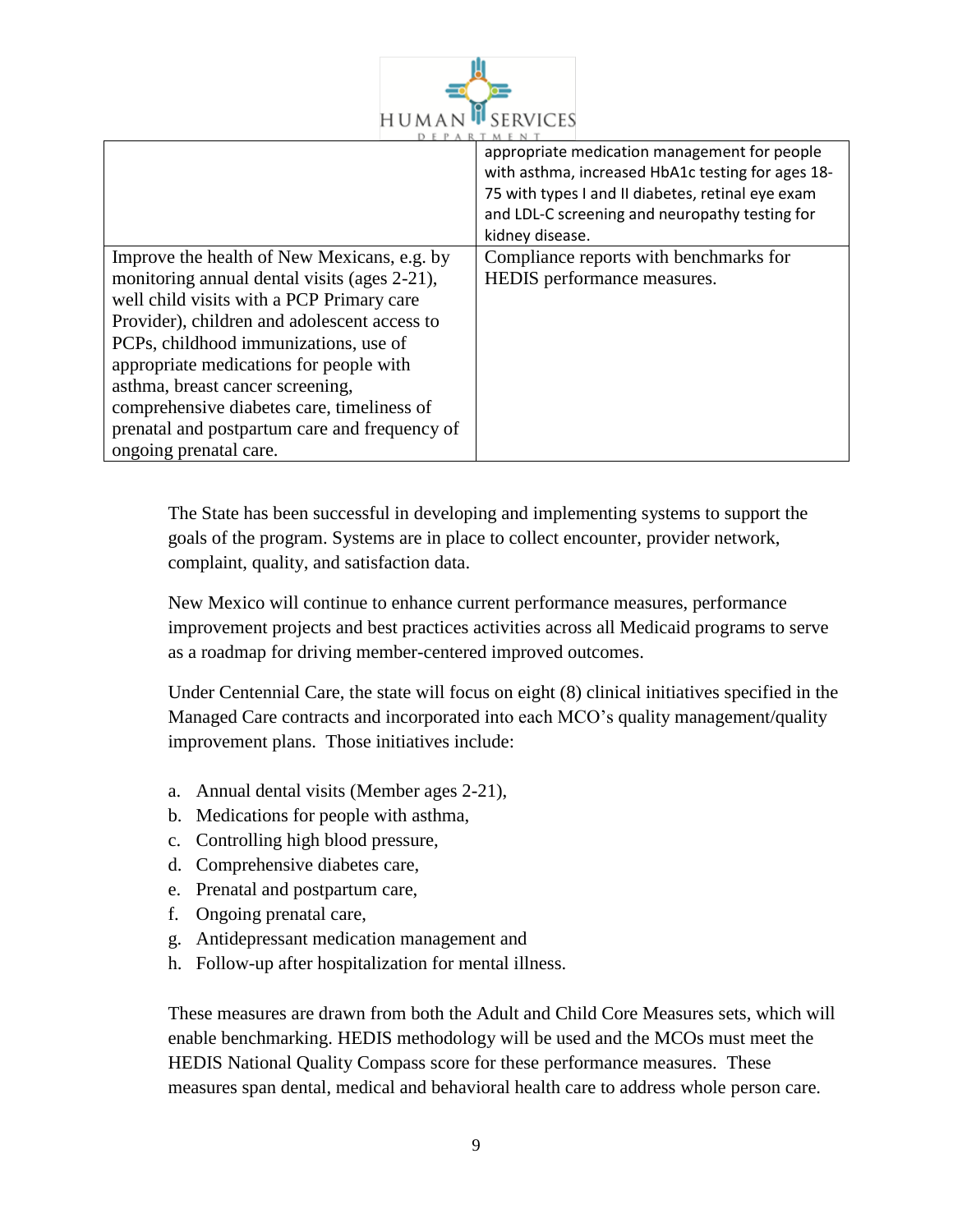

## **B. Development & Review of Quality Strategy**

In accordance with 42 CFR 438.200 et seq., the New Mexico Quality Strategy is a coordinated, comprehensive, and pro-active approach to drive quality through creative initiatives, monitoring, assessment and outcome-based performance improvement. The Quality Strategy is designed to ensure that services provided to members meet or exceed established standards for access to care, clinical quality of care and quality of service. It is a comprehensive approach that drives quality through initiatives, monitoring, assessment and outcome-based performance improvement. The strategy is designed to identify and document issues and encourage improvement through incentives, or where necessary, through corrective actions. New Mexico Human Services Department develops and approves the Quality Strategy through the identification of specific goals and objectives. Members, the public and stakeholders provide input and recommendations regarding the content and direction of the Quality Strategy. The MAC reviews the quality strategy and provides input for consideration and incorporation into this document. Public comment and/or input is also solicited from the contracted MCOs, the contracted External Quality Review Organization, Native American Advisory Committee and the general public through the Medicaid website. The document was posted for public comment on the website for approximately 5 weeks.

The Agency retains the ultimate authority for overseeing the Quality Strategy management and direction. The effectiveness of the Quality Strategy will be evaluated annually.

New Mexico's Quality Strategy utilizes a Continuous Quality Improvement (CQI) model. In other words, if a particular activity does not effectively elicit the quality of care information or improvements intended, then alterations are made to that activity or to the Strategy as a whole in order to make it more effective. Compliance with the Strategy is assessed on a regular basis. At a minimum, all aspects of the Strategy are assessed on an annual basis, changes are made and the strategy is updated. When significant changes are made to the strategy, the proposed changes are submitted to CMS for review. The State defines 'significant changes' as changes that materially affect the actual quality of information collected or analyzed. Minor changes in timeframes, reporting dates, or format are not considered significant changes. Thus, the quality assurance activities described represent activities performed as of the date of publication of this strategy and describe the current or most recent example of each task.

New Mexico requires the provision of high quality health care and services whose quality can be demonstrated to its members, the community and its funders. Several quality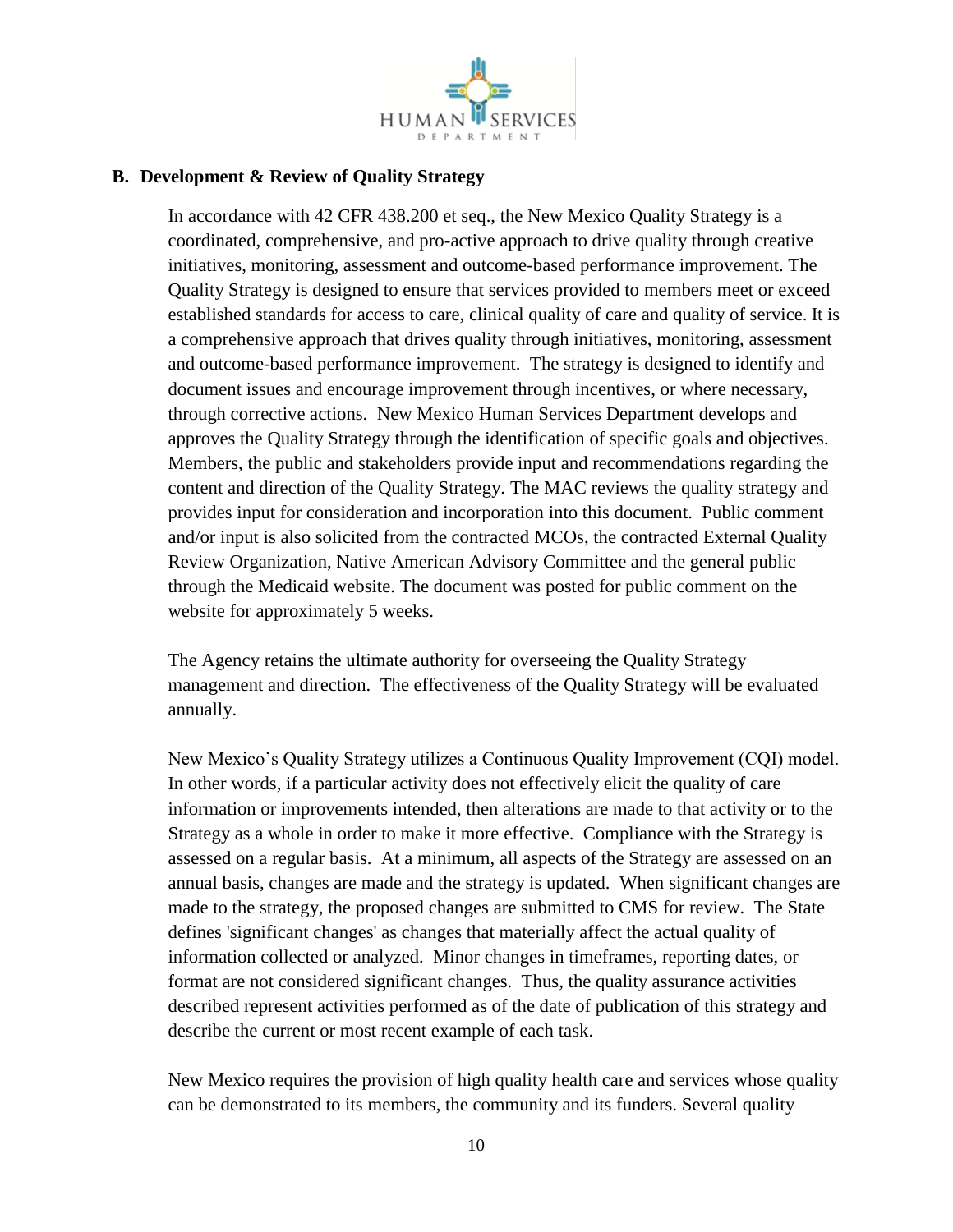

initiatives, beyond Member satisfaction, will be implemented in the Centennial Care program. These include care coordination, tracking of performance measures, Member rewards program and extensive MCO reporting and monitoring. The comprehensive needs assessment that is completed by care coordinators identifies the support services necessary for the Member to remain in the community and achieve personal goals. The comprehensive care plan addresses the services that are needed, as identified through the comprehensive needs assessment, to allow the individual to maintain his/her independence. Social, physical and behavioral health considerations all go into the development of the plan of care. Audits will be conducted by the quality bureau to ascertain whether the necessary services were, in fact, provided to the Member. The degree of success of care integration will be measured through performance measures such as number and percentage of participants with at least one PCP visit, number and percentage of participants who accessed any of the 3 new behavioral health services, well-child visits, number and percentage of participants with follow-up 7 and 30 days after leaving residential treatment center placement or after hospitalization, prenatal and postnatal care and breast and cervical cancer screenings.

The MCOs are providing a Member rewards program. Successful completion of selected healthy behaviors and activities come with incentives that should promote good health, health literacy and continuity of care for all Members. The MCOs will also provide several reports that track their performance on contract requirements such as Member assessments and transitions from nursing facilities to the community and track the number of Members readmitted to a nursing facility after transitioning to the community. These reports, in part, will measure the degree to which services and supports are appropriate for the Members. In addition, HSD/MAD formulates evidenced-based quality initiatives that:

- 1. Reward quality of care, member safety and member satisfaction outcomes;
- 2. Support best practices in disease management and preventive health;
- 3. Provide feedback on quality and outcomes to Contractors and providers, and
- 4. Provide comparative information to consumers.

Centennial Care will strive to "assure that Medicaid beneficiaries in the program receive the right amount of care, delivered at the right time, cost effectively in the right setting." Healthcare value is defined as "better health outcomes relative to the cost of achieving them. New Mexico believes that the best way to contain healthcare costs is to drive improvements in quality.

The comprehensive needs assessment that is completed by the care coordinators identifies the support services necessary for the member to remain in the community and achieve personal goals. The comprehensive care plan addresses what is needed to allow the individual his/her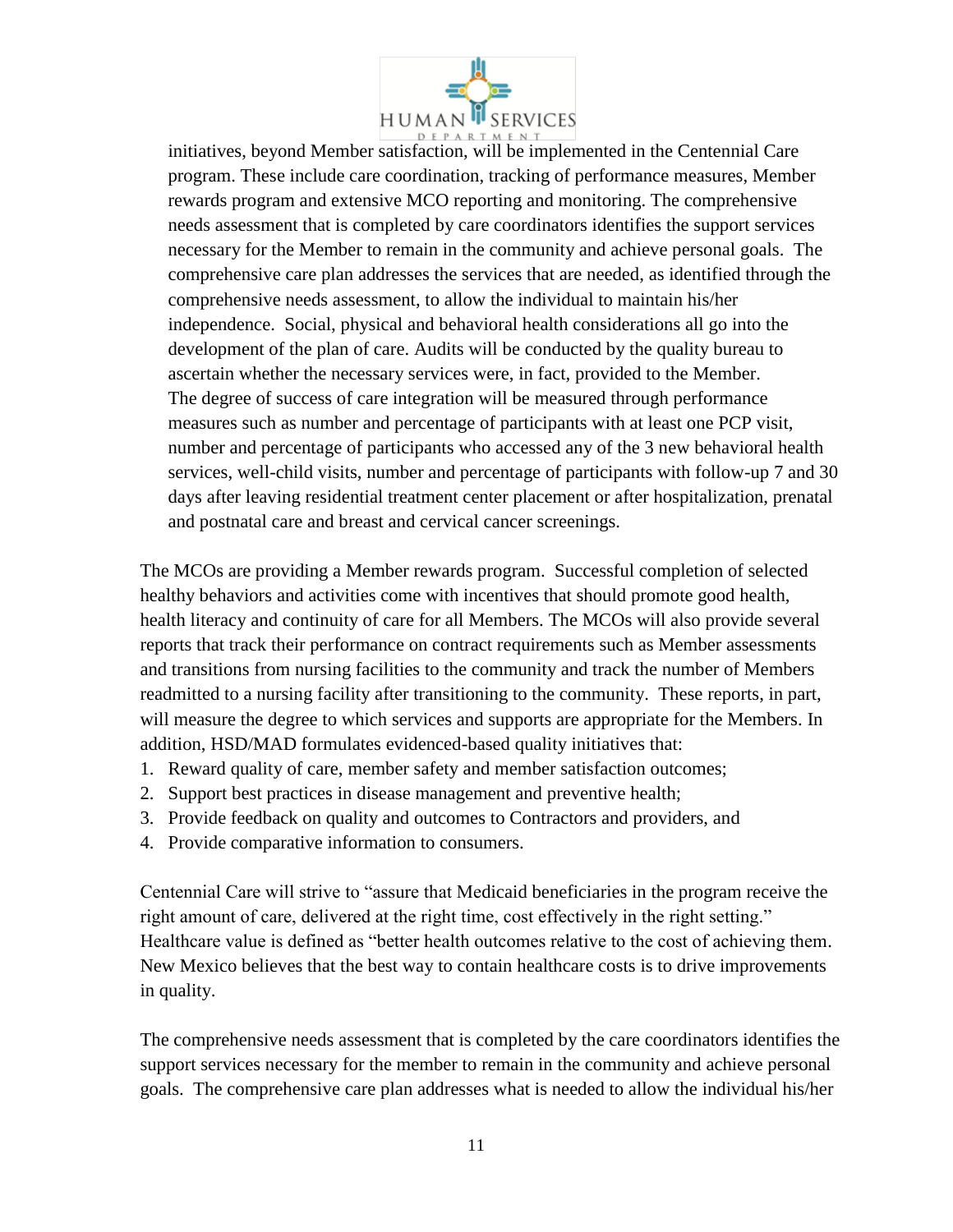

independence. Social, physical and behavioral health considerations all go into the development of the plan of care. Audits will be conducted by the quality bureau to ascertain whether the necessary services were, in fact, provided to the member. The degree of success of care integration will be measured through performance measures such as number and percentage of participants with at least one PCP visit, number and percentage of participants who accessed any of the 3 new behavioral health services, well-child visits, number and percentage of participants with follow-up 7 and 30 days after leaving residential treatment center placement or after hospitalization, prenatal and postnatal care and breast and cervical cancer screenings.

The comprehensive needs assessment also assesses long term care needs including but not limited to: environmental safety, including adaptive needs such as ramps or other mobility assistance, assesses disease management needs including identification of disease state, need for targeted intervention and education and development of appropriate intervention strategies. A social profile is developed, including but not limited to: living arrangements, employment, natural supports, demographics, financial resources, community resources such as senior companion of meals-on-wheels. Cultural information is identified including language and translation needs and utilization of ceremonial or natural healing techniques.

The MCOs are encouraged to use Community Health Workers in the engagement of Members in care coordination activities. The MCOs are required to develop and implement methods for identifying Members who may have the ability and /or desire to transition from an institutional facility to the community. The self-directed community benefit (SDCB) affords Members the opportunity to have choice and control over how SDCB services are provided, who provides the services and how much providers are paid for providing care in accordance with a range of rates per services established by HSD. The MCOs must ensure tht the Member and/or Member's representative fully participates in developing and administering the SDCB and that sufficient supports are made available to assist Members who require assistance.

Support brokers will be available to Members choosing the SDCB; they are responsible for, at a minimum, educating Members on how to use self-directed supports and services and provide information on program changes or updates, review, monitorand document progress of the Member's SDCB services and budget, assist in managing budget expenditures and complete and suibmit budget revisions/requests, assist with employer functions such as recruiting, hiriang and supervising providers, assist with approving/processing job descriptions for direct supports, assit with approving timesheets and purchese orders or invoices for goods,f acilitate resolution of any disputes regarding payment to providers for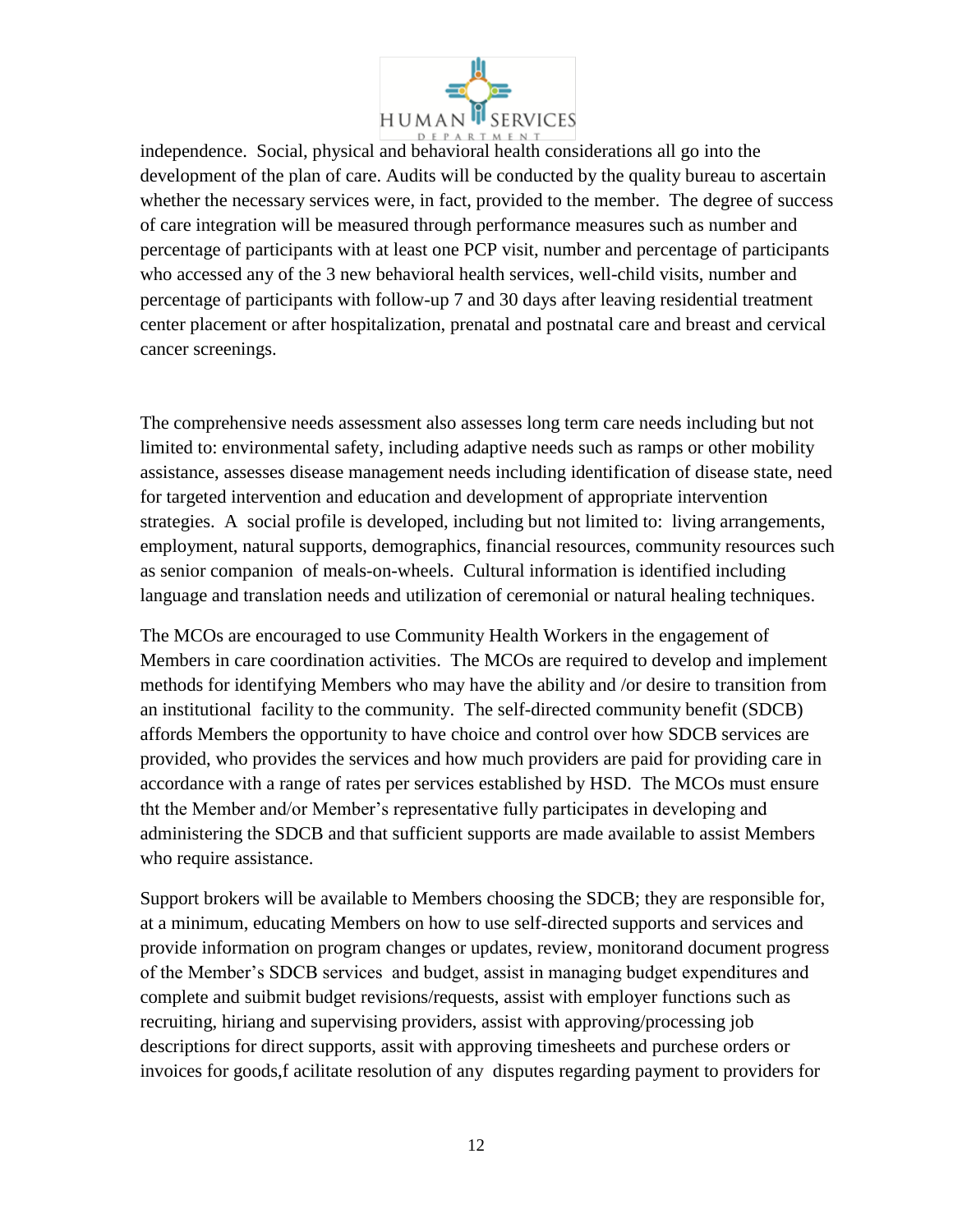

sercies rendered, develop the care plan for SDCB services and ensure that the budget amount is included in the comprehensive care plan.

The key traits of high-quality, high value healthcare include:

- 1. Effectiveness: Concentrates on the appropriateness of care (care that is indicated, given the clinical condition of the patient).
- 2. Efficient and Coordinated Care over Time: Addresses the underlying variation in resource utilization, overuse, misuse, and duplication in the system and the associated costs. The system should be safe (free from accidental injury) for all patients, in all processes, in all programs, all the time.
- 3. Patient-Centeredness: Encompasses respect for patients' values, preferences, and expressed needs; coordination and integration of care; information, communication, and education; physical comfort; emotional support (relieving fear and anxiety) and; involvement of family and friends. Timeliness: Addresses access issues with the underlying principle that care be provided in a timely manner (without long waits that are wasteful and often anxiety-provoking).
- 4. Equity: Ensures that care is based on an individual's needs, not on personal characteristics (such as gender, race, geographical location, or insurance status) that are unrelated to the patient's condition or to the reason for seeking care.
- 5. Prevention and Early detection: Provides treatment earlier in the causal chain of disease, with resulting slower disease progression and reduced need for long term care.

# **II. ASSESSMENT**

## **A. Quality and Appropriateness of Care**

In New Mexico many factors contribute to health disparities, including access to health care, behavioral choices, genetic predisposition, geographic location, poverty, environmental and occupational conditions, language barriers and social and cultural factors. Native Americans in New Mexico bear a disproportionate share of poor health status and disease. The following are examples of methods to assess quality and appropriateness of care and services to all Medicaid enrollees under the MCO contracts:

1. Data from a variety of sources, including the NM Department of Health, are used to identify the state's health status gap between different population groups and to address areas of focus for Medicaid. An independent consumer supports system will be developed. The system will be available to all Medicaid beneficiaries enrolled in Centennial Care receiving long-term care services and supports. **The Independent Consumer Support System (ICSS) will initially be comprised of numerous existing community resources and supports that have long-standing missions to, and**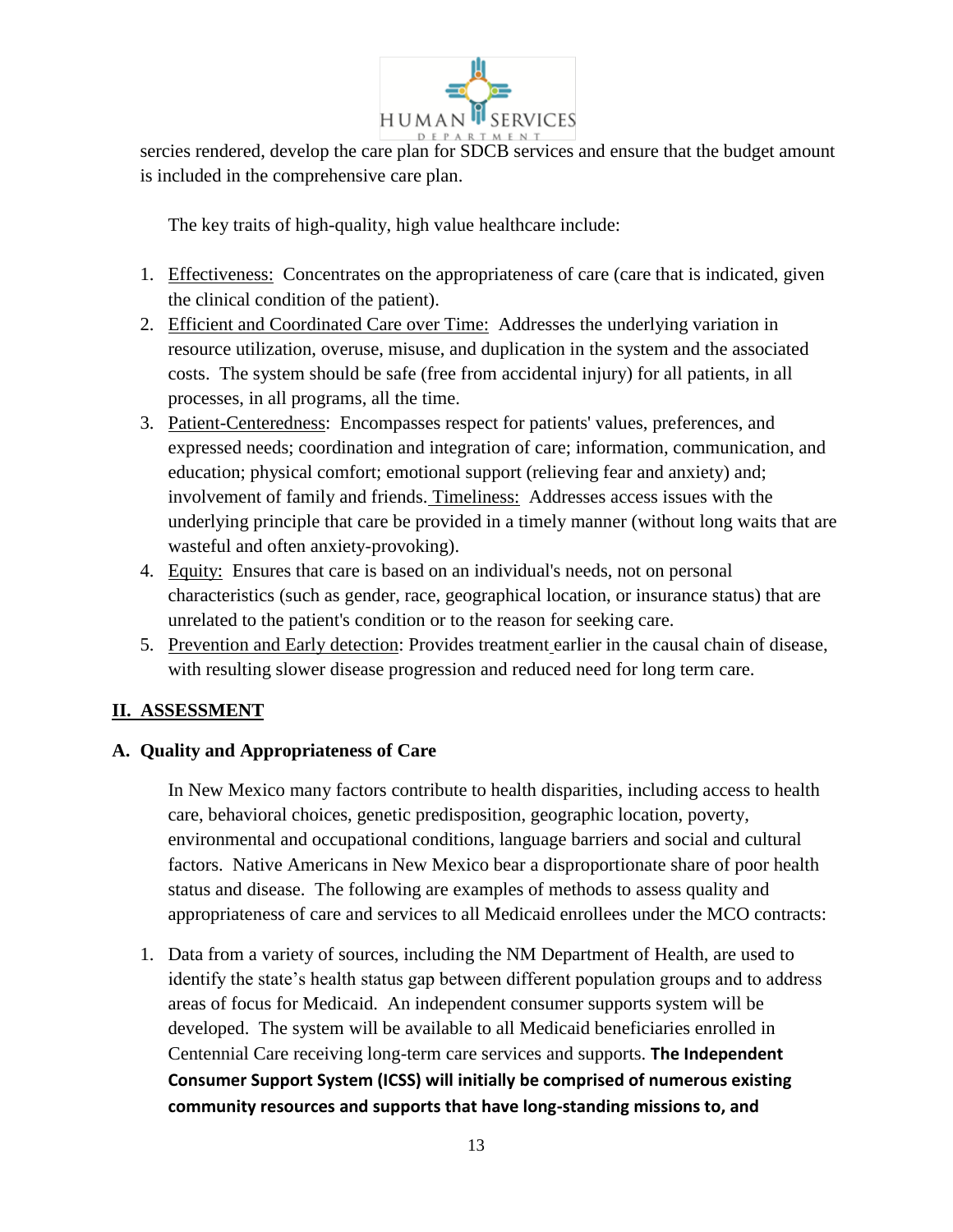

**reputations for encouraging and supporting individuals to exercise control over their service planning and delivery in order to support personal goals. These community resources and support entities include New Mexico's Centers for Independent Living, the Aging and Disability Resource Center, and the state's Area Agencies on Aging. The ICSS will serve to further these entities' understanding of Centennial Care and the opportunities Centennial Care offers to aged and disabled individuals to further their ability to improve the quality of their lives within their communities. As the ICSS becomes more established, the State expects other, similar resources to become part of the system.** The supports system will assist beneficiaries to navigate and access covered health care services and supports. The system will track the volume and nature of beneficiary contacts and the resolution of such contacts at least quarterly. The State will evaluate the impact of the supports system in the demonstration evaluation.

Examples of New Mexico diseases/conditions for which disparities exist include:

- a. Late or No Prenatal Care
- b. Diabetes Deaths
- c. Suicide
- d. Drug Induced Deaths
- 2. Cultural Competency refers to a set of congruent behaviors, attitudes and policies coming together in a system, agency, or among professionals, enabling them to work effectively in cross-cultural situations. Cultural competency involves the integration and transformation of knowledge, information and data about individuals and groups of people into specific clinical standards, skills, service approaches, techniques and marketing programs that match an individual's culture and increase the quality and appropriateness of health care and outcomes. Cultural competency is an integral part of assessing appropriateness of care and services to diverse populations.

MCOs must have an approved Cultural Competency plan in place that identifies race, ethnicity and the primary language of all members, addresses language access, provision of cultural competency training to their staff and an annual assessment of organizational cultural competency. The Medicaid enrollment form and The Health Risk Assessment capture these demographics.

HSD Native American liaisons hold outreach events for the different Pueblos, providing information about chronic diseases, how to get well and maintain wellness as well as the benefits and services provided by the managed care organizations.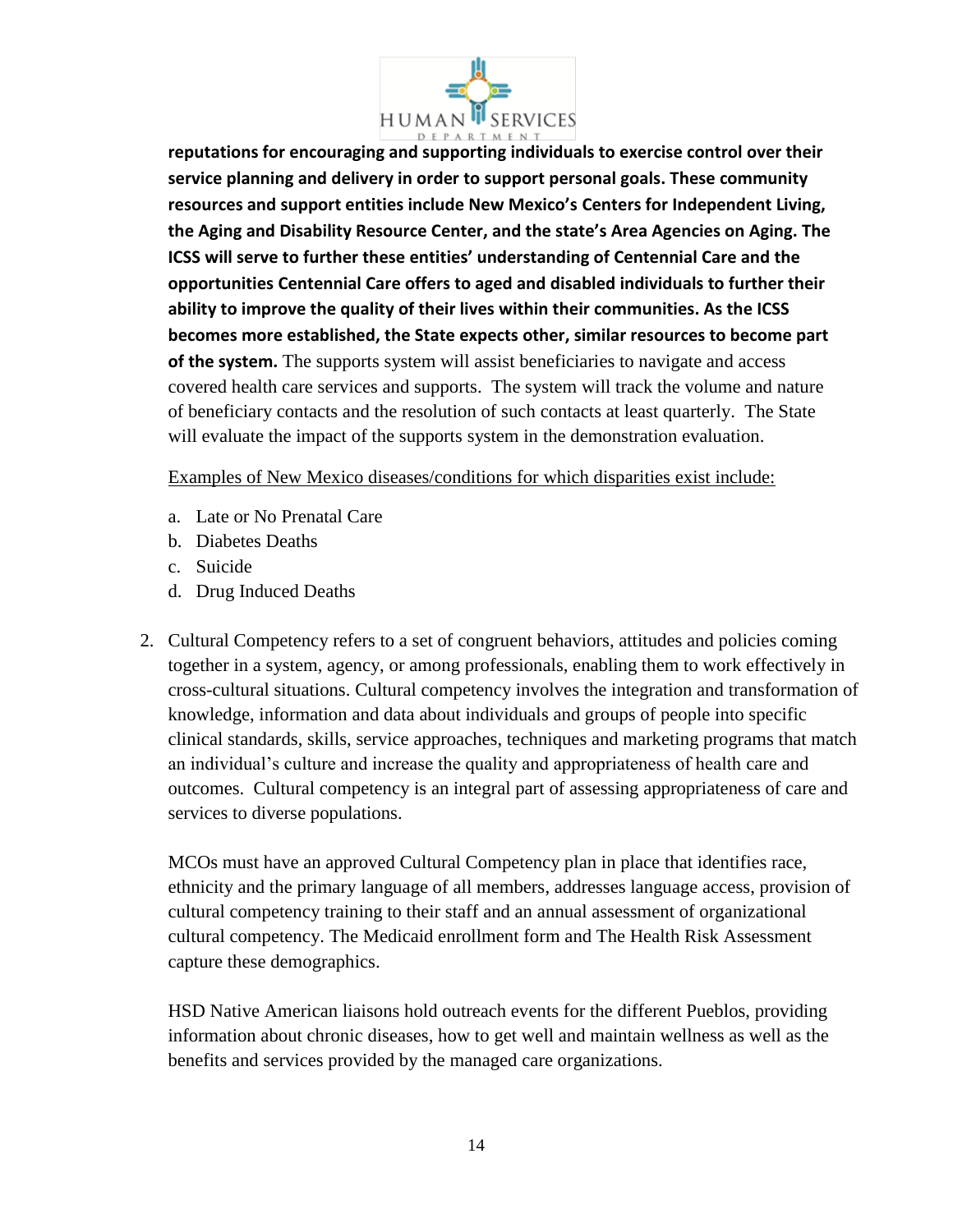

The I/T/U program manager trends claims data supplied by IHS; when particular services (e.g., prenatal) are not utilized sufficiently or appropriately, the program manager contacts the particular agency to determine what the issues are.

3. The Comprehensive Needs Assessment will identify Members with special health care needs.

In accordance with  $42 \text{ CFR } 438.208(c)(2)$ , the MCO must have a health care professional assess the member when they are identified as potentially having a special health care need (those who have or are at increased risk for a disease, defect or medical condition that may hinder the achievement of normal physical growth and development and who also require health and related services of a type or amount beyond that required by individuals generally). When the assessment confirms the special health care need, the MCO must coordinate the member's health care services with the member's plan of care. The MCO must offer continued coordinated care services to any special health care needs members transferring into the MCO's membership from another MCO. The MCOs must have plans for provision of care for the special needs populations and for provision of medically necessary specialty care, through direct access to specialists.

The MCOs will provide disease management ("DM") strategies to Members with identified chronic conditions as part of its care coordination processes and activities. The MCOs'DM strategies may include population identification/stratification, collaborative practice models, patient self-management education, evidence-based practice guidelines, process and outcomes measurements and internal quality improvement processes (further explained in section IV).

4. Health Literacy

The Patient Protection and Affordable care Act, 2012 defines health literacy as "the degree to which an individual has the capacity to obtain, communicate, process and understand health information and services in order to make appropriate health decisions."

5. Heterogeneous Population

The NM Medicaid population has very diverse needs. Of the major population groups served by Medicaid, a small share of enrollees in each demographic group account for a large share of cost. People with more than \$5,000 in annual Medicaid costs make up less than 15 percent of total members, but account for over 75 percent of all spending, due to their complex health needs. As a potential area of reduction in overall Medicaid costs, NM Medicaid will utilize a risk management model in conjunction with more traditional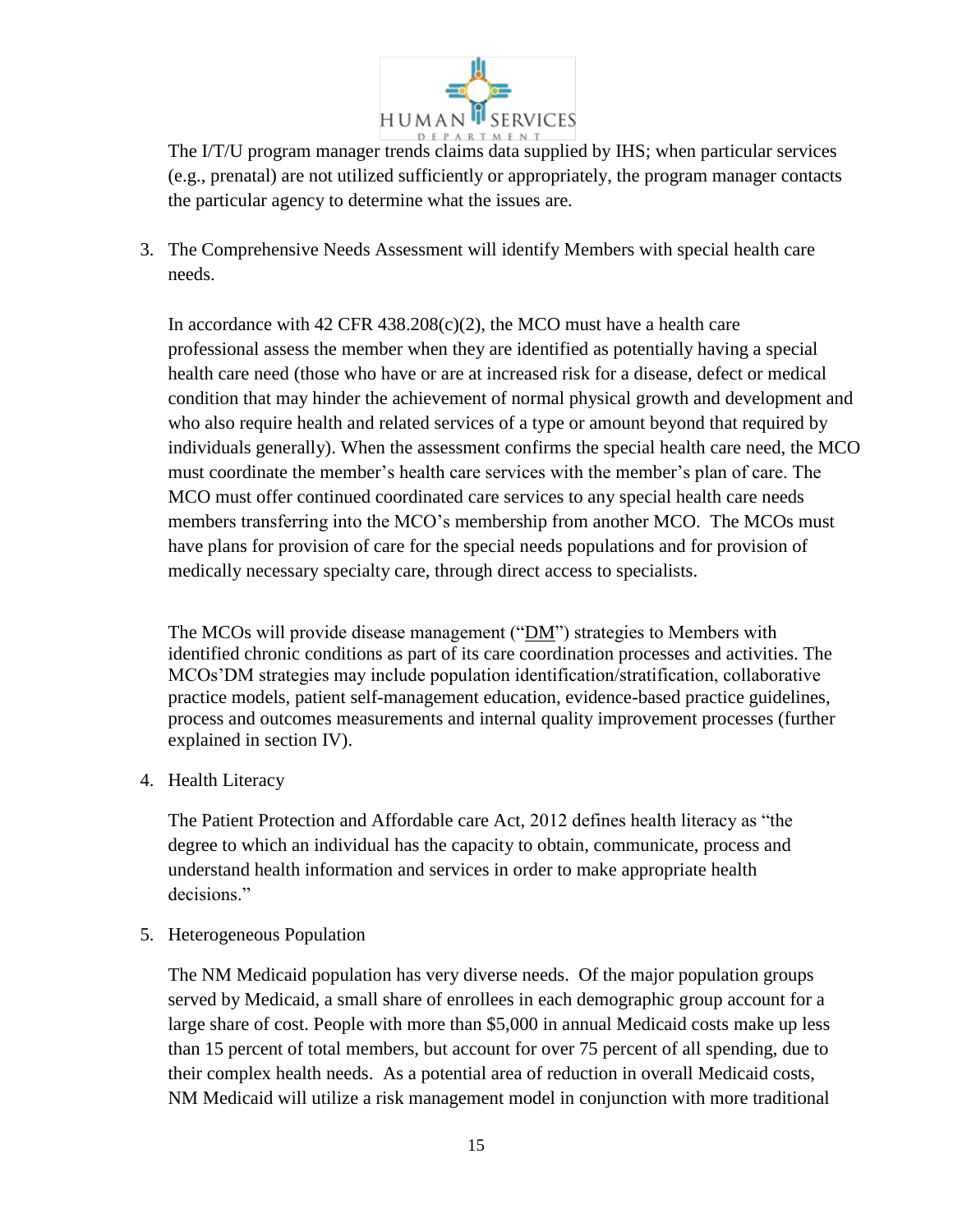

quality analysis to identify these Members such as encounter and claims data. This model enables the State to focus on specific risk/cost exposures in order to mitigate costs by maximizing efficiency (quality) for the beneficiary. Members that have been identified for this approach include:

- a. Low-income, non-disabled children and adults who qualify for federal aid, including low-income elderly or disabled who are covered by both Medicare and Medicaid;
- b. Children and adults with disabilities;
- c. Low-income, often high risk pregnant women; and
- d. High-need, High-cost members.
- 6. New Mexico has built its quality structure over time by means of its adherence to federal requirements, continual review of applicable national standards and national and/or regional trends, collaboration with partners and its own experiences.

As required by the Code of Federal Regulations (CFR) 438.202(d), the State assesses how well the managed care program is meeting the objectives outlined in the introduction, through analysis of the quality and appropriateness of care and services delivered to members and the level of contract compliance of MCOs, and through monitoring MCO activities on an on-going and periodic basis.

Based on the results of assessments of quality and appropriateness of care, the level of contract compliance and MCO monitoring activities, HSD/MAD targets improvement efforts through a number of interventions. In developing interventions for quality improvement, HSD/MAD has utilized the following processes:

- a. Identifying Priority Areas for Improvement Identification of key clinical and nonclinical areas on which to focus future efforts is done through analysis of state and national trends and in consultation with other entities who are working to improve health care in New Mexico, such as the state legislature, community leaders and advocacy groups, other state agencies and the MCOs.
- b. Establishing Outcome-based Performance Measures HSD/MAD establishes minimum performance standards, goals and benchmarks based on national standards, whenever possible. The MCOs are expected to achieve the minimum performance standards and are subjected to liquidated damages for failure to meet those standards (the eight performance measures previously discussed). Performance measure reports allow comparison of each MCO's respective performance with the others and with Medicaid national averages. Each MCO is expected to conduct Performance Improvement Projects (PIPs) in clinical and non-clinical care areas leading to improved health outcomes, efficiency, and member satisfaction. Utilizing financial, population, and disease-specific data and input from the MCO, HSD/MAD selects a focus for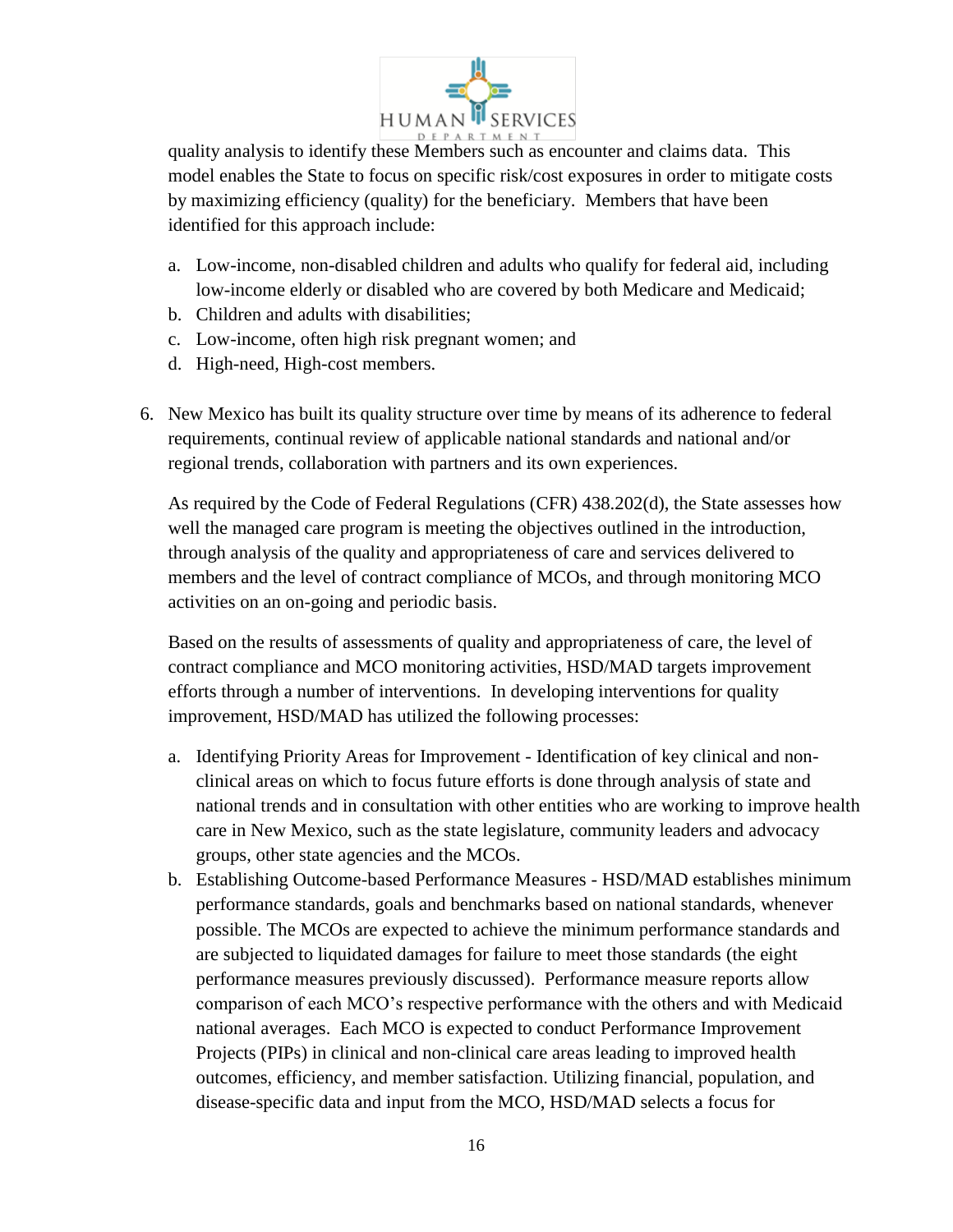

performance improvement to be developed by all MCOs. Additionally, contractors are required to regularly review their data and quality measures to determine MCO-specific Quality Improvement Projects.

- c. Identifying, Collecting, Analyzing and Assessing Relevant Data The MCOs will be required to maintain an information system that collects, analyzes, integrates and reports data as described in 42 CFR 438.242. This system will include encounter data that can be reported in a standardized format. Encounter data requirements will include the following:
	- 1) Encounter Data (Health Plan Responsibilities) the health plan will collect, maintain, validate and submit data for services furnished to enrollees as stipulated by the state in its contracts with the health plans.
	- 2) Encounter Data (State Responsibilities) the state will develop mechanisms for the collection, reporting and analyses of these, as well as a process to validate that each plan's encounter data are timely, complete and accurate. The state will take appropriate actions to identify and correct deficiencies identified in the collection of encounter data. The state will have contractual provisions in place to impose financial penalties if accurate data are not submitted in a timely fashion. Additionally, the state will contract with its EQRO to validate encounter data through medical record review.
	- 3) Encounter Data Validation Study for New Capitated Managed Care Plans If the state contracts with new managed care organizations, the state will conduct a validation study 18 months after the effective date of the contract to determine completeness and accuracy of encounter data. The initial study will include validation through a sample of medical records of demonstration enrollees.
	- 4) Submission of Encounter Data to CMS The state will submit encounter data to the Medicaid Statistical Information System (MSIS) and when required to the T-MSIS (Transformed MSIS) as is consistent with federal law. The state will assure that encounter data maintained at managed care organizations can be linked with eligibility files maintained by the state.

Methods utilized to assess relevant data may vary given the project. Data sources can include computer-based information with targeted data mining; data maintained by other state agencies; data self-reported by MCOs; national research data bases and reports; member records; satisfaction surveys; service plans; and state agency surveys. As an example: One method to monitor appropriate access to primary care is to look at hospital utilization and Ambulatory Care Sensitive Conditions (ACSC). Certain types of hospital admissions are classified as ACSC, which may be chronic or acute conditions. This categorization reflects that, in general, more adequate outpatient health care for these conditions results in reduced hospitalizations. ACSC chronic conditions include, but are not limited to, asthma, congestive heart failure, hypertension and diabetes.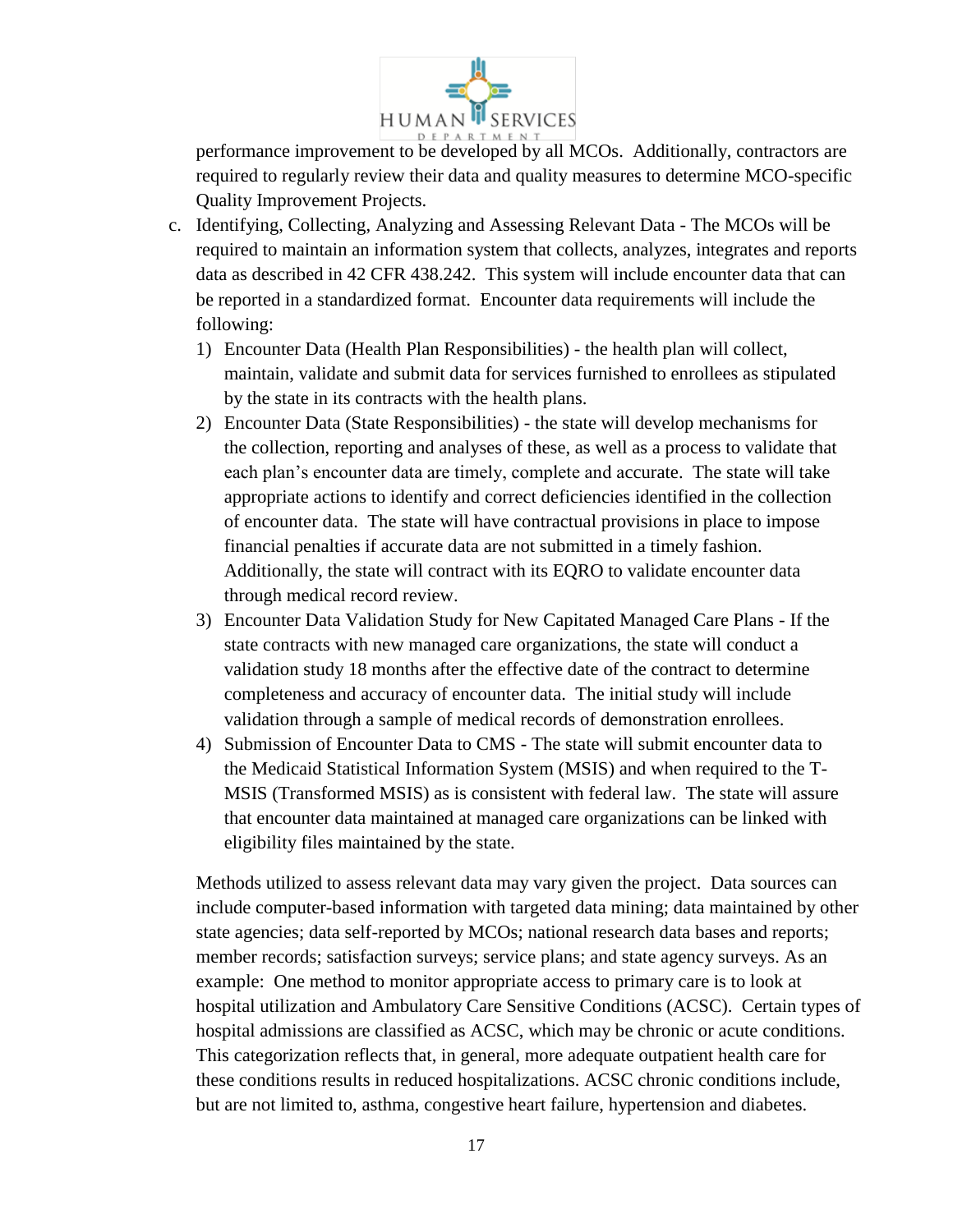

ACSC acute conditions include conditions such as tuberculosis, pneumonia, and immunization- preventable diseases, like Pertussis. High rates of ACSC hospitalizations may be related to economic hardship or geographic access to primary health care services, but can also reflect the overall health care system performance in a region. HSD/MAD may also use its contracted External Quality Review Organization (EQRO) to assist with some or all phases of a specific study or project.

This strategy defines monitoring and reporting measures for all managed care organizations with the following six goals:

- 1) Assessing whether state, federal, and contract requirements are met;
- 2) Providing feedback to health plans;
- 3) Identifying potential best practices and potential concerns;
- 4) Improving the care delivered to consumers;
- 5) Demonstrating value-driven purchasing; and
- 6) Quantifiable, performance-driven objectives.

#### **B. National Performance Measures**

On 12/21/2012, the NM Human Services Department was awarded a grant to implement the Predictive Risk Intelligence System (PRISM II), a groundbreaking tool supporting quality of care for the most at-risk Medicaid recipients. Development of PRISM II will result in the collection, linkage and reporting of physical and mental health measures, with the ability to stratify by demographic characteristics and health disparity analyses. This technology will allow for the collection of data for the CMS core performance measures for adults and children in Medicaid/CHIP. It will enable New Mexico to collect data across multiple systems as changes in the Medicaid program are implemented through managed care, not just from managed care plan summaries of HEDIS results, but across plans. PRISM II will allow an infrastructure capable of reporting, analyzing and using data for monitoring and improving access and quality, with a focus on dual eligible populations as well as the ability to conduct related Medicaid performance improvement projects focusing on disease management for diabetes and screening/management for clinical depression. Because this technology is new, it is anticipated that within 6 months of development the State will have a better knowledge of which adult core measures will be analyzed first, with expansion to all adult core measures as well as childhood core measures. Benchmarks will be set up and evaluated across the MCOs.

#### **C. Monitoring and Compliance**

HSD/MAD utilizes several mechanisms to monitor member health care services provided by contracted MCOs or individual providers. The State evaluation plan will address quality of care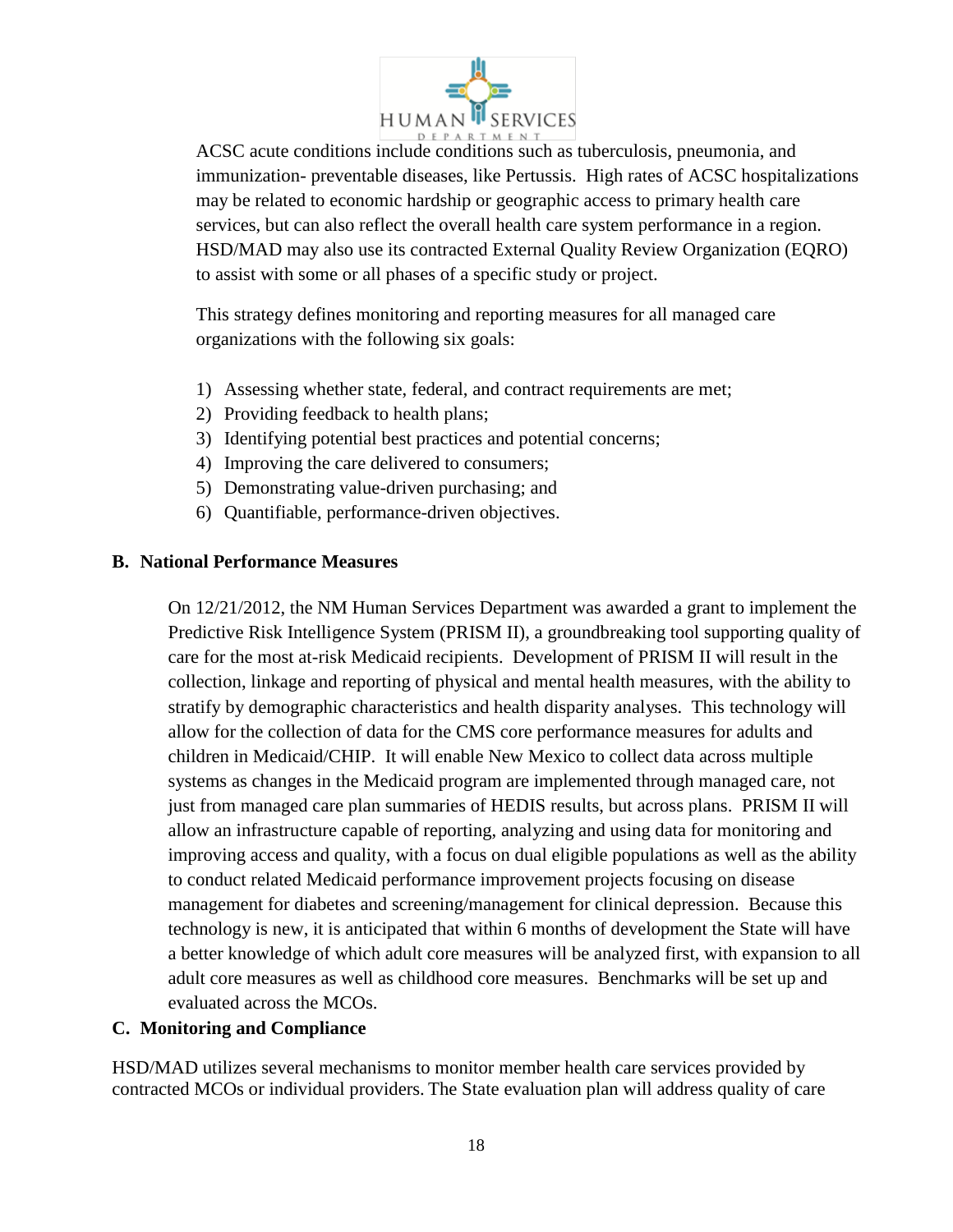

through performance measures such as EPSDT screening ratio (CMS 416 report), monitoring for patients on persistent medications (HEDIS), neonatal mortality rate( MMIS and encounter data), number and percentage of pre-term births ( MMIS and encounter data), low birth weight rate (MMIS and encounter data), medication management for people with asthma (HEDIS), use of appropriate medications for people with asthma (HEDIS), adult BMI assessment (HEDIS), weight assessment for children/adolescents (HEDIS), comprehensive diabetes care (HEDIS), ambulatory care sensitive (ACS)admission rates (MMIS and encounter data), number and percentage of avoidable emergency department (ED) visits that are potentially avoidable (using an algorithm developed by New York University Center for Health and Public Service Research)( MMIS and encounter data), drug overdose mortality rate (MMIS and encounter data), inpatient admissions to psychiatric hospitals and RTCs (MMIS and encounter data), percentage of nursing facility residents with pressure ulcers that are new or worsened (MDS).

Patient safety will be addressed through the comprehensive needs assessment that includes identification of environmental hazards in the home that require attention in the comprehensive care plan; nursing facility resident falls will also be monitored (MDS). The evaluation plan will measures for access to care such as access to preventive/ambulatory health services (HEDIS), utilization of mental health services (HEDIS), number and percentage of people with annual dental visits (HEDIS), enrollment in Centennial Care as a percentage of state population (MMIS and current population survey), number and percentage of participants who accessed a physical health, behavioral health and LTSS service (MMIS and encounter data), number and percentage of unduplicated participants with at least one PCP visit (MMIS and encounter data), percentage of PCP panel slots open (MCO PCP report), number/ratio of participating providers to enrollees (MCO network adequacy, PCP and geographic access reports.

Regarding accountability, failure of the MCOs (or subcontractors) to comply with the obligations specified in their contracts may result, at HSD's discretion, remedies, sanctions and damages such as issuing a notice of deficiency, identifying the deficiency(ies) and follow-up recommendations/requirements in the form of a corrective action plan (CAP) or an HSD directed corrective action plan (DCAP). If the MCO does not effectively implement the CAP/DCAP within the timeframe specified in the CAP/DCAP, HSD may impose additional remedies or sanctions. Intermediate sanctions may include suspension of auto-assignment of members who have not selected an MCO, disenrollment of Members by HSD, rescission of marketing consent and suspension of the MCO's marketing efforts, actual damages incurred by HSD and/or Members resulting from the MCO's nonperformance of obligations under its contract.

Cost-effectiveness will be measured through the performance measures in the evaluation plan: inpatient services exceeding \$50,000 (this threshold may be adjusted after reviewing encounter data)(encounter payment data), use of diagnostic imaging (encounter payment data), ED use(encounter payment data), all cause readmissions (MCO facilities readmission report), inpatient services for mental health/substance use (encounter payment data).

Regarding efficiency, the State is implementing new processes and technologies for program management, reporting and delivery system reform. Evaluation performance measures include: number and percentage of providers using electronic health records/participating in the Health Information Exchange (MCO performance improvement project report), use of different delivery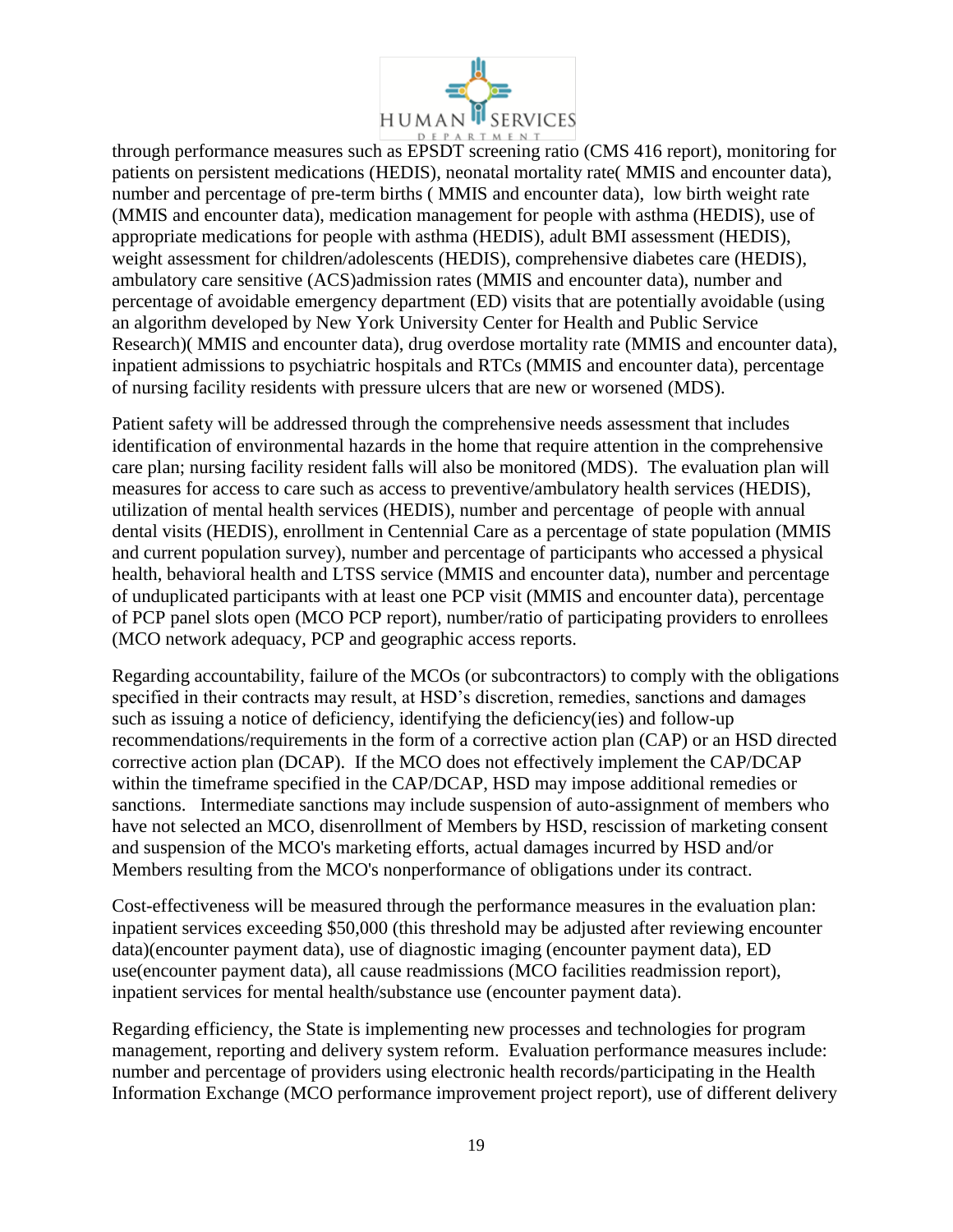

models, such as number of health home participants (TBD once implemented), percentage of claims paid accurately (MCO claim payment accuracy reports), number and percentage of visits in compliance with electronic visit verification system requirement (MCO electronic visit verification report), adoption of electronic case management/care coordination system by MCOs (MCO care coordination report) and amount of federal waiver reporting and oversight-number of reports and staff time (HSD staff reports).

With respect to payment methodologies to reward performance, the MCO contract includes a description of a delivery system improvement fund. The MCO must withhold one and a half percent, net of premium taxes, NM Medical Insurance Pool assessments and adjustments, of HSD's capitation payments. The fund will be released to the MCO based on achieving the following measures related to value of healthcare services provided (there is an additional measure for increasing utilization of HIT and HIE): a minimum of a fifteen percent increase in telehealth "office" visits with specialists, including behavioral health providers, for members in rural and frontier areas. At least five percent of the increase must be visits with behavioral health providers; a minimum of five percent of the MCOs' Members will be served by patient-centered medical homes and a minimum of a ten percent reduction in non-emergent use of the emergency room. In the near future, the MCOs will develop payment reform programs to address the cost effectiveness.

Areas of focus include measurement of improvement both qualitatively and quantitatively in:

- 1. Quality of care;
- 2. Patient safety;
- 3. Access to care;
- 4. Accountability;
- 5. Cost-effectiveness;
- 6. Efficiency;
- 7. Payment methodologies to reward performance, measured by the "value" of healthcare services provided; and
- 8. Implementation and utilization of health information technologies. \* \*These areas of focus are addressed throughout the document.

Quality improvement activities are identified and chosen to improve the quality and safety of clinical care processes as well as the quality of services provided by the MCOs. HSD/MAD has used the following incentives and monitoring activities to measure progress toward achieving established targets/goals and benchmarks:

1. HSD/MAD negotiated contracts with the MCOs that include all the federally required quality elements as well as state mandated quality and performance improvement requirements. The contracts also require the MCOs to develop a planned process with submission to HSD/MAD that includes data collection, evaluation, and analysis to determine interventions and/or activities that are projected to have a positive effect on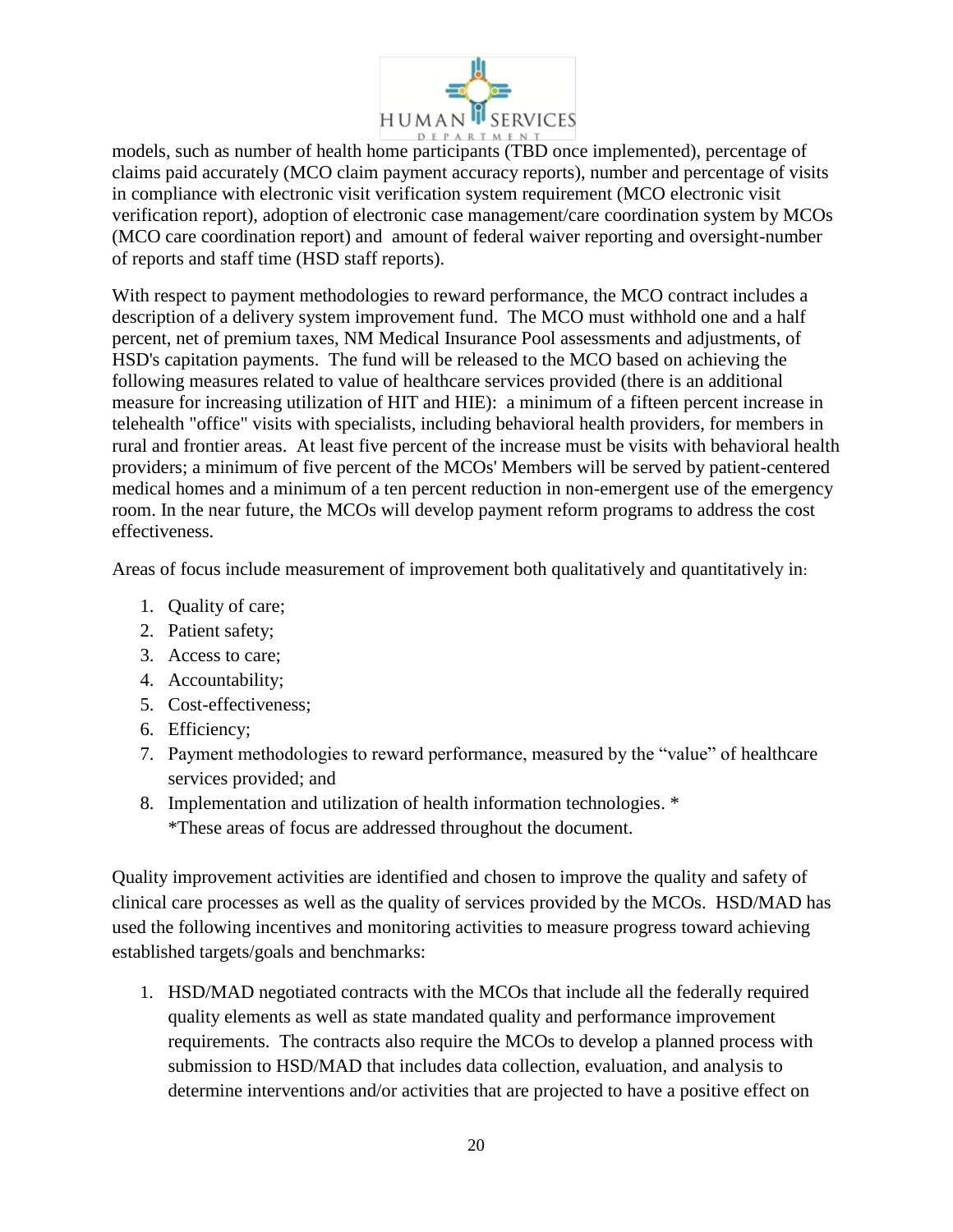

health care outcomes. HSD/MAD monitors all contract requirements and mandates accordingly;

- 2. HSD/MAD monitors and evaluates access to care, organizational structure and operations, clinical and non-clinical quality measurement and performance improvement outcomes through:
	- a. Annual operational and financial reviews;
	- b. Review and analysis of periodic reports; and
	- c. Review and analysis of program-specific Performance Measures and Performance Improvement Projects.

Appropriate action is taken based on the results.

- 3. The MCO contract specifies liquidated damages for failure to perform specific responsibilities or requirements as described in the contract. The MCO's failure to meet targets for the performance measures described in contract result in a liquidated damage based on 2% of the total capitation paid to the MCO the contract year, divided by the number of performance measures specified in the contract.
- 4. The MCOs are mandated to implement recommended practice guidelines, practice parameters, consensus statements and specific criteria for the provision of acute and chronic physical and behavioral health care services available to network providers.
- 5. Performance Improvement Projects (PIPs) are a planned process of data gathering, evaluation, and analysis to determine interventions or activities that are anticipated to have a positive outcome. PIPs are designed to improve the quality of care and service delivery and involve:
	- a. Identifying areas for improvement;
	- b. Gathering baseline data from administrative data and other sources;
	- c. Designing and implementing interventions;
	- d. Measuring the impact of the intervention; and
	- e. Maintaining/sustaining that improvement.

HSD/MAD requires its MCOs to submit an annual Quality Management Plan and PIP proposal. The HSD/MAD Quality Strategy has been developed to include an annual evaluation of completed and continuing quality improvement activities that address the quality and safety of clinical care and the quality of services, determination of any demonstrated improvements in quality of care and services and assessment of the overall effectiveness of the strategy.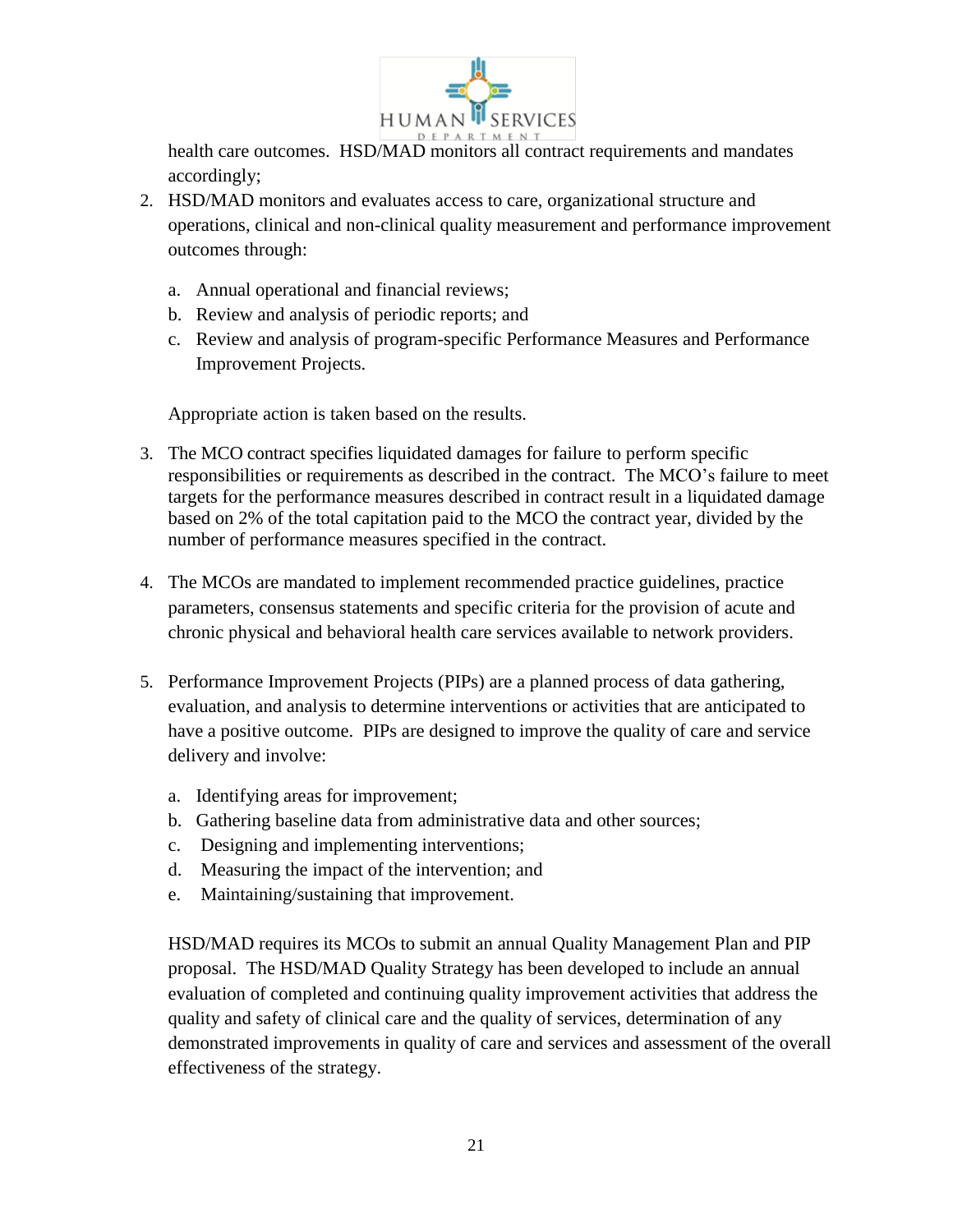

- 6. PIP proposals must include identification of the individual(s) responsible for addressing the identified issue, a root cause analysis, identification of interventions that will be implemented and a proposed timeline. The selected PIPs are reviewed annually by the EQRO.
- 7. HSD/MAD posts aggregate results of performance measures on the MAD Website, [http://www.hsd.state.nm.us/mad/;](http://www.hsd.state.nm.us/mad/) this includes contractor's individual performance measure rates, MCO plan comparison and plan comparison with national standards and/or benchmarks.

Health care quality problems are not always captured by measurement efforts designed for the general population, therefore, a search for different quality measures to assess the care provided to vulnerable populations is critical in order to best assess risks and analyze quality. A combination of general and targeted measures is most likely to help identify the highest priority quality issues for our target populations and our program goals.

- 8. HSD/MAD Performance Measures are selected using data to identify the strengths and opportunities for improvement in health care. Guiding principles:
	- a. Seek usefulness, not perfection, in measurement;
	- b. Use a balanced set of measures based on national standards when possible;
	- c. Keep measurement simple; and
	- d. Use qualitative and quantitative data.
- 9. Measures are selected based on nationally endorsed measures, ones that enable the state to monitor performance relative to stated goals and ones that are most applicable to priority populations. Current performance measurements include:
	- a. PM #1 Annual Dental Visit: The percentage of enrolled Members ages two (2) to twenty-one (21) years, who had at least one (1) dental visit during the measurement year.
	- b. PM #2 Use of Appropriate Medications for People with Asthma: The percentage of Members ages five (5) through eleven (11) years and ages twelve (12) to eighteen (18) years, who are identified as having persistent asthma and who were appropriately prescribed medication during the measurement year.
	- c. PM #3 Controlling High Blood Pressure: The number of Members, ages eighteen (18) to eighty-five (85) years, who had a diagnosis of hypertension with blood pressure control (<140/90) in the most recent blood pressure reading in medical chart in the measurement year: (i) the lowest systolic and lowest diastolic reading will be used if there are several blood pressure recorded on the same date the and (ii) Member reported blood pressure readings are not acceptable.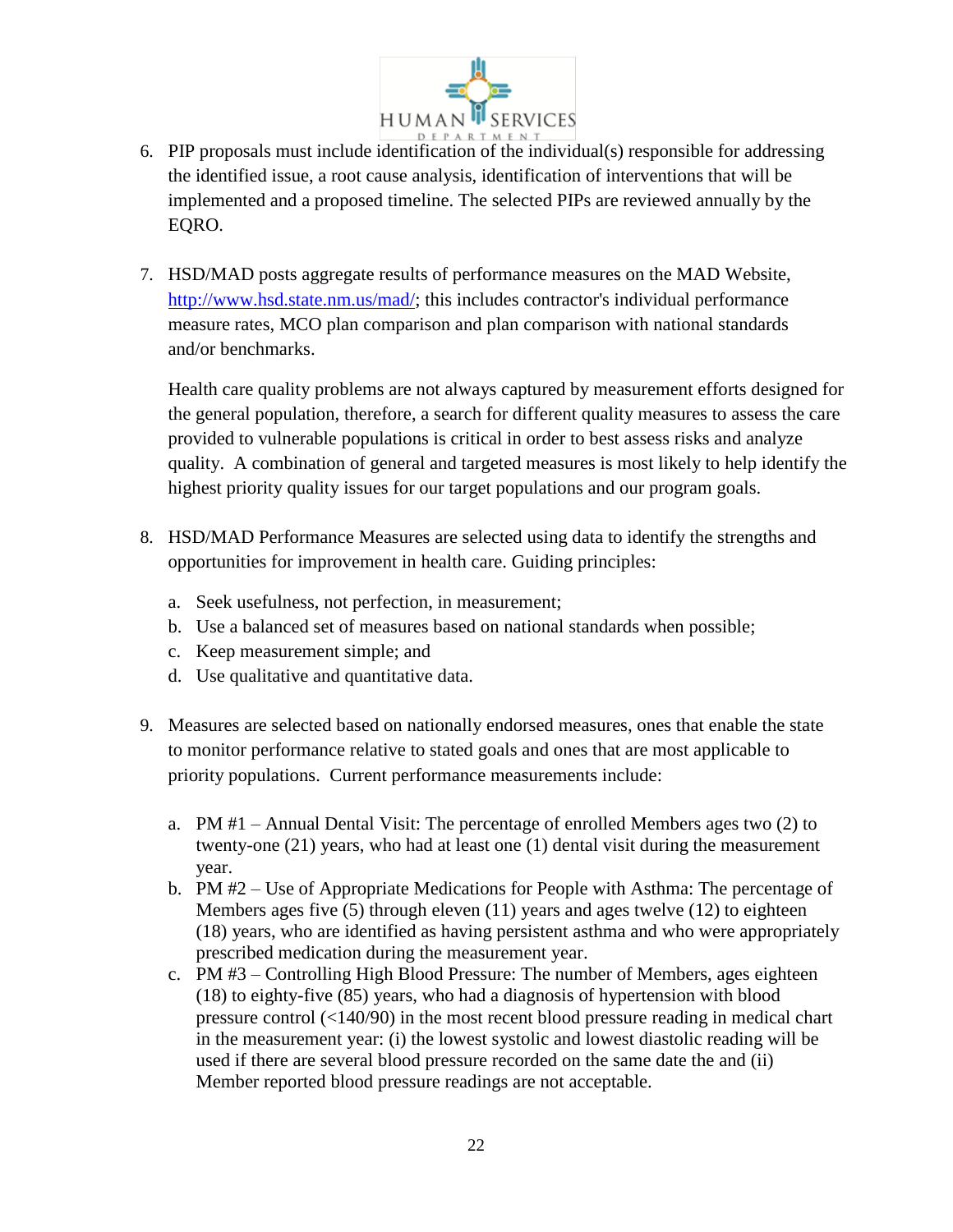

- d. PM #4 Comprehensive Diabetes Care (HbA1c Testing): The percentage of Members ages eighteen (18) through seventy-five (75) years with diabetes (Type 1 or Type 2) who had each of the following during the measurement year: an HbA1c Test; HbA1c Poor Control than 9.0%); a retinal eye exam; LDL-C screening; and a nephropathy screening test for kidney disease.cv
- e. PM #5 Timeliness of Prenatal and Postpartum Care: The percentage of Member deliveries that received a prenatal care visit as a Member of the CONTRACTOR's MCO in the first trimester or within forty-two (42) Calendar Days of enrollment in the CONTRACTOR's MCO; the percentage of Member deliveries that had a postpartum visit on or between twenty-one (21) and fifty-six (56) Calendar Days after delivery.
- f. PM #6 Frequency of On-Going Prenatal Care: The percentage of Member deliveries between November 6 of the year prior to the measurement year and November 5 of the measurement year that received greater than eighty-one percent (81%) of expected prenatal visits.
- g. PM #7 Antidepressant Medication Management: The number of Members age eighteen (18) years and older as of April 30 of the measurement year who were diagnosed with a new episode of major depression during the intake period and received at least eight-four (84) Calendar Days (12 weeks) of continuous treatment with antidepressant medication or received at least one-hundred eighty (180) Calendar Days (6 months) of continuous treatment with an antidepressant medication.
- h. PM #8 Follow-up after Hospitalization for Mental Illness: Discharges for Members six (6) years of age and older who were hospitalized for treatment of selected mental health disorders with follow-up with a mental health practitioner within seven (7) Calendar Days or thirty (30) Calendar Days after discharge. Include outpatient visits, intensive outpatient Encounters, or partial hospitalizations that occur on the date of discharge.
- i. TM#1- # of Medicaid Recipients  $> 65$  yrs. of age who had a fall or had problems with balance/walking in the past 12 months; who were seen by a practitioner in the past 12 months; and who received fall risk intervention from their current practitioner.
- 10. HSD/MAD uses the Healthcare Effectiveness Data and Information Set (HEDIS) to develop, collect and report data for most Performance Measures (PMs). The results reported are indicators of members' access to and receipt of recommended clinical care. Other measures include results from the CAHPS survey and hospital readmission rates. The measures provide trend information, which may offer guidance in designing focused interventions for quality improvement by the MCOs. Audited HEDIS data will not be available until 2016. NCQA has approve the use of HEDIS-Like measures for the interim period.
- 11. The New Mexico Legislative Finance Committee outlines performance measures to benchmark success or delineate challenges in meeting intended outcomes. These targets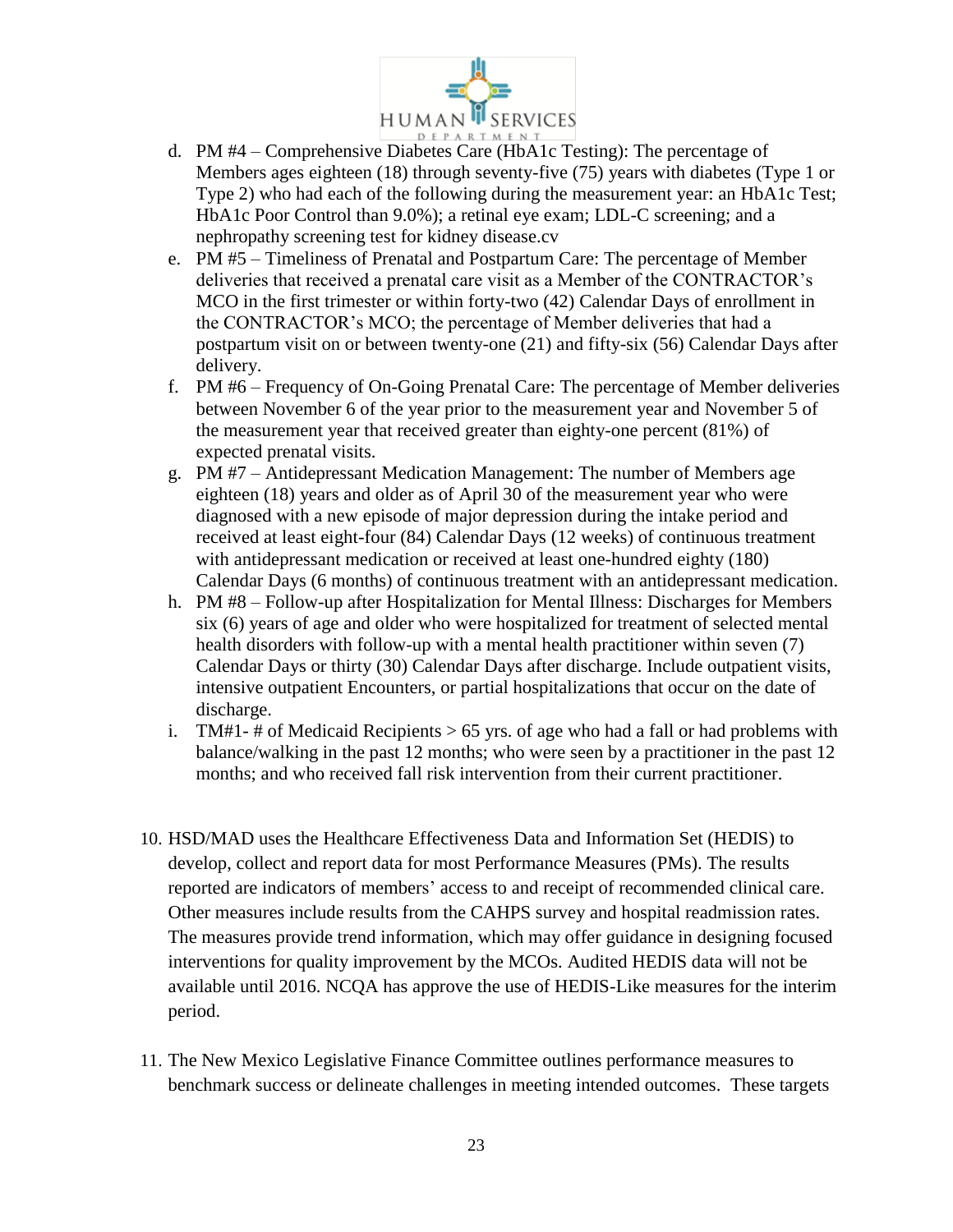

reflect current priorities and areas of concern for the population covered by the Medicaid MCO contracts.

# **D. External Quality Review Organization (EQRO)**

HSD/MAD monitors contractor compliance with federal and state regulations and contract requirements through reviews and audits conducted by HSD/MAD staff and/or the state contracted External Quality Review Organization (EQRO). An independent EQRO annually evaluates the Federal and State regulatory requirements and performance standards as they apply to MCOs in accordance with 42 CFR 438 Subpart E. The EQRO and/or HSD/MAD:

- 1. Reviews progress accomplished toward implementing the recommendations made during the previous review;
- 2. Reviews outcomes of interventions for PMs and PIPs;
- 3. Reviews records of appeals for timeliness and appropriateness;
- 4. Determines contractor compliance with its policies and procedures, and evaluates the effectiveness of those policies and procedures;
- 5. Provides technical assistance and identifies areas in which improvements can be made, as well as identifying areas of noteworthy performance and accomplishment;
- 6. Conducts interviews or group conferences with members of the contractor's administrative staff; and
- 7. Examines records, books, reports, and information systems of the MCO, as necessary.

HSD/MAD mandated EQRO Activities use CMS Protocols established under 42 CFR § 438. The activities include:

- 1. Review to assess MCO compliance with HSD's criteria for determining nursing facility level of care;
- 2. Independent Assessment/EQR of Each Health Plan; the Independent Assessment (IA) is an in-depth analysis of quantitative and qualitative information obtained regarding the Behavioral Health, Physical Health and the Coordination of Long Term Services programs in general. The IA focuses on access to care, quality of care and costeffectiveness of the programs. The IA is done every 3 years.
- 3. A Detailed Technical Report including the CMS mandatory regulatory requirements outlined in the EQRO toolkit. The protocols will align with the CMS core quality measures and national initiatives (including CHIP);
- 4. Validation of performance improvement projects;
- 5. Validation of MCO performance measures reported;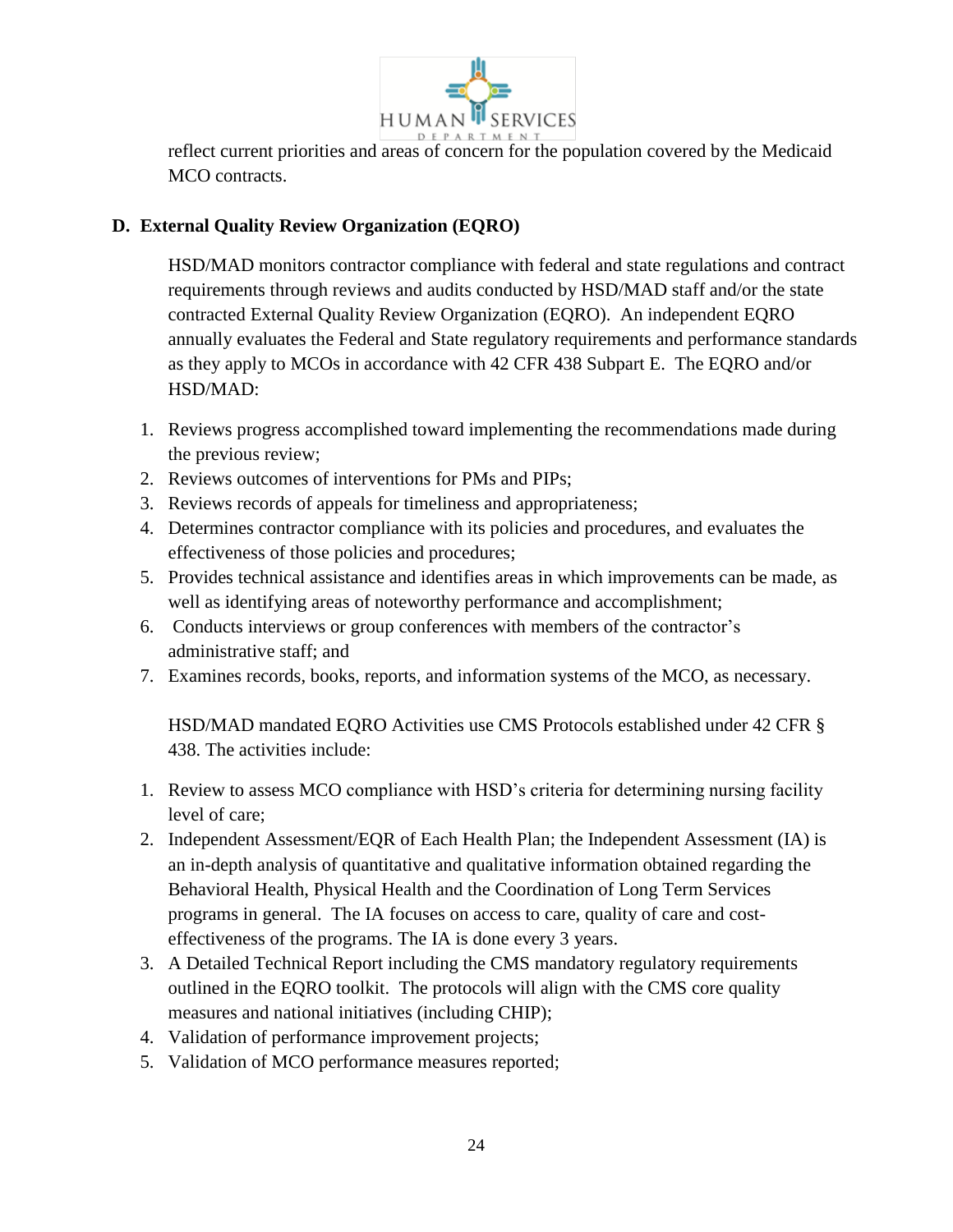

- 6. Review to determine MCO compliance with HSD's managed care regulations and quality standards; and
- 7. Validation of encounter data.

HSD/MAD has contracted with *HealthInsight* New Mexico since July 1, 2005 to provide EQRO services. *HealthInsight* New Mexico continues to provide oversight of the MCOs as directed by HSD/MAD to ensure compliance with all mandated activities including the state's operational standards, identified performance measures and performance improvement projects (PIPs).

## **III. STATE STANDARDS**

## **A. Access Standards**

1. Availability of Services

The MCOs must have an adequate provider network in order to ensure access to quality care and an ability to demonstrate that the network is sufficient to meet the health care needs of all Members. The MCOs must have written policies and procedures that describe how access to services will be available including prior authorization and referral requirements for medical and surgical treatments, emergency room services, behavioral health and long term care services. These policies and procedures must be approved by HSD and be available upon request to HSD, providers and Members.

Federal law prohibits restricting access to family planning services for Medicaid recipients. The MCOs must implement written policies and procedures, previously approved by HSD, that define how Members are educated about their right to family planning services, freedom of choice (including access to non-contract providers) and methods for accessing family planning services. The family planning policy will ensure that Members of the appropriate age of both sexes who seek family planning services be provided with counseling pertaining to the following: HIV and other sexually transmitted diseases, risk reduction practices and birth control pills and devices.

Each female member will also have the right to self-refer to a contract provider women's health specialist for covered services necessary to provide women's routine and preventive health care services.

Enrollees with special health care needs (those who have or are at increased risk for a disease, defect or medical condition that may hinder the achievement of normal physical growth and development and who also require health and related services of a type or amount beyond that required by individuals generally) must have direct access to a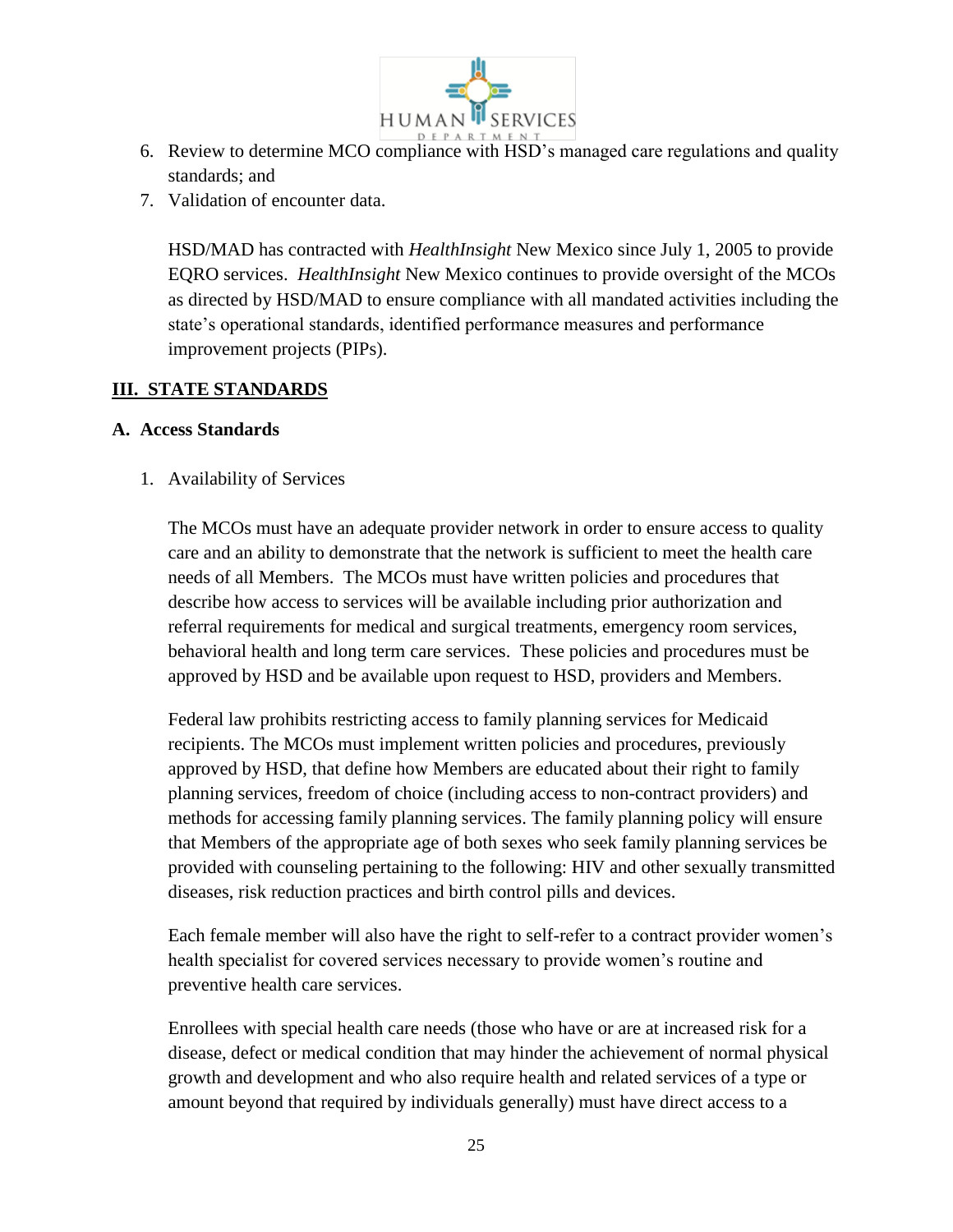

specialist, as appropriate for the individual's health care condition, as specified in 42 CFR 438.208(c)(4).

Each MCO must provide adequate assurances that it has sufficient capacity to serve the expected enrollment in its service area and offers an adequate range of preventive, primary, pharmacy, behavioral health, specialty, and HCBS services for the anticipated number of enrollees in the service area. These are reported quarterly to HSD through required MCO reports.

Members or their Representatives have the right to seek a second opinion from a qualified health care professional within the provider network, or the MCO will arrange for the Member to obtain a second opinion outside the network, at no cost to the Member. A second opinion may be requested, when the Member or the Member's Representative needs additional information regarding recommended treatment or believes the provider is not authorizing requested care.

If the MCO is unable to provide covered services to a particular Member using contract providers, the MCO must adequately and timely cover these services for that Member using non-contracted providers, for as long as the MCO's provider network is unable to provide them. At such time that the required services become available within the MCO's network and the Member can be safely transferred, the MCO may transfer the Member to an appropriate contracted provider according to a transition of care plan developed specifically for the Member.

The MCO must contract with a sufficient number of specialists with the necessary range of expertise to ensure that the needs of the Members are met within the MCO's provider networks. The MCOs will also have a system to refer Members to non-contract providers if providers with the necessary qualifications or certifications do not participate in the network. Out-of-network providers must coordinate with the MCOs with respect to payment. The MCO must ensure that cost to the Member is no greater than it would be if the services were furnished within the network.

The MCO must have written policies and procedures for the credentialing and recredentialing processes, including the ability to apply online. The mechanism used for credentialing/re-credentialing will be documented by the MCO. This documentation will include defining the scope of providers covered as well as the criteria and primary source of verification of the information used to meet these criteria as well as the process used to make non-discriminatory decisions. The credentialing/re-credentialing process will: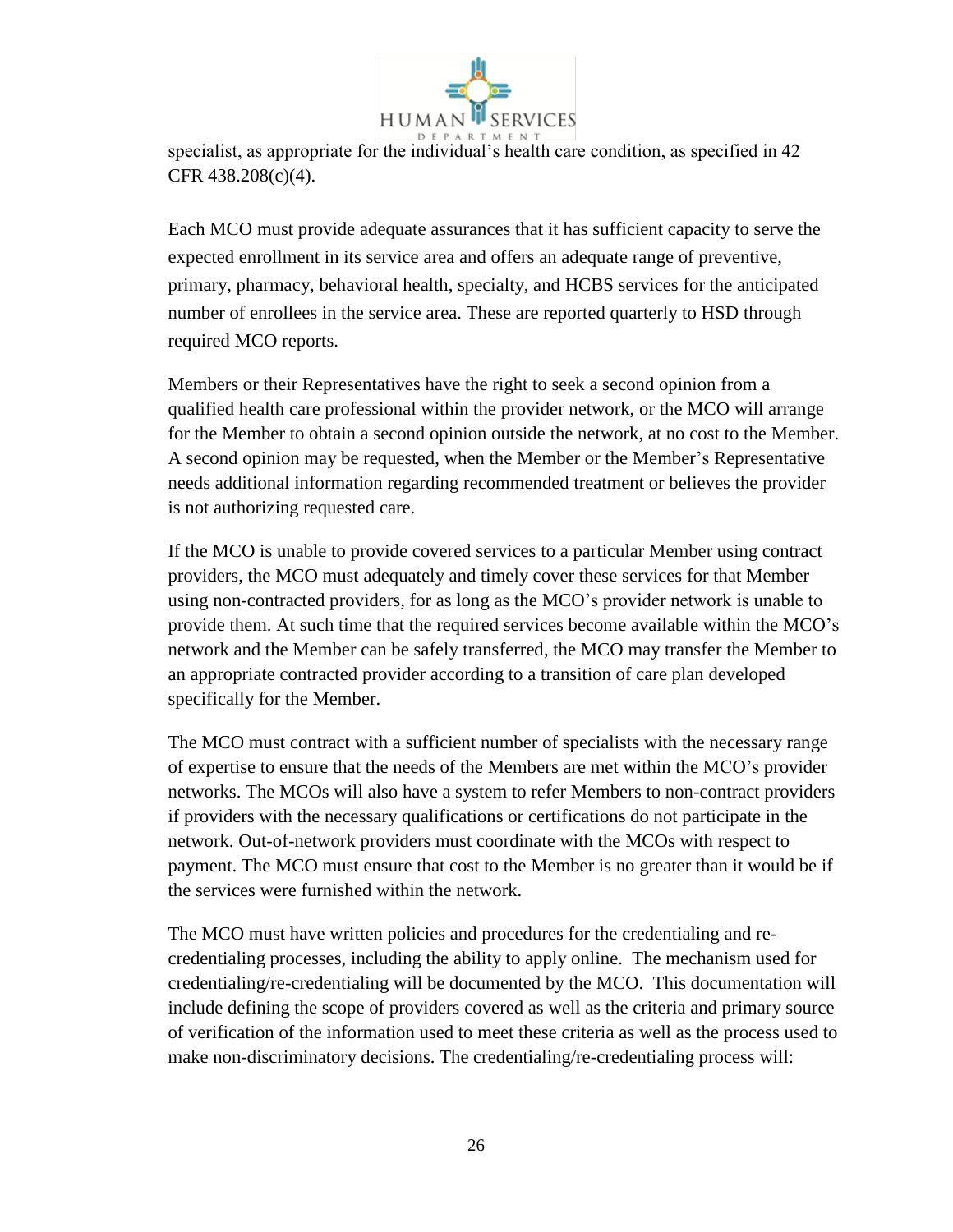

- a. Meet NCQA standards (behavioral health agencies exempted), State and Federal regulations;
- b. Use one standard application form developed in collaboration with the MCOs;
- c. Designate a credentialing committee or other peer review body to make recommendations regarding credentialing/re-credentialing issues;
- d. Complete the credentialing process within 45 calendar days from receipt of the completed application with all required primary source documentation;
- e. Include required disclosures (e.g. ownership, criminal conviction information);
- f. Screen all providers against the "List of Excluded Individuals/Entities or Medicare Exclusion Databases monthly; and
- g. Have written policies and procedures to verify provider licenses and certifications to perform services outlined in their agreements.

The MCO will establish mechanisms, such as notices or training materials, to ensure that contract providers comply with the timely access requirements, monitor such compliance regularly and take corrective action if there is a failure to comply.

The MCO will also ensure that contract providers offer hours of operation that are no less than the hours of operation offered to commercial enrollees.

Services will be available (24) hours, seven (7) days a week, when medically necessary.

The MCO is responsible for:

- a. Monitoring all provider (contracted/subcontracted providers) activities to ensure compliance with the MCO's and the State's policies;
- b. Establishing mechanisms to ensure that contract providers comply with the timely access requirements, monitor contract providers regularly to determine compliance and take corrective action if there is a failure to comply;
- c. Educating Primary Care Physicians (PCPs) about special populations and their service needs; and
- d. Ensuring that PCPs successfully identify and refer Members to specialty providers as medically necessary.

The MCO must develop written policies and procedures and implement a *Cultural Competency/Sensitivity Plan (submitted to HSD for approval)*, through which the MCO ensures that it provides culturally competent services to its Members, both directly and through its contract providers and subcontractors. The Plan will include a description of how it ensures that covered services provided will be culturally competent and provisions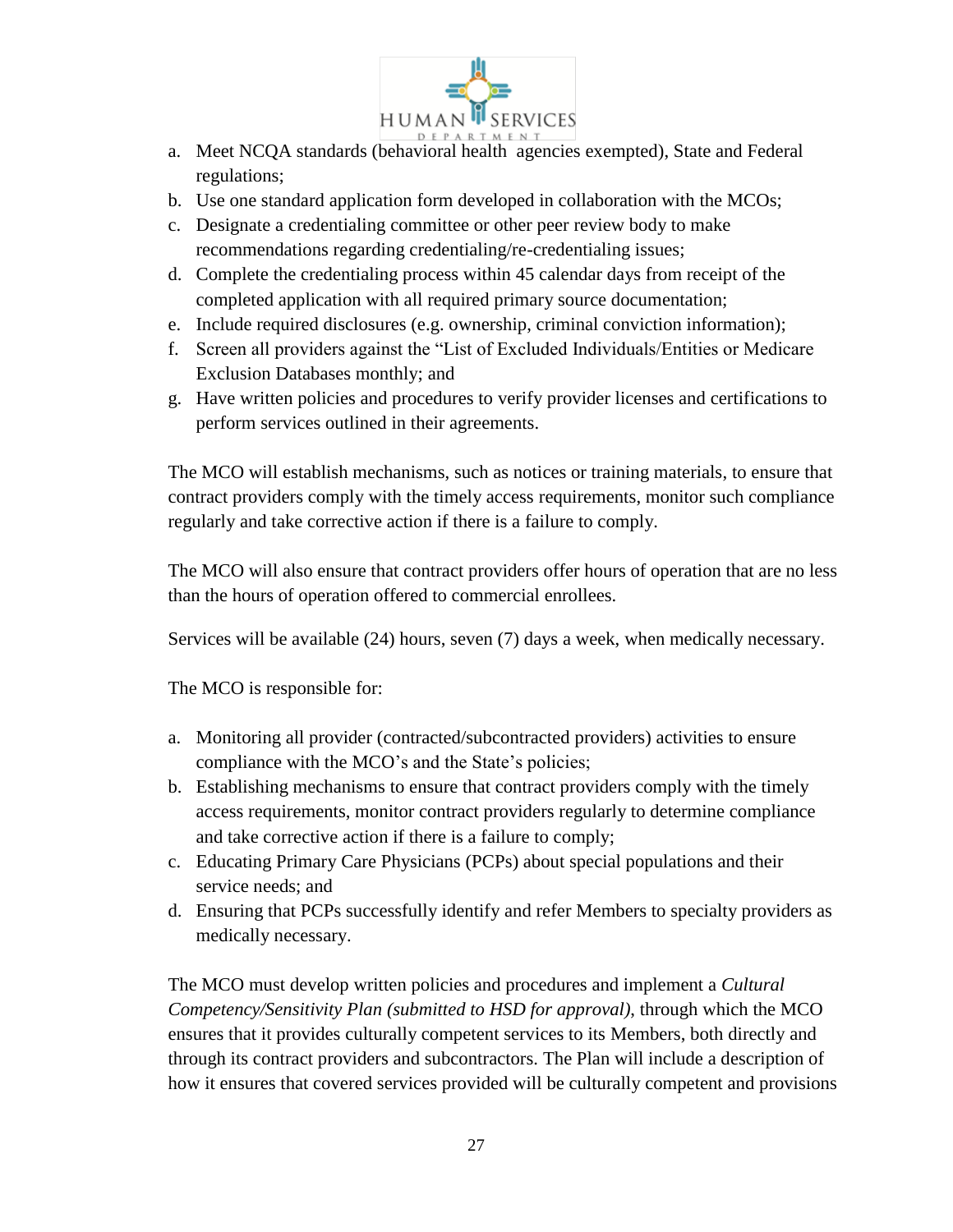

for monitoring and evaluating disparities in membership (who is enrolled), especially as related to Native Americans.

The MCO will participate in HSD's efforts to promote the delivery of covered services in a culturally competent manner to all Members, including Members who have: a hearing impairment, Limited English Proficiency (LEP), a speech or language disorder, physical disabilities, developmental disabilities, differential abilities and diverse cultural and ethnic backgrounds (refer to section II, page 10 regarding the cultural competency plan).

The MCO will also:

- a. Target cultural competence training to Member services staff and contract providers, including PCPs, care coordinators, case managers, home health care MCO staff and ensure that staff at all levels receive ongoing education and training in culturally and linguistically appropriate service delivery;
- b. Develop and implement a plan for interpretive services and written materials to meet the needs of Members and their decision-makers whose primary language is not English, using qualified medical interpreters (both sign and spoken languages), and make available easily understood Member-oriented materials and post signage in the languages of the commonly encountered group and/or groups represented in the service area;
- c. Identify community advocates and agencies that could assist LEP and/or that provide other culturally competent services, which include methods of outreach and referral;
- d. Incorporate cultural competence into utilization management, quality improvement and planning for the course of treatment;
- e. Identify and employ resources and interventions for high-risk health conditions found in certain cultural groups;
- f. Recruit and train a diverse staff and leadership that are representative of the demographic characteristics of the State;
- g. Ensure that new Member assessment forms contain questions related to primary language preference and cultural expectations and that information received is maintained in the Member's file;
- h. Conduct initial and annual organizational self-assessments of culturally and linguistically competent-related activities and integrate cultural and linguistic competence-related measures into its internal audits, performance improvement programs, member satisfaction surveys and outcomes-based evaluations; and
- i. Hold semi-annual meetings with Native American representatives from around the State of New Mexico that represent geographic and Member diversity.
- 2. Assurance of Adequate Capacity and Services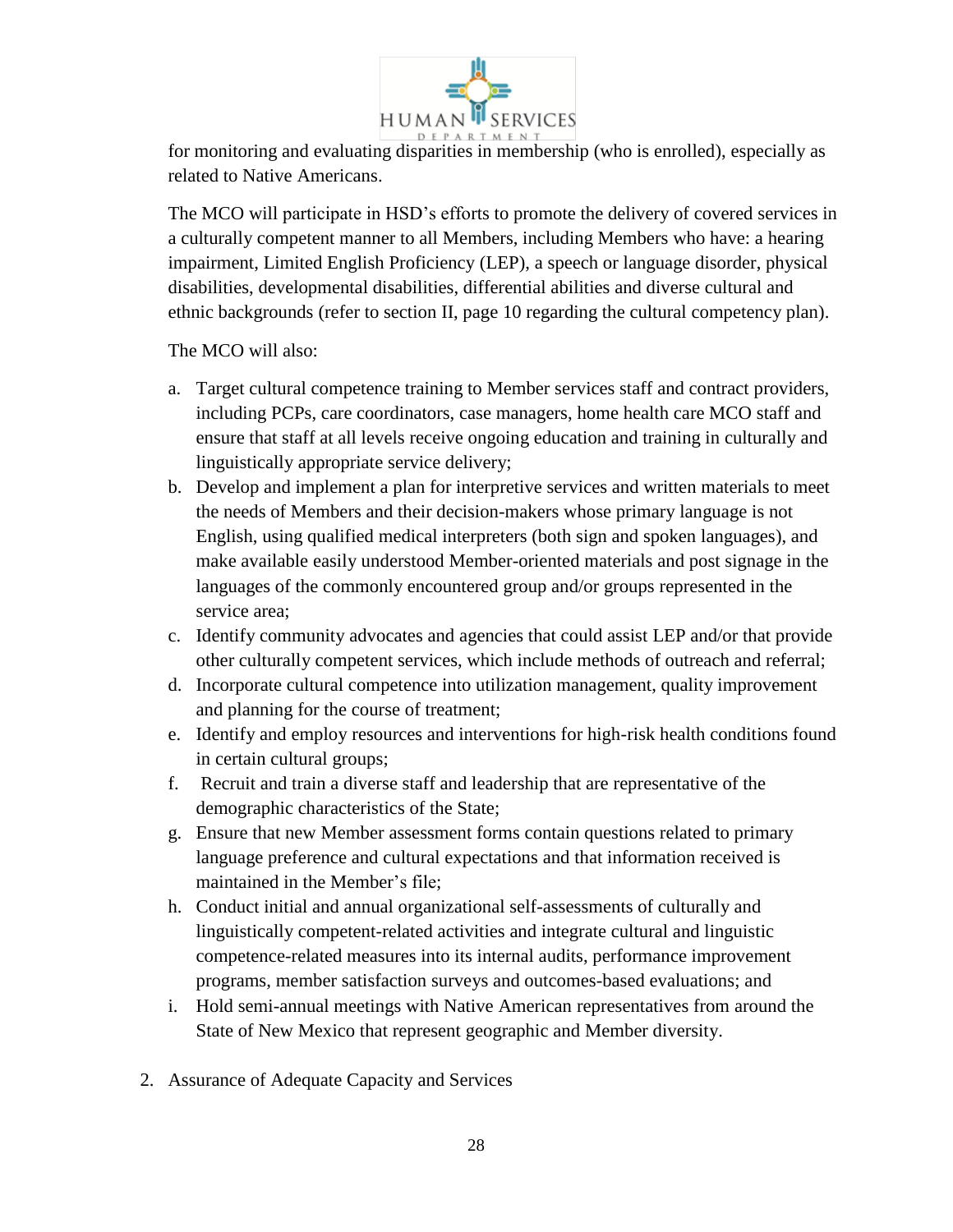

The MCO will establish and maintain a comprehensive network of providers capable of serving all its Members.

Distance Requirements for PCPs and Pharmacies:

- a. Ninety percent (90%) of Urban Members will travel no farther than thirty (30) miles;
- b. Ninety percent (90%) of Rural Members will travel no farther than forty-five (45) miles; and
- c. Ninety percent (90%) of Frontier Members will travel no farther than sixty (60) miles.

The MCO will contract with a sufficient number of specialists with the applicable range of expertise to ensure that the needs of the Members are met within the MCO's provider network. The MCO will also have a system to refer Members to non-contract providers if providers with the necessary qualifications or certifications do not participate in the network.

With the exception of Dual Eligibles, the MCO will ensure that each Member is assigned a PCP. For Dual Eligibles, the MCO will be responsible for coordinating the primary, acute, Behavioral Health and Long-Term Care services with the Member's Medicare PCP. For all other Members, the PCP shall be a medical or Behavioral Health provider participating with the MCO who has the responsibility for supervising, coordinating, and providing primary health care to Members, initiating referrals for specialist care, and maintaining the continuity of the Member's care.

3. Coordination and Continuity of Care

The MCO will design and implement care coordination that includes the following steps:

- a. Perform Health Risk Assessments and determine initial placement in care coordination level;
- b. Place members in care coordination levels in accordance with standards indicated in the MCO contract;
- c. Perform comprehensive needs assessments for those Members who meet the conditions specified in the MCO contract.

If a member enrolls in one MCO from another MCO, the new MCO will obtain relevant information and data from the transferring MCO in order to facilitate continuity of care; contact the Member's previous MCO and request "transition of care data". If the previous MCO is contacted by another MCO requesting "transition of care data" for a Member who has transferred from that MCO to the requesting MCO, that MCO will provide such data.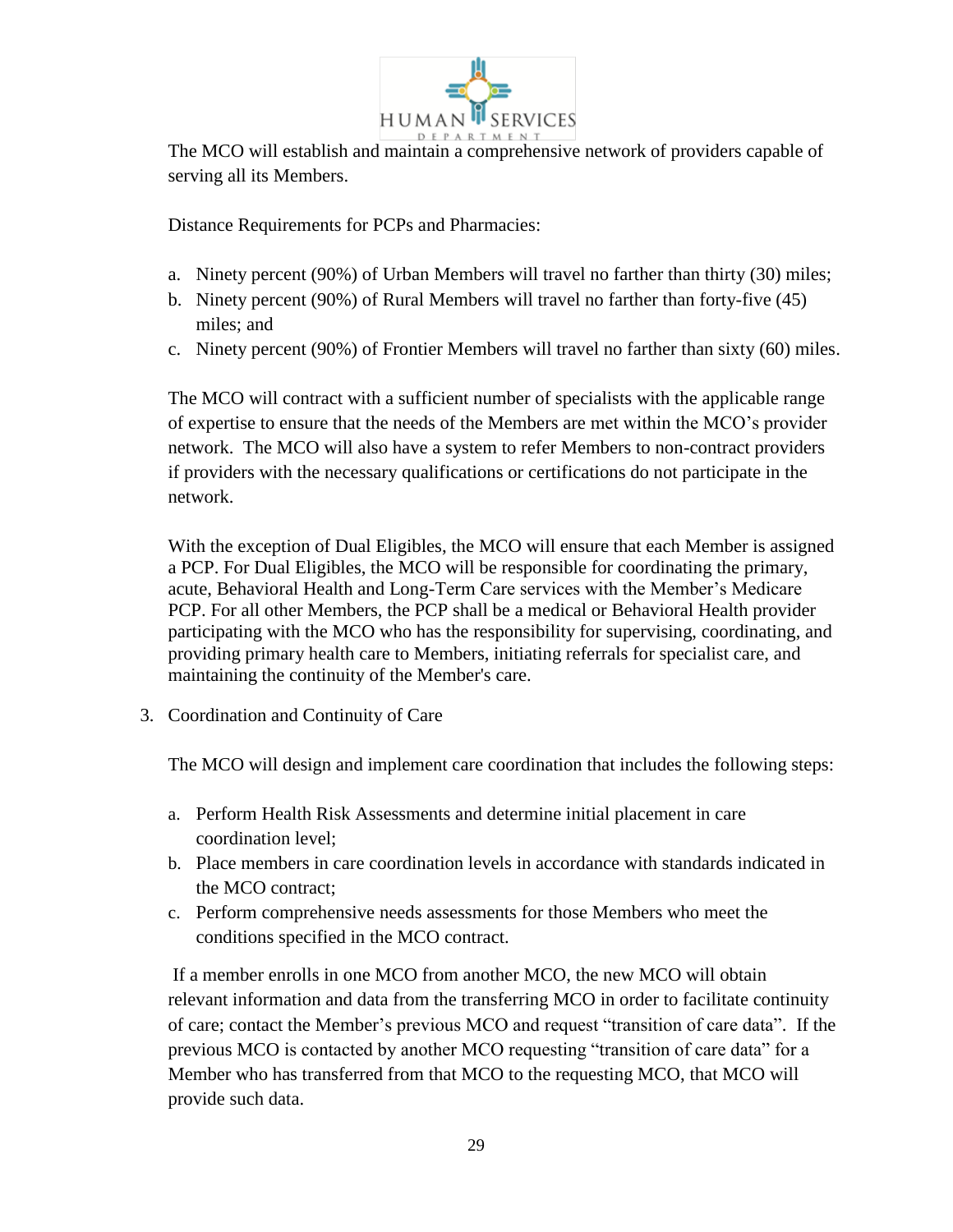

In coordinating Members' care, the MCO will ensure that each Member's privacy is protected consistent with the State and federal confidentiality requirements, including those listed in 45 C.F.R Parts 160 and 164 (HIPAA).

The MCO will conduct a Health Risk Assessment (HRA), per HSD guidelines and processes, for the following purposes:

- a. Introducing the MCO to the Member;
- b. Obtaining basic health and demographic information about the Member;
- c. Assisting the MCO in determining the level of care coordination needed by the Member; and
- d. Determining the need for a nursing facility level of care (NF LOC) assessment, and reassessment determination periods based on uniform guidelines in the NM NF LOC instructions and Criteria (365 days for HCBS, initial Low NF 60day, LNF continuation 365 days, initial High NF 30days, and for continuation of High NF 90 day period).

The MCO will perform an in-person comprehensive needs assessment on all Members identified for care coordination levels 2 or 3. Members assigned to care coordination level level 1 will not receive a comprehensive needs assessment and will not be assigned an individual care coordinator; however, they will be monitored by the care coordination unit by having an HRA performed annually and claims and utilization data review at least quarterly to determine if a particular Member requires a comprehensive needs assessment with a potentially higher level of care coordination. Members identified for care coordination level 2 will have one of the following characteristics:

- a. Co-morbid health conditions;
- b. Frequent emergency room use (as defined by the MCO);
- c. A mental health or substance abuse condition causing moderate functional impairment;
- d. Requiring assistance with two (2) or more ADLs or IADLs living in the community at low risk;
- e. Mild cognitive deficits requiring prompting or cues; and/or
- f. Poly-pharmaceutical use.

The MCO will assign to each Member in care coordination level 2 care coordination a specific care coordinator. Care coordinators for Members in care coordination level 2 will provide and/or arrange for the following care coordination services: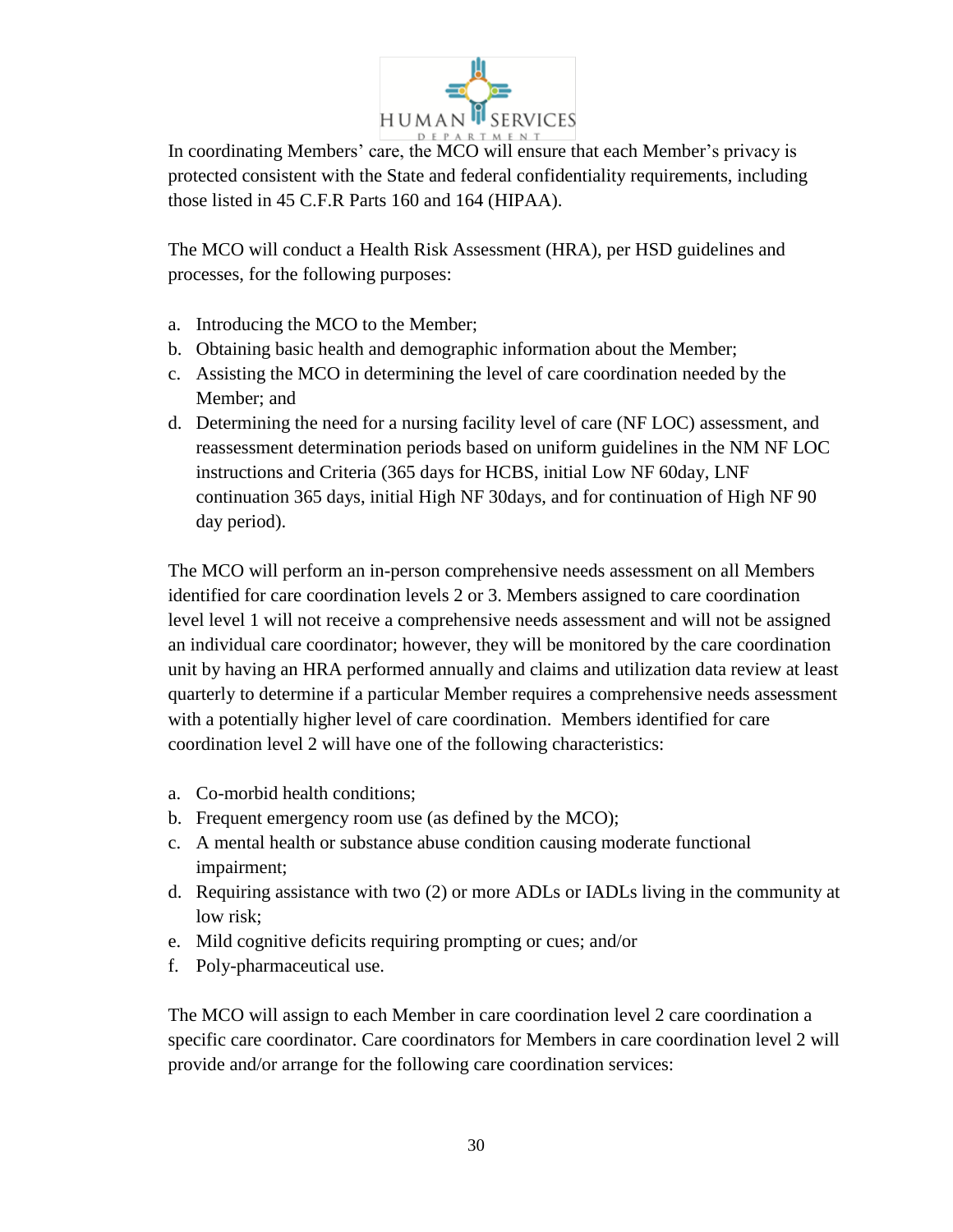

- a. Assistance in the development and implementation of a person-centered plan;
- b. Monitoring of the care plan and working with the individual to determine if the care plan is meeting the Member's identified needs;
- c. Assessment of need for assignment to a health home;
- d. Targeted health education, including disease management, based on the Member's individual diagnosis (as determined by the comprehensive needs assessment);
- e. Annual comprehensive needs assessment to determine if the care plan is appropriate and if a higher or lower level of care coordination is needed;
- f. Semi-annual in-person visits with the Member; and
- g. Quarterly telephone contact with the Member.

Based on the comprehensive needs assessment, the MCO will include in care coordination level 3, at a minimum, Members:

- a. Who are medically complex or fragile;
- b. With excessive emergency room use;
- c. With a mental health or substance abuse condition causing high functional impairment;
- d. With untreated substance dependency based on the current DSM or other functional scale determined by the State;
- e. Requiring assistance with two (2) ADLs or IADLs living in the community at medium to high risk;
- f. With significant cognitive deficits; and/or
- g. With contraindicated pharmaceutical use.

Care coordinators for Members in care coordination level 3 will provide and/or arrange for the following care coordination services:

- a. Development and implementation of a person-centered plan;
- b. Monitoring of the care plan and working with the individual to determine if the care plan is meeting the Member's identified needs;
- c. Assessment of need for assignment to a health home;
- d. Targeted health education, including disease management, based on the Member's individual diagnosis (as determined by the comprehensive needs assessment);
- e. Semi-annual comprehensive needs assessment (according to the HSD standards) to determine if the care plan is appropriate and determine if a lower level of care coordination is needed;
- f. Quarterly in-person visits with the Member; and
- g. Monthly telephonic contact with the Member.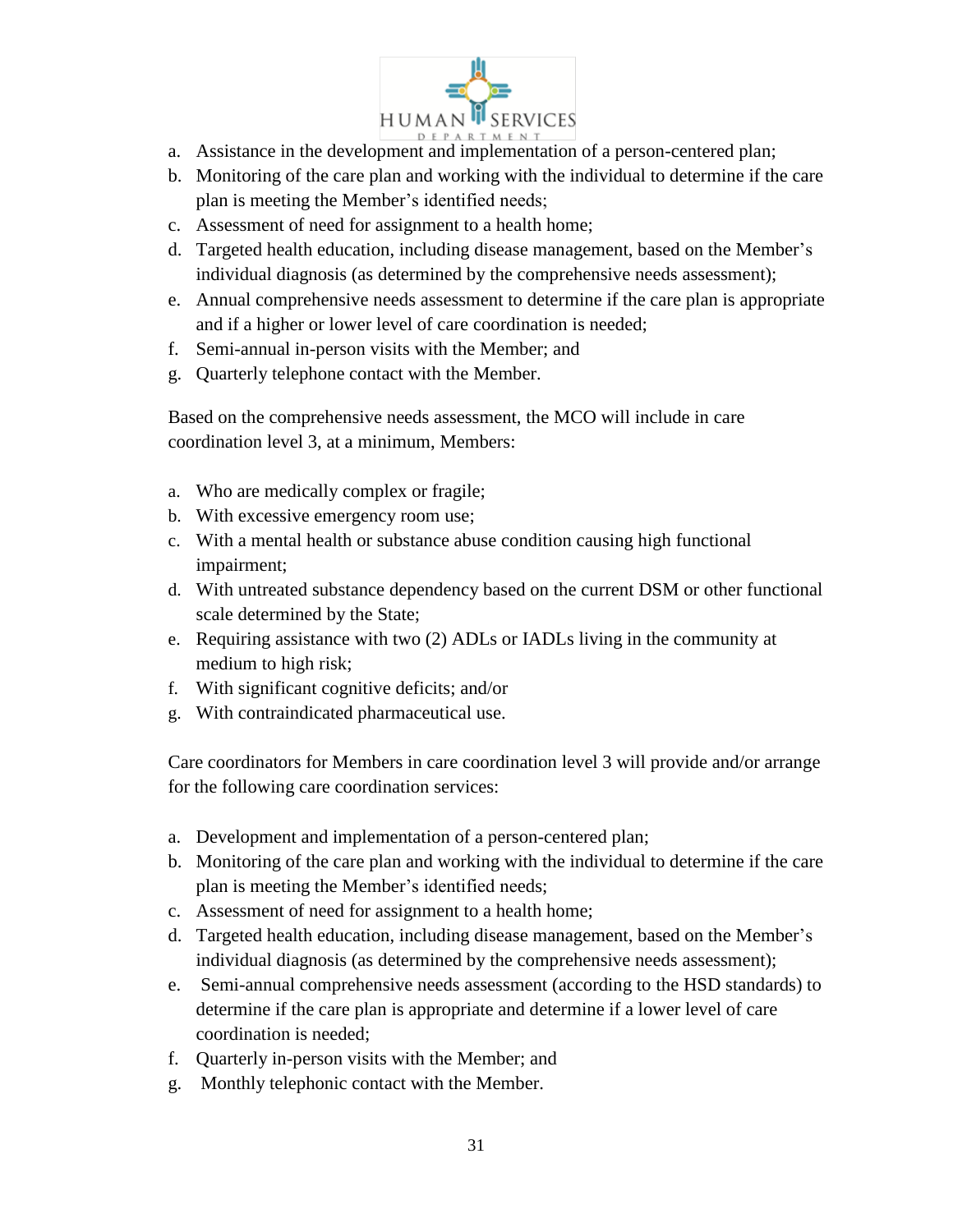

For Members in care coordination levels 2 and 3, the care coordinator will ensure at a minimum that the Member and the Representative (if applicable) participate in developing the comprehensive care plan. The MCO will ensure that care coordinators consult with the Member's PCP, specialists, Behavioral Health providers, other providers and interdisciplinary team experts, as needed when developing the comprehensive care plan. The MCO, through claims, will be informed of the admission but there is a lag in obtaining claims data. An MCO may also become aware of a Member's admission to a hospital through care coordination contacts. Should there be a significant change in a Member's health status following a hospitalization, the care coordinator shall reassess the Member and to determine if needs have changed and will notify the PCP if further services are determined to be necessary

4. Coverage and Authorization of Services

The MCO will provide and coordinate comprehensive and integrated health care benefits to each enrolled Member and will cover the physical health, behavioral health and longterm care services.

Physical, Behavioral Health and Long-Term Care services will not be denied solely because the Member has poor prognosis. Medically necessary services may not be arbitrarily denied or reduced in amount, duration or scope to an otherwise eligible individual solely because of the diagnosis, type of illness or condition.

Services that are furnished in amount, duration and scope will be no less than those furnished to beneficiaries under fee-for-service (FFS) Medicaid.

The MCO, in making the determination of medical necessity of covered services will do so by: (i) evaluating individual physical and Behavioral Health information provided by qualified professionals who have personally evaluated the individual within their scope of practice, who have taken into consideration the individual's clinical history including the impact of previous treatment and service interventions and who have consulted with other qualified health care professionals with applicable specialty training, as appropriate; (ii) considering the views and choices of the individual or the individual's Representative regarding the proposed covered service as provided by the clinician or through independent verification of those views; and (iii) considering the services being provided concurrently by other service delivery systems. (iv) For HCBS, medical necessity is based on requiring assistance with 2 or more activities of daily living as defined in the uniform NM NF LOC instructions and criteria (8.312.2UR).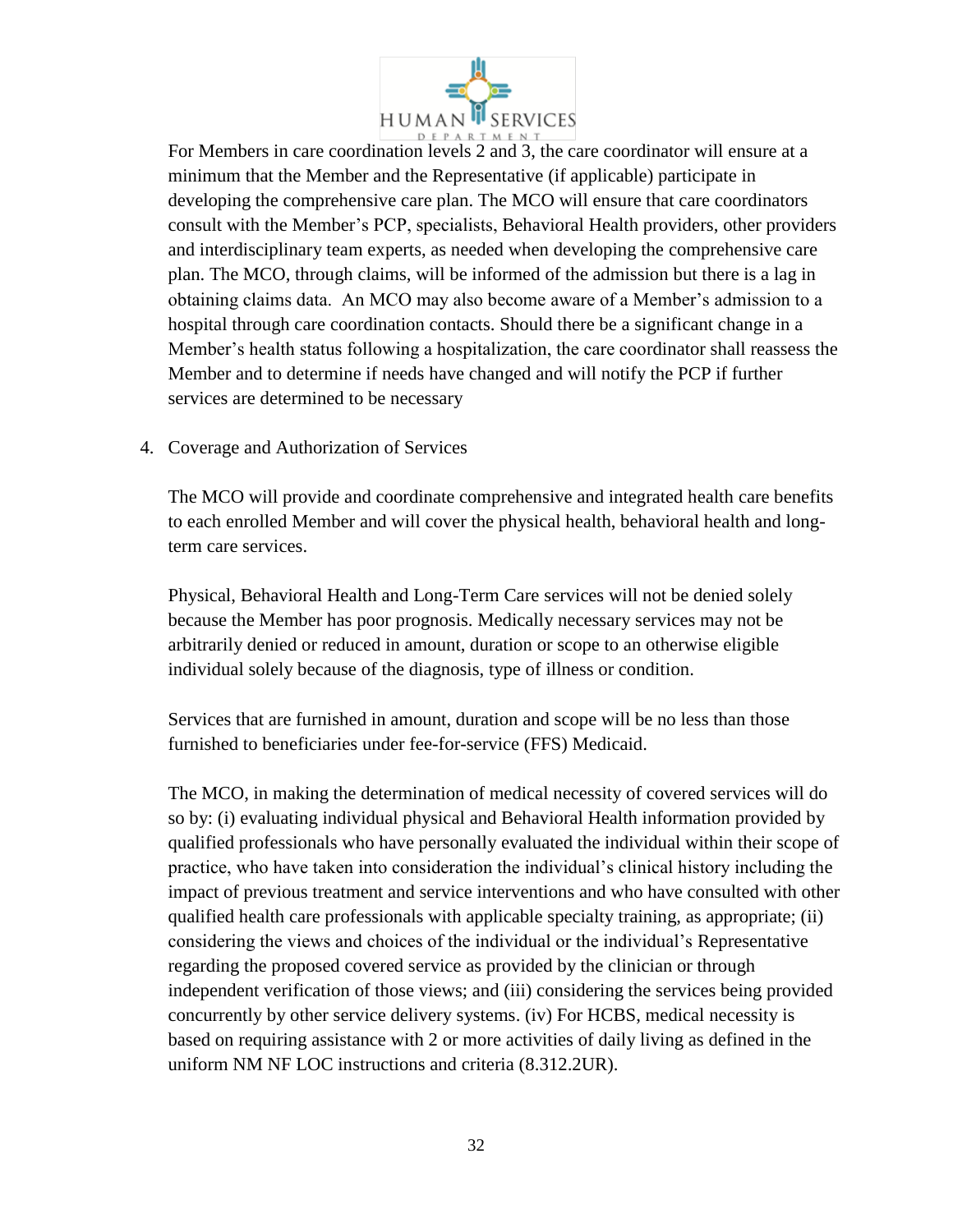

The MCO must ensure that any decision to deny a service authorization request or to authorize a service in an amount, duration or scope that is less than requested, be made by a health care professional who has appropriate clinical expertise to understand the treatment of the Member's condition or disease, such as the MCO's medical director.

Each MCO states in the utilization management (UM) program description that compensation to individuals or entities that conduct UM does not provide incentive to deny, limit or discontinue medically necessary services.

The MCO must ensure that the services are sufficient in amount, duration, or scope to reasonably be expected to achieve the purpose for which the services are furnished.

The MCO cannot arbitrarily deny or reduce the amount, duration, or scope of a covered service solely because of diagnosis, type of illness, or Member's condition.

The MCO may place appropriate limits on service: (i) on the basis of criteria approved by HSD, or the Collaborative to the extent it relates to a Behavioral Health service; or (ii) for the purpose of utilization control, provided the services furnished can reasonably be expected to achieve their purpose.

For the processing of requests for initial and continuing authorization of services, the MCO will have and follow, and require that its subcontractors have and follow written policies and procedures for processing requests for initial and continuing authorizations for services.

The MCO will ensure that decisions for utilization management, Member education, coverage of services and other applicable areas are consistent with the guidelines, as well as have in effect mechanisms to ensure consistent application of UM criteria for authorization decisions.

The MCO will require that any decision to deny a service authorization request or to authorize a service in an amount, duration, or scope that is less than requested, be made by a health care professional who has appropriate clinical expertise in treating the Member's condition or disease, such as the MCO's medical director.

The MCO must notify the requesting provider, and give the Member written notice of any decision by the MCO to deny a service authorization request or to authorize a service in an amount, duration, or scope that is less than requested. The notice must meet the requirements set forth in 42 C.F.R. § 438, Subpart F.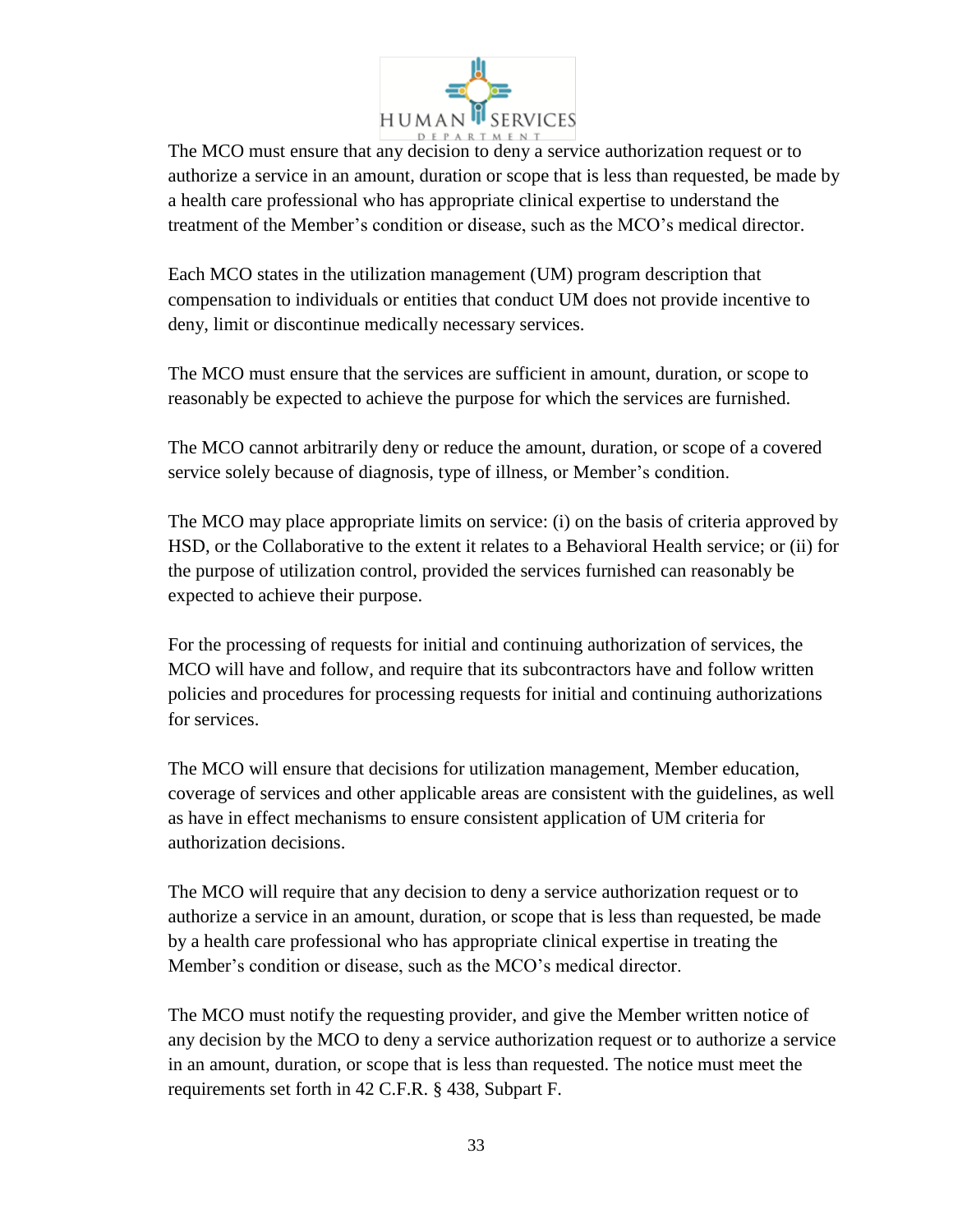

## **B. Structure and Operations Standards**

## 1. Provider Selection

In all provider agreements, the MCO must comply with the requirements specified in 42 C.F.R. § 438.214 and must maintain policies and procedures that reflect these requirements.

Provider selection policies and procedures cannot discriminate against providers that serve high-risk populations or specialize in conditions that require costly treatment.

Standards must meet NCQA standards and State and federal regulations for credentialing and re-credentialing, including 42 C.F.R. §§ 455.104, 455.105, 455.106 and 1002.3(b).

MCOs may not employ an individual provider, an entity, or an entity with an individual who is an officer, director, agent, manager or person with more than five percent (5%) of beneficial ownership of an entity's equity, who has been convicted of crimes specified in the sections 1128 and 1128A of the Social Security Act, or who has a contractual relationship with an entity convicted of a crime specified in such section.

MCOs shall comply with any additional requirements established by the state. MCOs shall:

- a. Conduct screening of all subcontractors and contract providers in accordance with the Employee Abuse Registry Act, NMSA 1978 § 27-7A-3, the New Mexico Caregivers Criminal History Screening Act, NMSA 1978, 29-17-2 et seq. and NMAC 7.1.9, the New Mexico Children's and Juvenile Facility Criminal Records Screening Act, NMSA 1978, §§ 32A-15-1 to 32A-15-4, PPACA and ensure that all subcontracts and contract Providers are screened against the New Mexico "List of Excluded Individuals/Entities" and the Medicare exclusion databases; and
- b. Maintain written policies and procedures on provider recruitment, retention, and termination of contract provider participation with the MCO. The recruitment policies and procedures shall describe how a MCO responds to a change in the network that affects access and its ability to deliver services in a timely manner.
- 2. Enrollee Information & Confidentiality
	- a. The MCO will, at a minimum, have policies and procedures regarding the process for developing/creating, proofing, approving, publishing, and mailing the (i) Member ID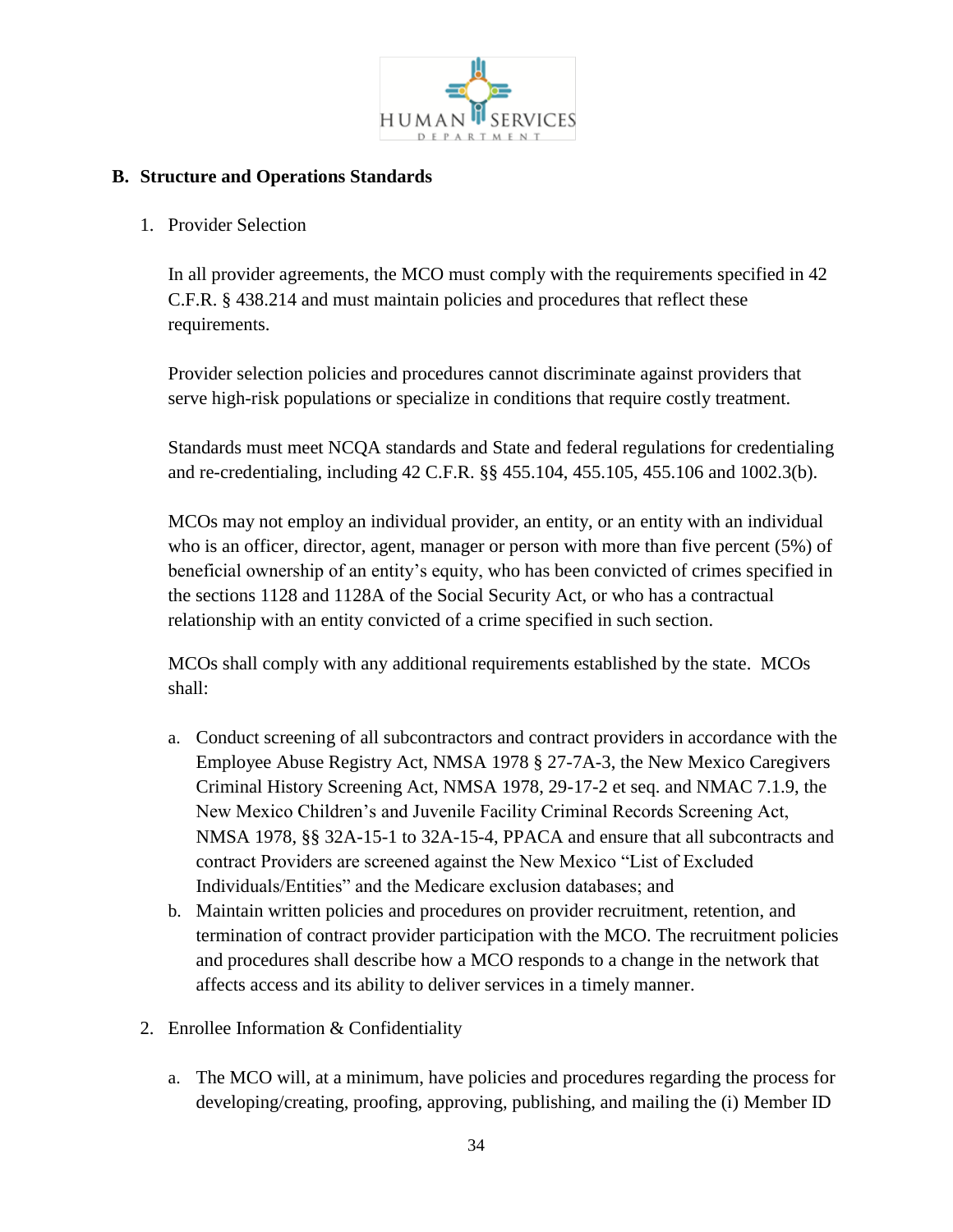

card, (ii) Member handbook, (iii) provider directory, (iv) Member newsletter, and (v) form letters within contractual standards and timeframes.

- b. All written Member materials must be worded at or below a sixth  $(6<sup>th</sup>)$  grade reading level, unless otherwise approved in writing by HSD.
- c. All written Member materials must be printed with the assurance of nondiscrimination.
- d. All written Member materials will be available in English and the prevalent language that includes all languages spoken by approximately five percent (5%) or more of the population with the exception of Native American languages for which there are not written forms and/or for which the State has not obtained consent from Tribal leadership to use the language. The MCO will certify that the translation of the information into the different languages has been reviewed by a qualified individual for accuracy.
- e. Once a Member has requested a Member material in an alternative format or language, the MCO will (i) make a notation of the Member's preference in the system and (ii) provide all subsequent Member materials to the Member in such format unless the Member requests otherwise.
- f. The Member handbook must be prior approved by HSD and be in a format that is easily understood. The Member handbook will include a table of contents and at a minimum comply with the following listed below as well as all necessary and mandated information in 42 C.F.R.  $\S$ § 438.10(f)(2) and (f)(6):
	- 1) Describe the amount, duration and scope of all benefits, services and goods included in and excluded from coverage in sufficient detail to ensure that Members understand the benefits to which they are entitled;
	- 2) Include information on how to access all services, including, but not limited to, EPSDT services, dental services, non-emergency transportation services, Behavioral Health services and Long-Term Care services;
	- 3) Include information about the PCP, including: (i) how to select/change PCP and (ii) the role of the PCP and the procedures to be followed to obtain needed services;
	- 4) Include information about care coordination including the role of care coordinators;
	- 5) Include information on how to access services when out of State;
	- 6) Describe how to report suspected Fraud and Abuse;
	- 7) Describe how to access language assistance services for individuals with limited English proficiency;
	- 8) Include information on the circumstances/situations under which a Member may be billed for services or assessed charges or fees; specifically that the provider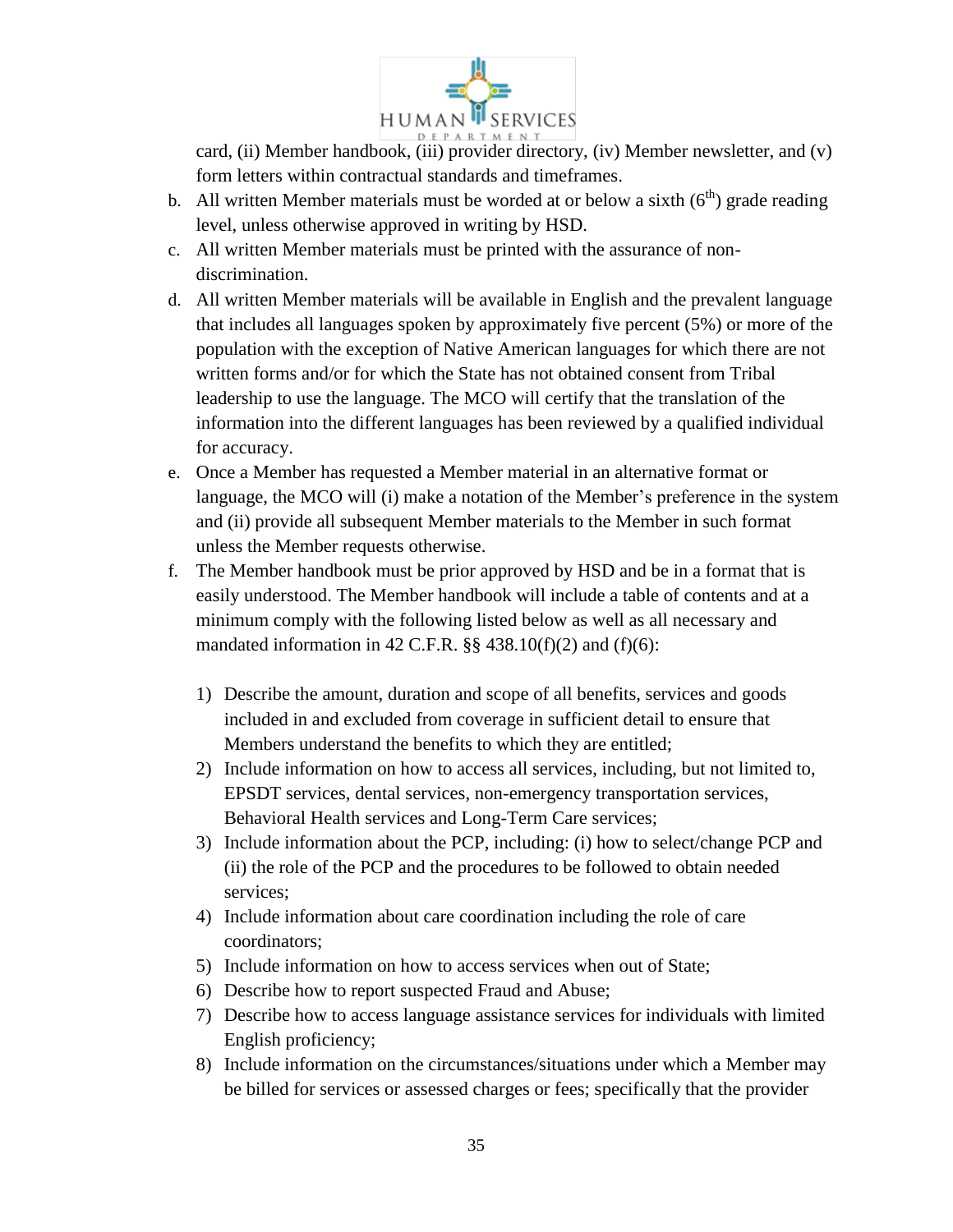

may not bill a Member or assess charges or fees except: (i) if a Member selfrefers to a specialist or other provider within the network without following MCO procedures (e.g., without obtaining prior authorization) and the MCO denies payment to the provider, the provider may bill the Member; (ii) if a provider fails to follow the MCO's procedures, which results in nonpayment, the provider may not bill the Member; and (iii) if a provider bills the Member for non-Covered Services or for self-referrals, he or she shall inform the Member and obtain prior agreement from the Member regarding the cost of the procedure and the payment terms at time of service;

- 9) A statement that failure to pay for non-Covered Services will not result in a loss of Medicaid benefits;
- 10) Describe cost sharing including an explanation that providers and/or the MCO may utilize whatever legal actions are available to collect these amounts;
- 11) Detail procedures for obtaining benefits including services for which prior authorization or a referral is required and the methods for obtaining both;
- 12) Explain how to access after-hours, emergency and post-stabilization services, to also include: (i) what constitutes an emergency medical condition, emergency services and post-stabilization services as per definitions in 42 C.F.R. §  $438.114(a)$ ; (ii) the fact that prior authorization is not required for emergency services; (iii) the process and procedure for obtaining emergency services, including use of the 911 telephone system or its local equivalent; and (iv) the fact that the Member has the right to use any hospital or other setting for emergency care;
- 13) Provide information regarding grievances, appeals and fair hearing procedures and timeframes including all pertinent information provided in 42 C.F.R. §§ 438.400 through 438.424;
- 14) Describe the Member's right to access a second opinion from a qualified health care professional within the network, or, if not available within the network, from a qualified health care professional outside of the network, at no cost to the Member;
- 15) Include information and written policies on Member rights and responsibilities, pursuant to 42 C.F.R. § 438.100 and NCQA's Standards and Guidelines for the Accreditation of MCOs;
- 16) Include written information concerning Advance Directives as described in 42 C.F.R. 489 Subpart I and in accordance with 42 C.F.R. § 422.128 and the Mental Health Care Treatment Decisions Act, NMSA 1978, 24-7B-1 et seq.;
- 17) Include language to clearly explain that a Native American Member may selfrefer to an I/T/U for services;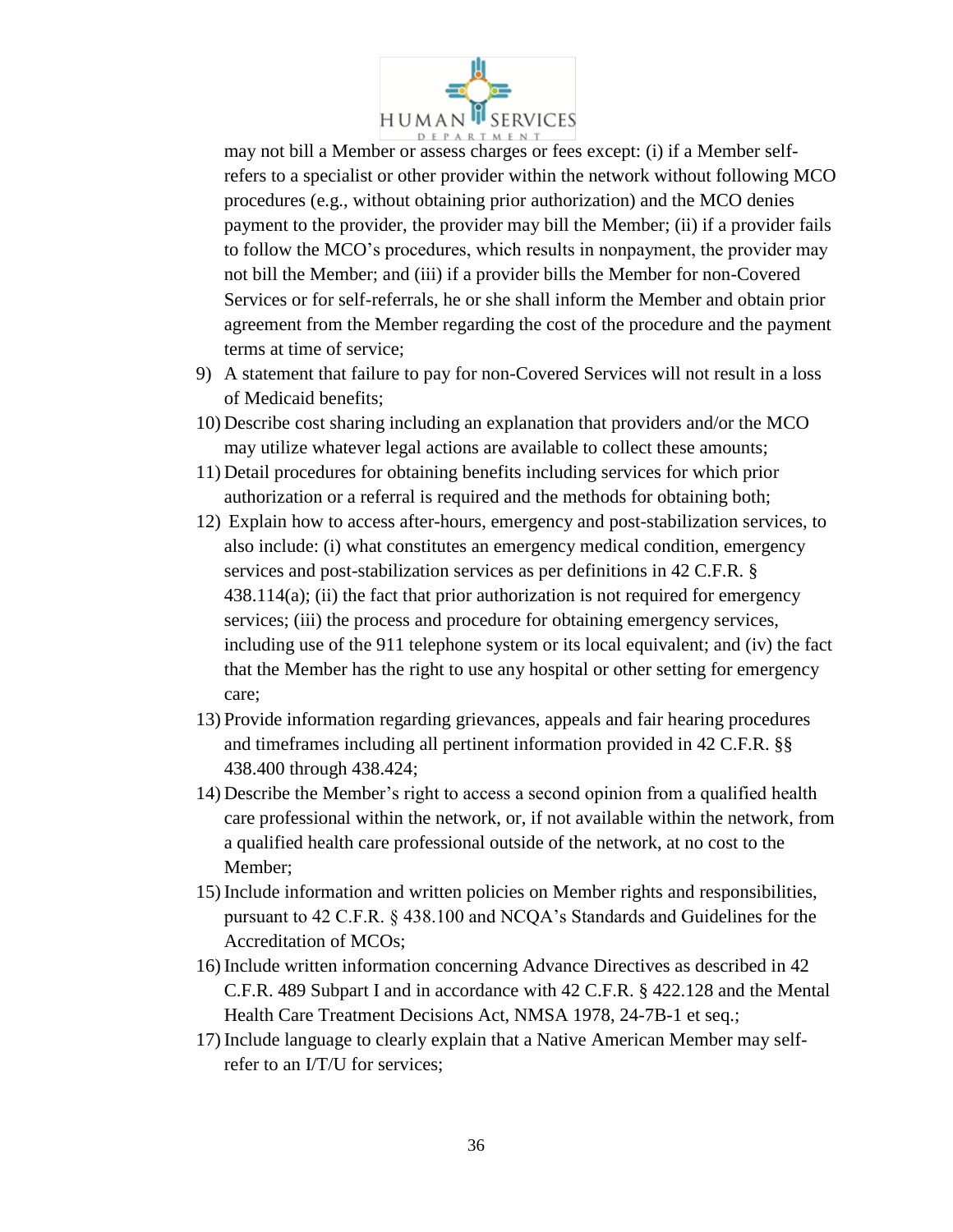

- 18) Include information on how to contact a care coordinator and/or self-report a change in health status;
- 19) Include information on how to contact a Behavioral Health peer support specialist or wellness center;
- 20) Include health education and health literacy information as explained in this Agreement;
- 21) Include information regarding the Birthing Options Program; and
- 22) Include information on how to request disenrollment from an MCO.
- 3. The MCO must have written policies regarding the Member's, and/or Representatives' rights including, but not limited to, the guaranteed right to:
	- a. Be treated with respect and with due consideration for his or her dignity and privacy;
	- b. Receive information on available treatment options and alternatives, presented in a manner appropriate to the his or her condition and ability to understand;
	- c. Make and have honored an Advance Directive consistent with State and federal laws;
	- d. Receive Covered Services in a nondiscriminatory fashion;
	- e. Participate in decisions regarding his or her health care, including the right to refuse treatment;
	- f. Be free from any form of restraint or seclusion used as a means of coercion, discipline, convenience or retaliation;
	- g. Request and receive a copy of his or her medical records and to request that they be amended or corrected as specified in 45 C.F.R. Part 164;
	- h. Choose a Representative to be involved as appropriate in making care decisions; Provide informed consent;
	- i. Voice grievances about the care provided by the MCO and to make use of the Grievance, Appeal and Fair Hearing processes without fear of retaliation;
	- j. Choose from among contract providers in accordance with the MCO's prior authorization requirements:
	- k. Receive information about covered services and how to access covered services, and contract providers;
	- l. Be free from harassment by the MCO or its contract providers in regard to contractual disputes between the MCO and providers;
	- m. Participate in understanding physical and Behavioral Health problems and developing mutually agreed-upon treatment goals;
	- n. The MCO will ensure that each Member (and/or as appropriate, Representative) is free to exercise his or her rights and that the exercise of those rights does not adversely affect the way the way the MCO or its contract providers treat the Member (and/or Representative);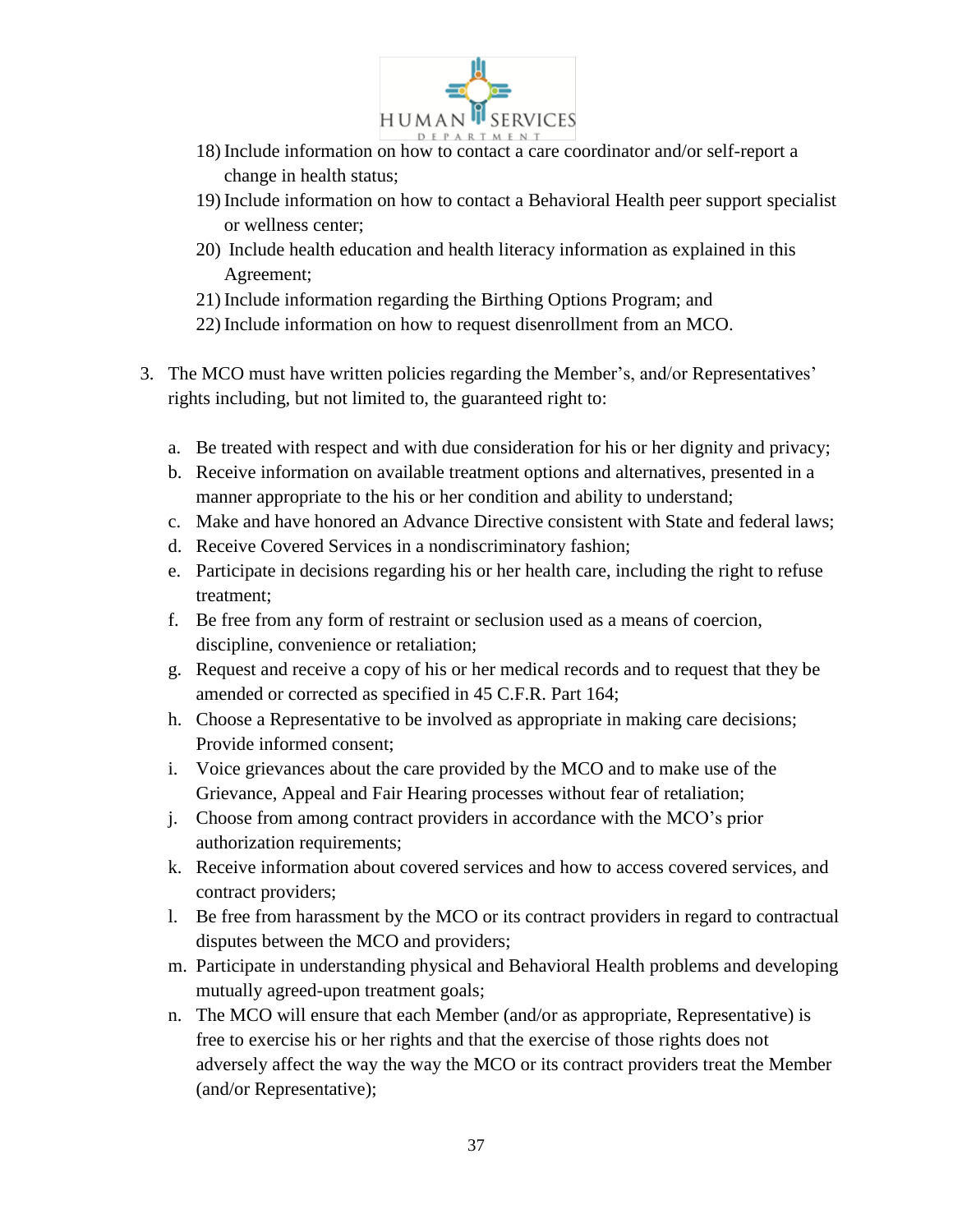

- o. Require that Member information be kept confidential, as defined by federal and State statutes or regulations;
- p. Members and/or Representatives, to the extent possible, have a responsibility to: Provide information that the MCO and its contract providers need in order to care for the Member;
- q. Follow the plans and instructions for care that they have agreed upon with their providers; and
- r. Keep, reschedule, or cancel a scheduled appointment rather than to simply fail to keep it.
- 4. Enrollment/Disenrollment
	- a. Recipients who are eligible for Medicaid in the State of New Mexico and receiving services as of October 1, 2013, must select a Centennial Care MCO by December 1, 2013, unless excluded from mandatory enrollment in Centennial Care. Recipients required to enroll in Centennial Care who do not select an MCO by December 1, 2013 will be auto assigned to an MCO. Recipients required to enroll in Centennial Care who become eligible after October 1, 2013 but before January 1, 2014 must select an MCO at the time of applying for Medicaid eligibility.
	- b. Individuals (newly Medicaid eligible) determined eligible for Centennial Care on or after January 1, 2014, and who did not select or were not assigned to an MCO must select an MCO at the time of applying for Medicaid eligibility. Recipients who fail to select an MCO at such time will be auto assigned to an MCO.
	- c. HSD will auto assign a Recipient to an MCO in specified circumstances, including but not limited to (i) the Recipient does not select an MCO at the time of eligibility or (ii) the Recipient cannot be enrolled in the requested MCO (e.g., the MCO is subject to and has reached its enrollment limit).
	- d. The auto assignment process will consider the following:
		- 1) If the Recipient was previously enrolled with an MCO and lost eligibility for a period of two (2) months or less, the Recipient will be re-enrolled with that MCO;
		- 2) If the Recipient has family members in an MCO, the Recipient will be enrolled in that MCO;
		- 3) If the Recipient is a newborn, the Recipient will be assigned to his or her mother's MCO; and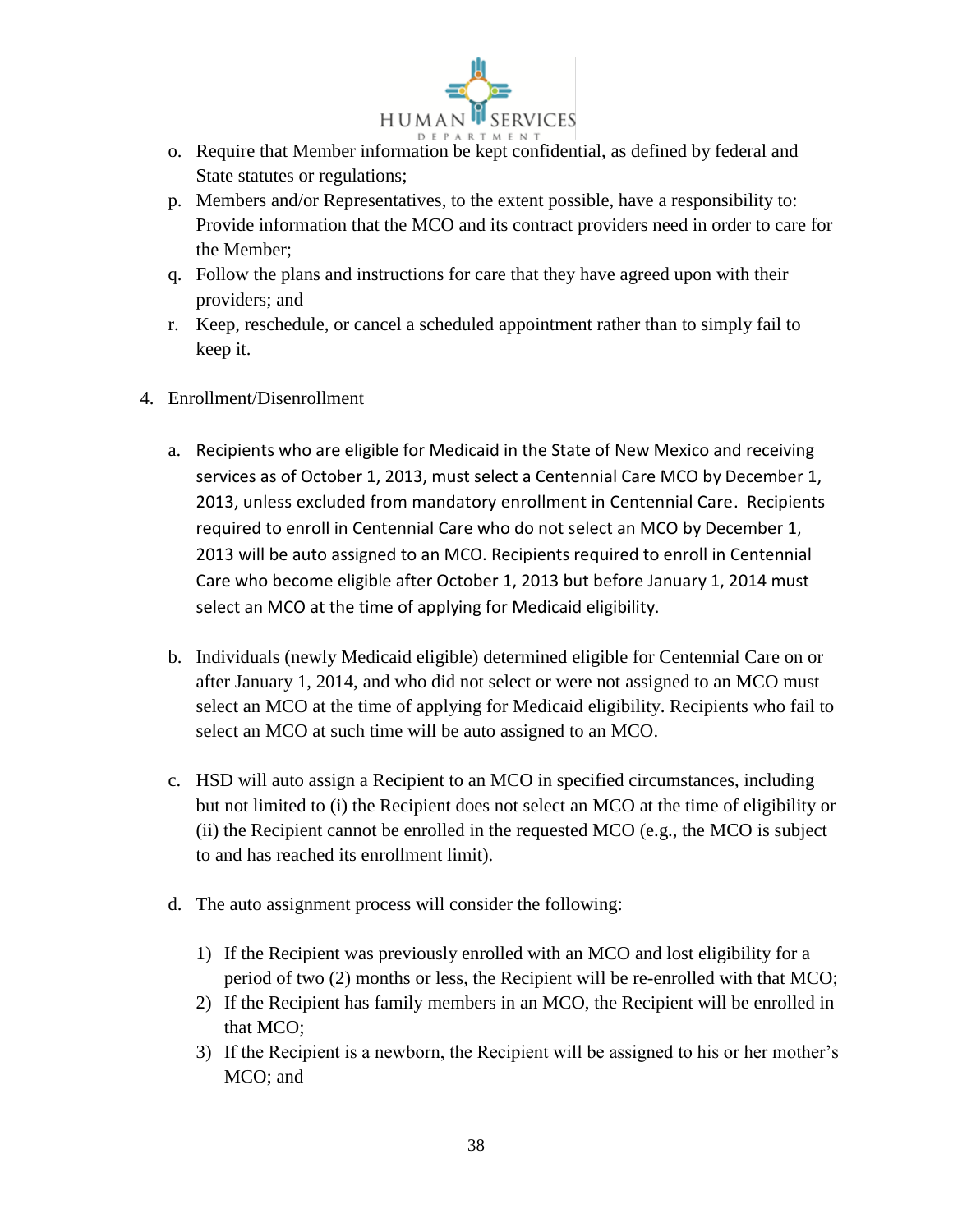

4) If none of the above applies, the Recipient will be assigned using default logic that randomly assigns Recipients to MCOs.

HSD may modify the auto assignment algorithm to incorporate criteria including but not limited to quality measures, cost or Utilization Management performance.

- e. Newborns
	- 1) When a child is born to a mother enrolled in Centennial Care, the hospital or other provider will complete a Notification of Birth, MAD Form 313, or its successor, prior to or at the time of discharge. HSD will ensure that upon receipt of the MAD Form 313 the eligibility process is immediately commenced and that upon completion of the eligibility process the newborn is enrolled into his or her mother's MCO;
	- 2) Medicaid eligible newborns are eligible for a period of twelve (12) months, starting with the month of birth. The newborn will be enrolled retroactively to the month of birth with the mother's MCO;
	- 3) When a Medicaid-eligible child is born to a mother on the New Mexico Health Insurance Exchange and the mother's Qualified Health Plan is also a Centennial Care MCO, the newborn will be enrolled retroactively to the month of birth with that Centennial Care MCO; and
	- 4) When a Medicaid-eligible child is born to a mother on the New Mexico Health Insurance Exchange and the mother's Qualified Health Plan is not a Centennial Care MCO, the newborn will be auto assigned and enrolled in a Centennial Care MCO retroactively to the month of birth. The mother will have one (1) opportunity anytime during the ninety (90) Calendar Days from the effective date of enrollment to change the newborn's MCO assignment.
- f. The MCO will accept Recipients in accordance with 42 C.F.R. § 434.25 and will not discriminate against, or use any policy or practice that has the effect of discriminating against, an individual on the basis of (i) health status or need for services or (ii) race, color, national origin, ancestry, spousal affiliation, sexual orientation and/or gender identity.
- g. After enrolling with the MCO (whether as the result of selection or auto assignment), Members will have one (1) opportunity anytime during the ninety (90) calendar day period immediately following the effective date of enrollment with the MCO to request to change MCOs. After exercising this right to change MCOs, a Member will remain with the MCO until the annual choice period unless disenrolled.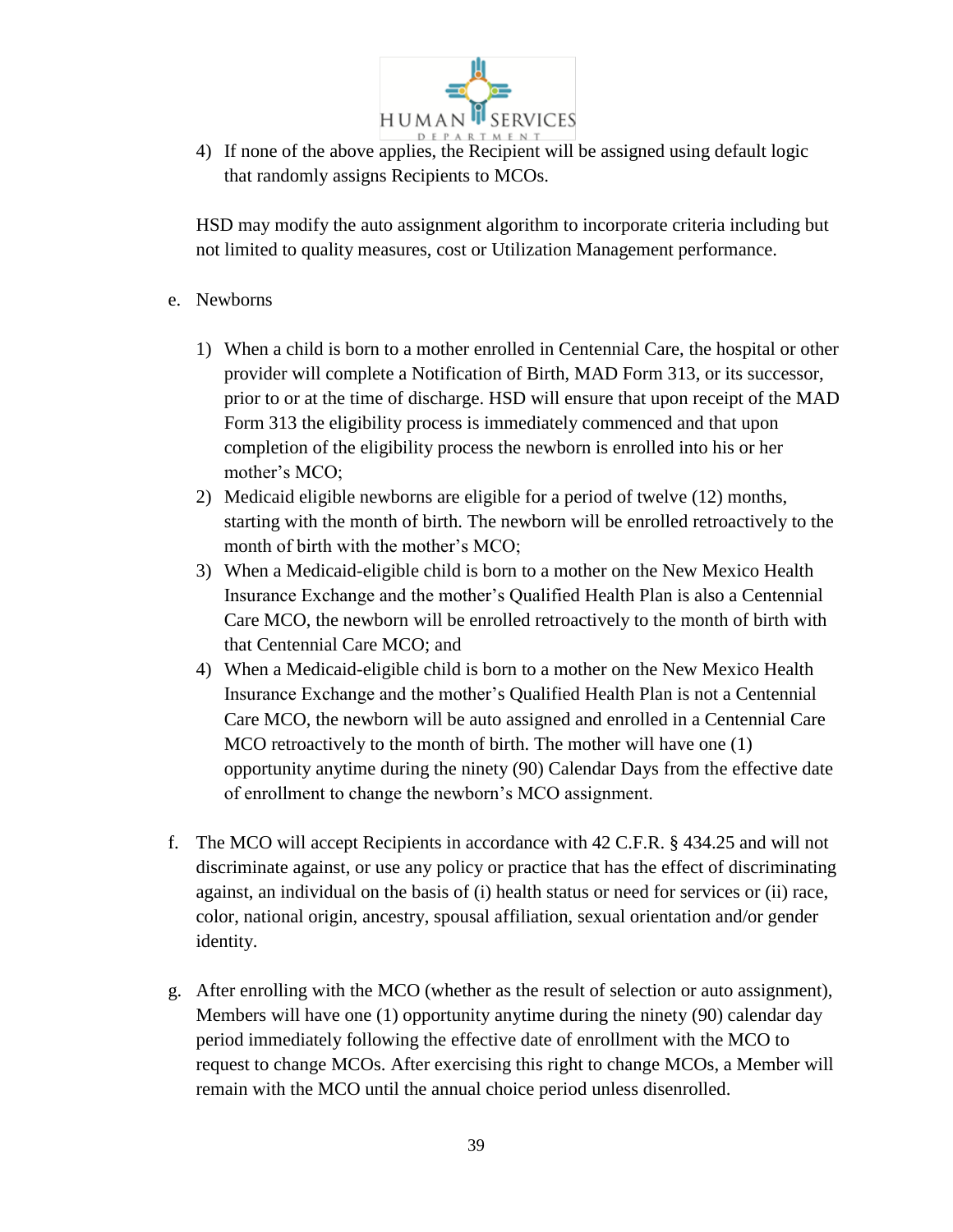

- h. HSD will provide an opportunity for Members to change MCOs every twelve (12) months at the time of the Member's redetermination. Members who do not select another MCO during their annual choice period will be considered to have chosen to remain with their current MCO.
- i. The MCO will accept all Members transferring from any MCO as authorized by HSD. The transfer of membership may occur at any time during the year. The former MCO will not be responsible for payment of any covered services incurred by Members transferred to the new MCO after the effective date of transfer to the new MCO.
- j. The MCO cannot, under any circumstances, disenroll a Member. The MCO will not request disenrollment because of a change in the Member's health status, or because of the Member's utilization of medical services, diminished mental capacity, or uncooperative or disruptive behavior resulting from his or her special needs (except when his or her continued enrollment in the MCO, seriously impairs the MCO's ability to furnish services to either this particular Member or other Members).
- k. A Member has the opportunity to change MCOs during the first ninety (90) calendar days of a twelve (12) month period; the Member will remain with the MCO until his or her twelve (12) month period expires.
- l. A Member may request to be disenrolled from the MCO for cause at any time, even during a lock-in period. The Member must submit a written request to HSD for approval. HSD must respond no later than the first calendar day of the second month following the month in which the Member files the request. If HSD does not respond, the request will be deemed approved. The Member will have access to HSD's fair hearing process if he/she is dissatisfied with the determination denying the request to disenroll. The following are causes for Member initiated disenrollment:
	- 1) The Member moves out of the State of New Mexico;
	- 2) The MCO does not, because of moral or religious objections, cover the service the Member seeks;
	- 3) If HSD imposes intermediate sanctions on the MCO;
	- 4) If the Member is automatically re-enrolled if temporary loss of Medicaid eligibility caused the Recipient to miss the Recipient's annual disenrollment opportunity during the annual choice period;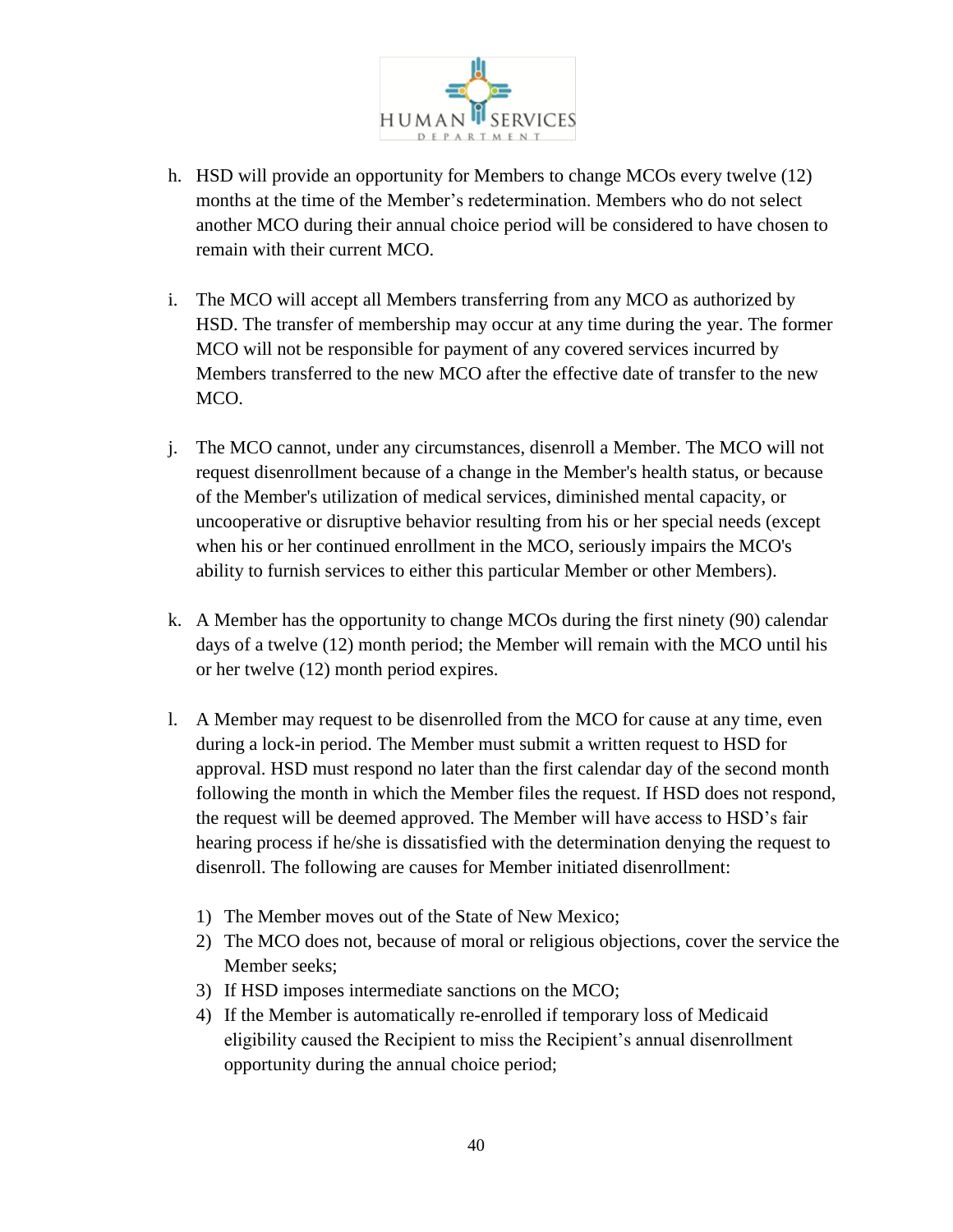

- 5) The Member needs related services (for example a cesarean section and a tubal ligation) to be performed at the same time, not all related services are available within the network, and the Member's PCP or another provider determines that receiving the services separately would subject the Member to unnecessary risk; or
- 6) Other reasons, including but not limited to, poor quality of care, lack of access to covered services, or lack of access to providers experienced in dealing with the Member's health care needs.
- 5. Grievance Systems

The MCO will have a grievance system in place for Members that includes a process related to the expressions of dissatisfaction and an appeal process related to an MCO action. A Member must first exhaust the MCO's grievance and appeal system prior to requesting a State fair hearing.

- a. In implementing these processes, the MCO will, at a minimum:
	- 1) Adopt written policies and procedures describing how the Member may register a grievance or an appeal with the MCO and how the MCO resolves the grievance or appeal;
	- 2) Provide a copy of its grievance and appeal policies and procedures to all contract providers;
	- 3) Comply with the requirements in 42 C.F.R. § 438.406(a); and
	- 4) Ensure that punitive or retaliatory action is not taken against a Member or a provider that files a grievance and/or an appeal, or against a provider that supports a Member's grievance and/or appeal.

During the first six months of Centennial Care, the state must review complaint, grievance and appeal logs for each MCO and data from the state or operated incident management system on a monthly basis. The state will use this information to implement any immediate corrective actions necessary.

6. Subcontract Relationships and Delegation

If the MCO delegates responsibilities to a subcontractor, the MCO must ensure that the subcontracting relationship and subcontracting document(s) comply with federal requirements, including but not limited to compliance with the applicable provisions of 42 C.F.R. §§ 438.230(b) and 434.6 and contract requirements.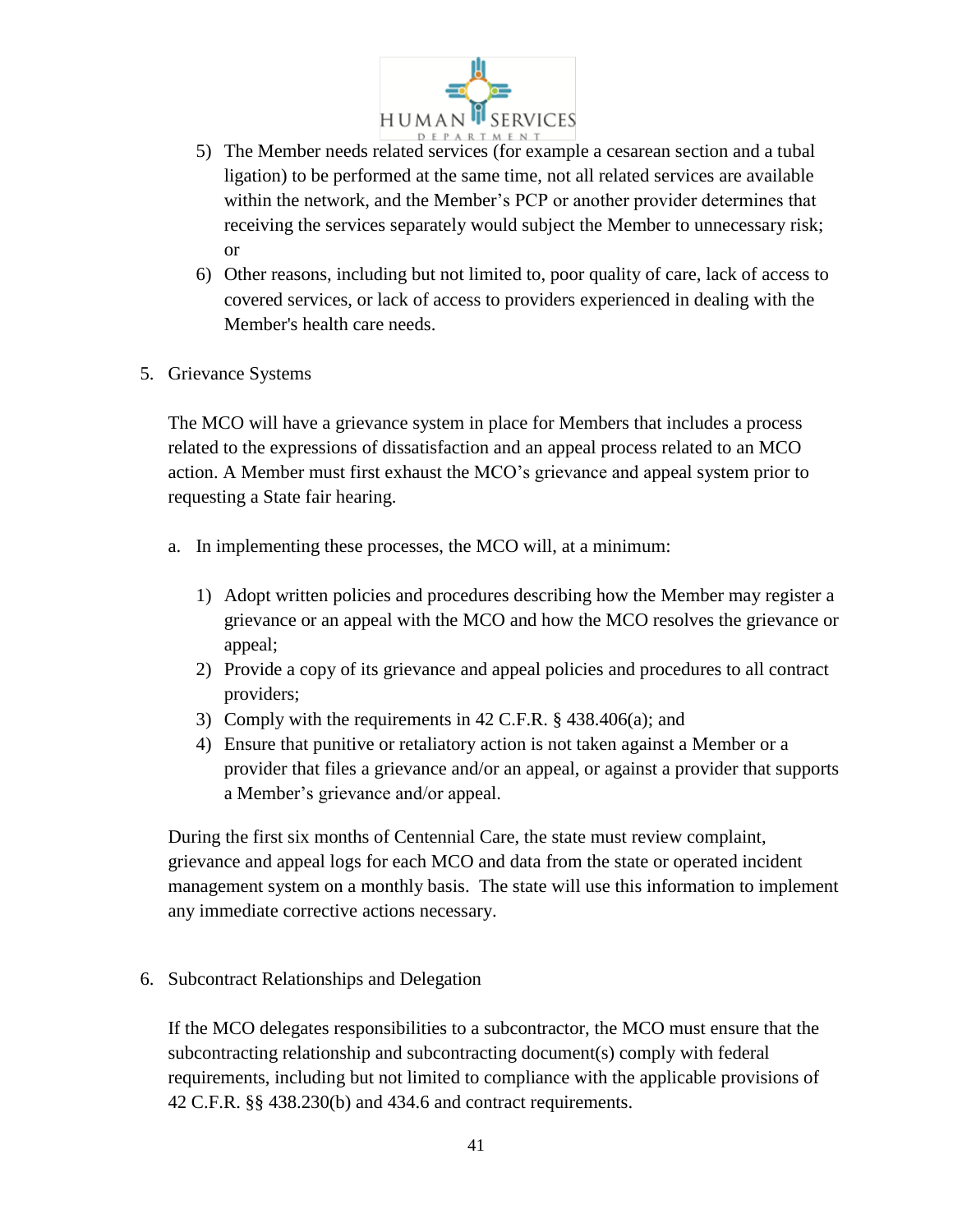

The MCO will evaluate and certify to HSD that the prospective subcontractor has the ability to perform the activities to be delegated and implement policies and procedures for the oversight of the subcontractor's performance of the subcontracted functions.

The MCO will ensure that the subcontractor meets all standards of performance mandated by HSD for the Centennial Care program. These include, but are not limited to: a) use of appropriately qualified staff, b) the application of clinical practice guidelines and Utilization Management, c) reporting capability and ensuring Members' access to care.

The MCO must provide the information specified in 42 C.F.R. § 438.10(g)(1) about its grievance and appeals system to all subcontractors at the time they enter into mutual contract.

The MCO must monitor the subcontractor's performance on an ongoing basis and subject it to formal review, on at least an annual basis, consistent with NCQA standards and State MCO statutes and regulations:

- a. The MCO will identify deficiencies or areas for improvement, and the MCO and the subcontractor shall take corrective action as necessary;
- b. The MCO must conduct an annual evaluation of its subcontractors that includes policies and procedures, an audit of applicable files or records and implementation of a corrective action plan if warranted. If a subcontractor is under a corrective action plan, the MCO must conduct the annual review onsite;
- c. The MCO must notify HSD, and the Collaborative to the extent Behavioral Health services are involved, if any of the subcontractors are under a corrective action plan;
- d. HSD maintains the right to review all transactions from a subcontractor to the MCO at any time; and
- e. In the event that any subcontractor is incapable of performing the service contracted for by the MCO, the MCO will assume responsibility for providing the services that the subcontractor is incapable of performing. Upon HSD's request, the MCO will provide any covered services directly until the MCO identifies and contracts with a provider to provide such services.

## **C. Measurement and Improvement Standards**

1. Practice Guidelines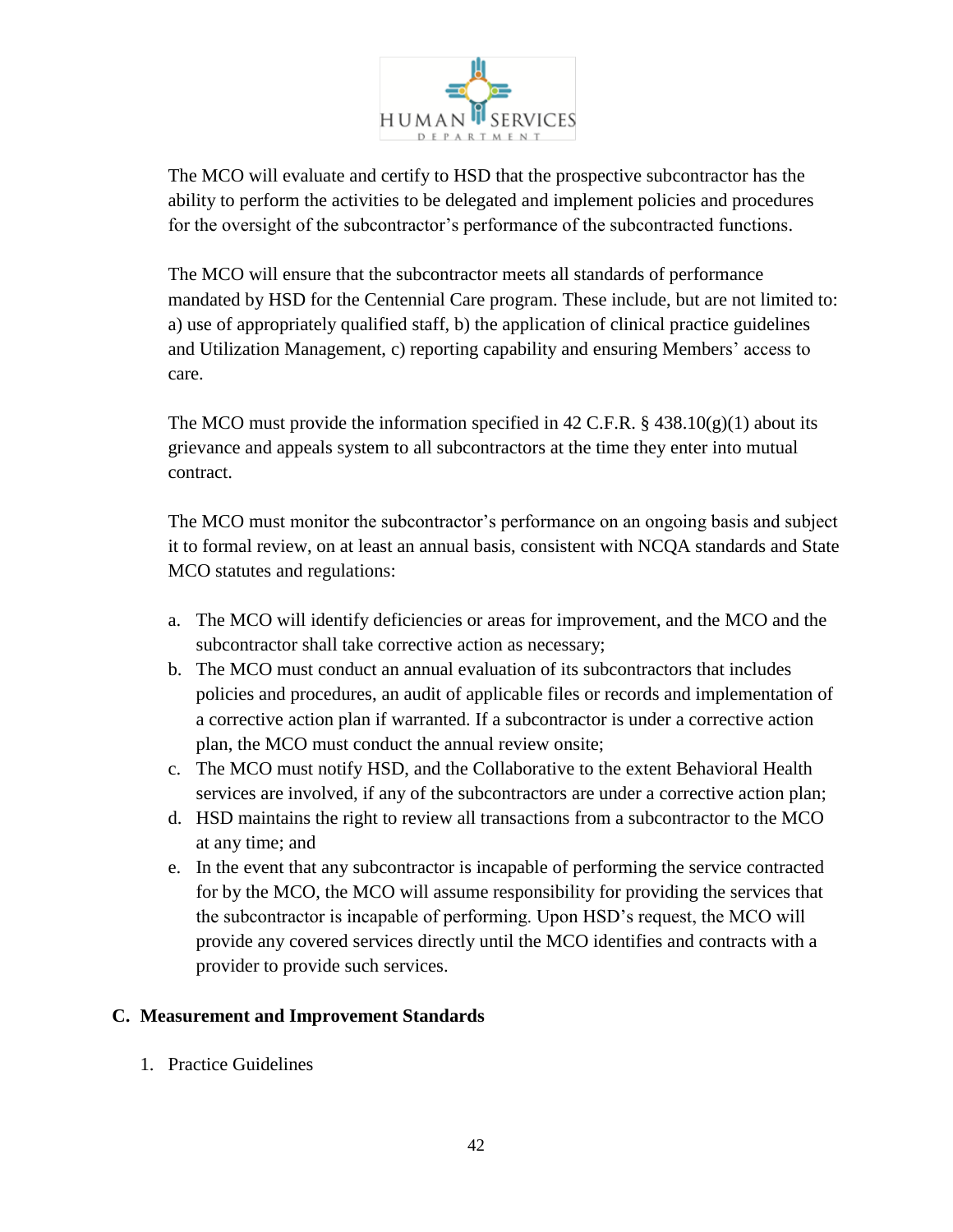

The MCO must adopt practice guidelines that meet the following requirements:

- a. Are based on valid and reliable clinical evidence or a consensus of health care professionals in the particular field;
- b. Consider the needs of the Members;
- c. Are adopted in consultation with contract providers; and
- d. Are reviewed and updated every two (2) years.

The MCO must disseminate the guidelines to all affected contract providers and, upon request, to Members and ensure that decisions for utilization management, Member education, coverage of services and other applicable areas are consistent with the guidelines.

2. Quality Assessment and Performance Improvement Program

In order to have an ongoing quality assessment and performance improvement program, each MCO must do the following:

- a. The MCO will participate in meetings with the Native American Advisory Board. At a minimum, such meetings will occur quarterly. Native American Advisory Board members will serve to advise the MCO on any issues pertaining to Native Americans including, but not limited to, issues concerning operations, service delivery and quality of all covered services (e.g., Behavioral Health, physical health and Long-Term Care), Member rights and responsibilities, the resolution of Member grievances and appeals, and claims processing and reimbursement issues.
- b. The MCO will convene and facilitate a Member Advisory Board and adhere to all HSD requirements. Member Advisory Board members shall serve to advise the MCO on issues concerning service delivery and quality of all Covered Services (e.g., Behavioral Health, physical health and Long-Term Care), Member rights and responsibilities, resolution of Member grievances and appeals and the needs of groups represented by Member Advisory Board members as they pertain to Medicaid.
- c. The Member Advisory Board will consist of Members representing all Centennial Care populations, family members, and providers. The MCO will have an equitable representation of its Members in terms of race, gender, special populations, and New Mexico's geographic areas.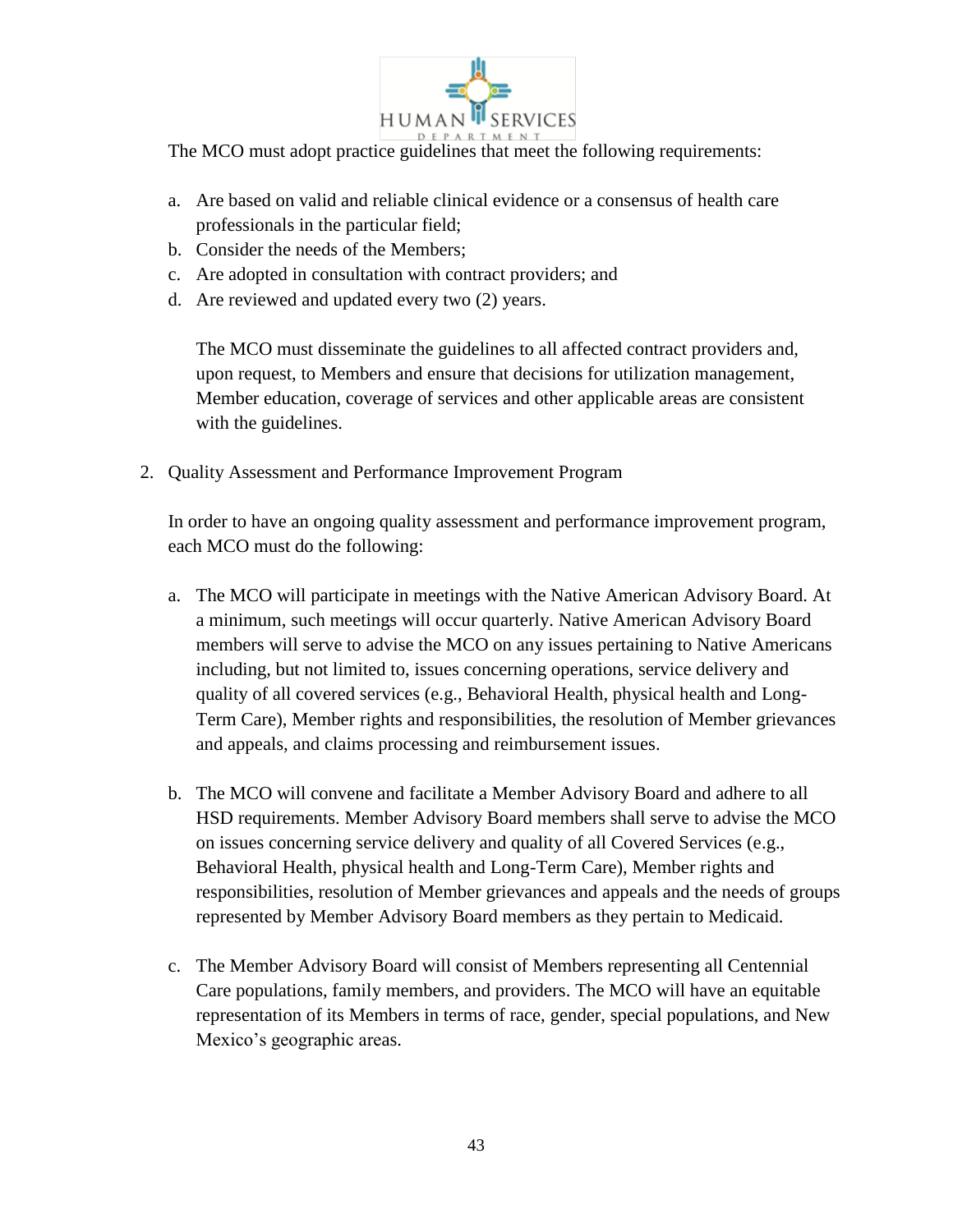

- d. The MCO's Member Advisory Board will keep a written record of all attempts to invite and include its Members in its meetings. The Member Advisory Board roster and minutes will be made available to HSD ten (10) Calendar Days following the meeting date.
- e. The MCO will hold quarterly, centrally located Member Advisory Board meetings throughout the term of the Agreement. The MCO will advise HSD ten (10) Calendar Days in advance of meetings to be held.
- f. In addition to the quarterly meetings, the MCO shall hold at least two (2) additional statewide Member Advisory Board meetings each Contract year that focus on Member issues to help ensure that Member issues and concerns are heard and addressed. Attendance rosters and minutes for these two (2) statewide meetings shall be made available to HSD within ten (10) Calendar Days following the meeting date.
- g. The MCO will ensure that all Member Advisory Board members actively participate in deliberations and that no one Board member dominates proceedings in order to foster an inclusive meeting environment.
- h. The MCO will comply with State and federal standards for quality management and quality improvement. The MCO will:
	- 1) Establish QM/QI program based on a model of continuous quality improvement using clinically sound, nationally developed and accepted criteria;
	- 2) Recognize that opportunities for improvement are unlimited; that the QM/QI process shall be data driven, requiring continual measurement of clinical and nonclinical processes driven by such measurements; requiring re-measurement of effectiveness and continuing development and implementation of improvements as appropriate; and, shall reflect Member and contract provider input;
	- 3) Have a QM/QI annual program description that includes goals, objectives, structure, and policies and procedures that shall result in continuous quality improvement;
	- 4) Review outcome data at least quarterly for performance improvement, recommendations and interventions;
	- 5) Have a mechanism in place to detect under-and-over utilization of services;
	- 6) Have access to, and the ability to collect, manage and report to HSD data necessary to support the QM/QI activities;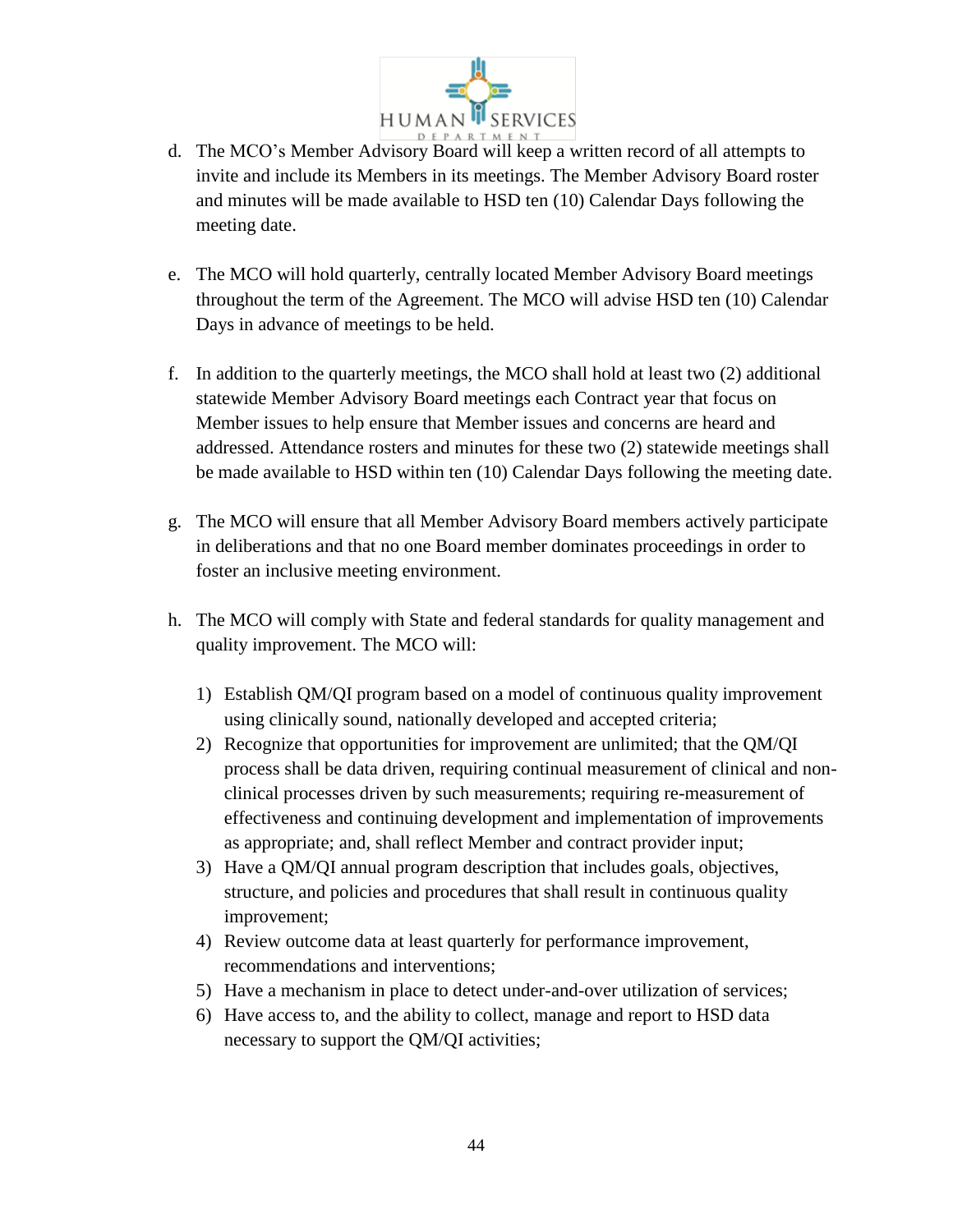

- 7) Have assessment tools to assess appropriateness of care furnished to enrollees with special health care needs through (Health Risk Assessment and Comprehensive Needs Assessment);
- 8) Establish a committee to oversee and implement all policies and procedures; and Implement Performance Improvement Projects (PIPs) identified internally by the CONTRACTOR in discussion with HSD or implement PIPs as directed by HSD. At a minimum, the CONTRACTOR shall implement PIPs in the following areas: one (1) on Behavioral Health, one (1) on services to children, and PIPs as required by the Adult Medicaid Quality Grant. PIPs work plan and activities must be consistent with PIPs as required by the Adult Medicaid Quality Grant, federal/State statutes, regulations and Quality Assessment and Performance Improvement Program requirements for pursuant to 42 C.F.R. § 438.240. For more detailed information refer to the "EQR Managed Care Organization Protocol" available at [http://www.medicaid.gov/Medicaid-CHIP-](http://www.medicaid.gov/Medicaid-CHIP-%20Program-Information/By-Topics/Quality-of-Care/Quality-of-Care-External-%20Quality-Review.html) Program-Information/By-[Topics/Quality-of-Care/Quality-of-Care-External-](http://www.medicaid.gov/Medicaid-CHIP-%20Program-Information/By-Topics/Quality-of-Care/Quality-of-Care-External-%20Quality-Review.html) Quality-Review.html
- i. Submit an annual QM/QI written evaluation to HSD that includes, but is not limited to:
	- 1) A description of ongoing and completed QM/QI activities;
	- 2) Measures that are trended to assess performance;
	- 3) Findings that incorporate prior year information and contain an analysis of any demonstrable improvements in the quality of clinical care and service;
	- 4) Development of future work plans based on the incorporation of previous year findings of overall effectiveness of QM/QI program;
	- 5) Demonstrate that active processes are implemented that measure associated outcomes for assessing quality performance, identifying opportunities for improvement, initiating targeted quality interventions and regularly monitoring each intervention's effectiveness;
	- 6) Demonstrate that the results of QM/QI projects and reviews are incorporated in the QM/QI program;
	- 7) Incorporate annual HEDIS results in the following year's plan as applicable to HSD specific programs; and
	- 8) Communicate with appropriate contract providers the results of QM/QI activities and provider reviews and use this information to improve the performance of the contract providers, including technical assistance, corrective action plans, and follow-up activities as necessary.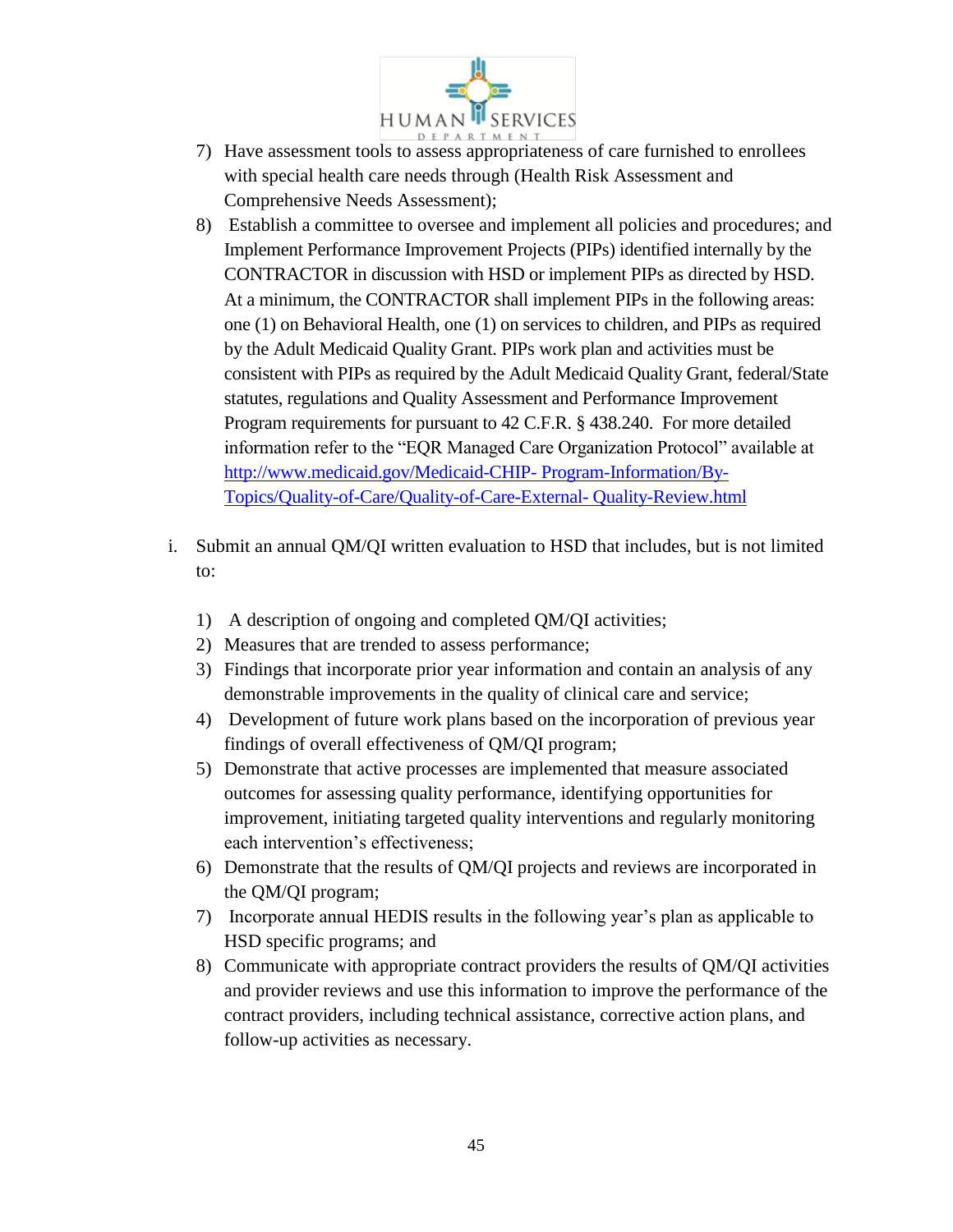

- j. As part of the QI program for Centennial Care, the MCO must conduct an annual survey that assesses Member satisfaction with the quality, availability and accessibility of care. The Member surveys will address:
	- 1) Member receipt of educational materials;
	- 2) Member satisfaction with care coordination and involvement in care coordination processes, including development of the comprehensive care plan;
	- 3) Children with Chronic Conditions (CCC) to assess Member satisfaction as part of NCQA requirements; and
	- 4) The use of additional survey questions that is relevant to the Centennial Care population, as specified by HSD.
- k. The MCO will also implement the Mental Health Statistics Improvement Project (MHSIP) for Members identified as having mental health needs.
- l. The MCO must conduct at least one (1) annual Provider Satisfaction Survey that covers contract providers.
- m. The MCO will have mechanisms in place to incorporate all survey results in the QM/QI plan for program and systems improvements.
- 3. Health Information Systems

The State has been successful in implementing systems to support the goals of the program. Systems are in place to collect encounter, provider network, complaint, quality, and satisfaction data. Plans are also required to submit financial reports. New data collection efforts include case management data and functional assessment data. The MCOs have developed successful information systems that allow them to collect and submit required data and reports.

Many health plans have implemented electronic health records and established internal registries to assist them in disease management, such as diabetes, asthma and high risk prenatal care. Statewide and regional health registries such as the NM immunization registry have been useful to plans in measuring enrollee compliance with HEDIS immunization standards.

The MCO must maintain system hardware, software, and information systems (IS) resources sufficient to provide the capability to: Accept, transmit, maintain and store electronic data and enrollment roster files; Accept, transmit, process, maintain and report specific information necessary to the administration of the State's Centennial Care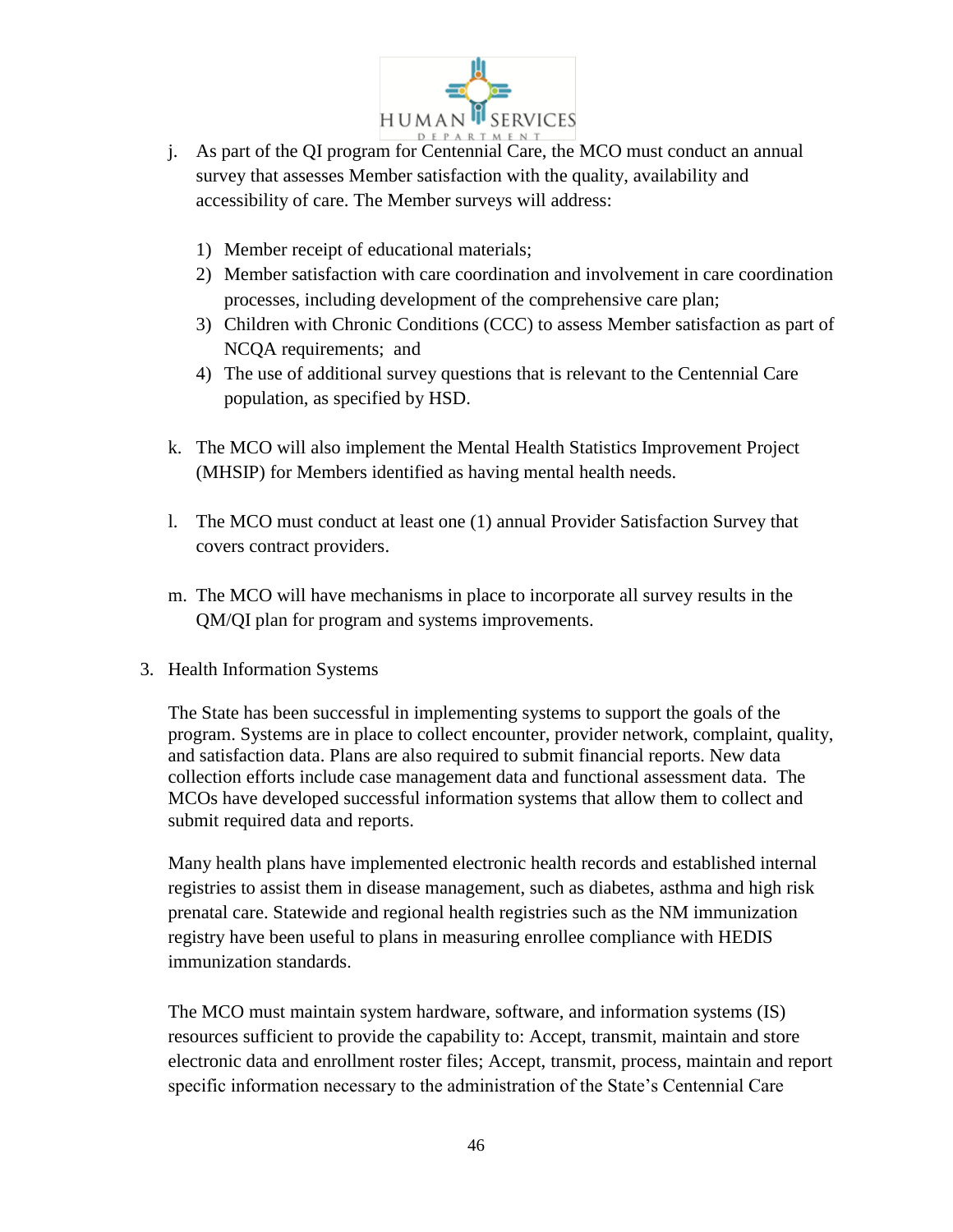

programs, including, but not limited to, data pertaining to providers, Members, Claims, Encounters, Grievance and Appeals, disenrollment for other than loss of Medicaid eligibility and HEDIS and other quality measures.

MCO information systems must comply with the most current federal standards for encryption of any data that is transmitted via the internet by the MCO or its subcontractors and transmit electronic Encounter Data to HSD according to Encounter Data submission standards.

The annual HEDIS audit reports for assessment of enrollment and claims data systems will verify data integrity.

MCOs will transmit to HSD a daily update file that contains Member information specific to copayment amounts paid to date, nursing facility level of care, Community Benefit status, Behavioral Health status, care coordination level, Health Home status, PCP assignment, disability status and identifying information.

MCOs will make system information available to duly authorized representatives of HSD and other State and federal agencies to evaluate, through inspections, audits, or other means, the quality, appropriateness and timeliness of services performed.

MCOs maintain websites for dispersing information to providers and Members, to receive comments electronically and to respond to comments when appropriate.

# **IV. A. IMPROVEMENT AND INTERVENTIONS**

The State will utilize a variety of interventions to improve the quality of care delivered by the MCOs. Some of these will include:

1. Disease Management (DM) which is a comprehensive plan following nationally recognized components for chronic disease interventions including population identification/stratification, collaborative practice models, patient self-management education, evidence-based practice guidelines, process and outcomes measurements and internal quality improvement processes. HSD/MAD directed DM Programs apply a strategy of delivering health services using interdisciplinary clinical teams, continuous analysis of relevant data, and cost-effective technology to improve the health outcomes of individuals with specific diseases or health conditions. HSD/MAD seeks to improve the health status of all individuals in the population with specific diseases. DM programs implemented by the MCOs are used to measure the ability to impact health outcomes. The MCO must improve its ability to manage chronic illnesses/diseases through DM protocols in order to meet goals based on established targets.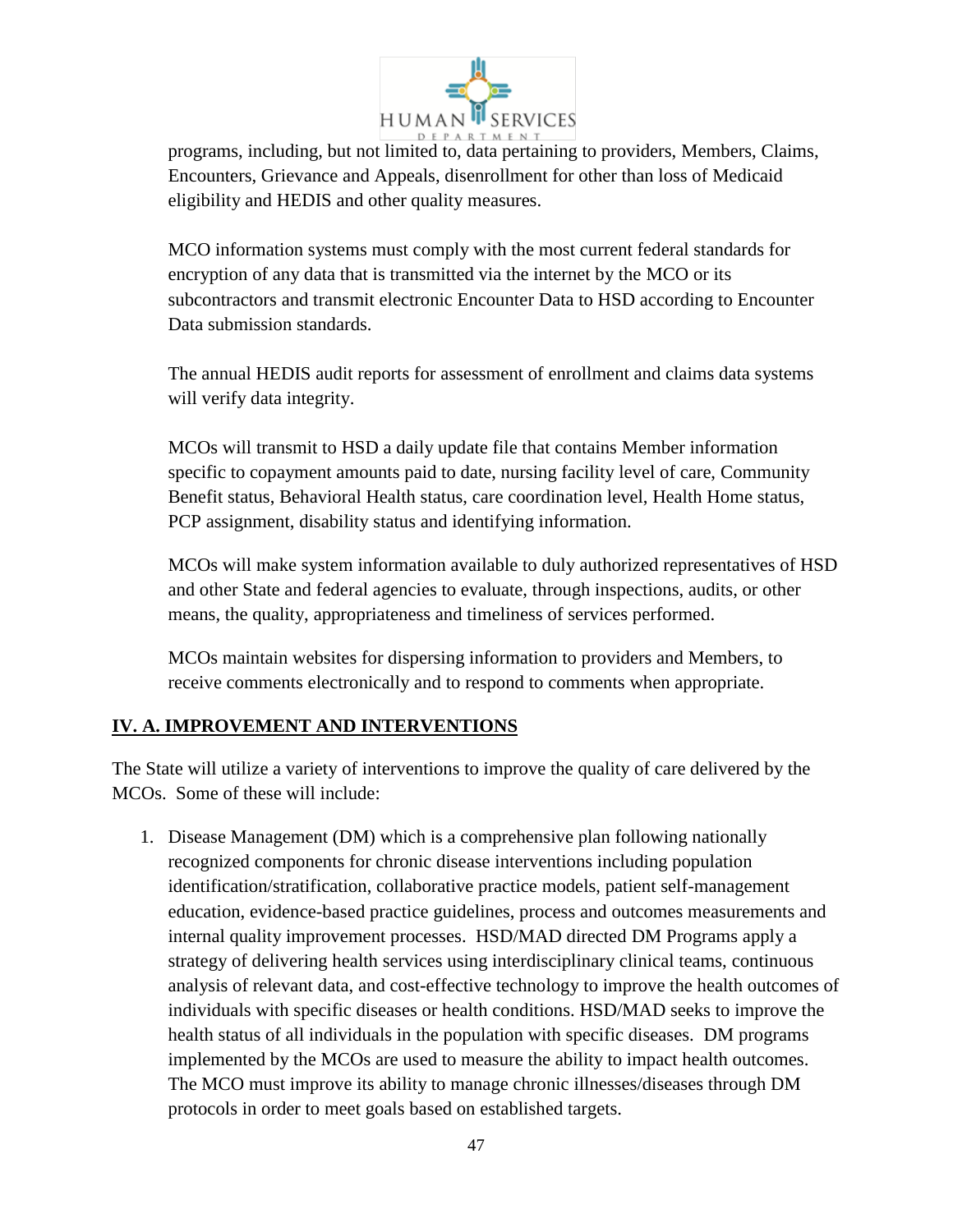

The MCOs will provide disease management strategies to Members with identified chronic conditions as part of its care coordination processes and activities. The MCOs' DM strategies may include population identification/stratification, collaborative practice models, patient self-management education, evidence-based practice guidelines, process and outcomes measurements and internal quality improvement processes.

The MCOs will:

- a. Participate in DM projects annually;
- b. Provide comprehensive DM for a minimum of two (2) chronic disease states, one applicable/relevant to the adult population and one to the pediatric population, if applicable, using strategies consistent with nationally recognized DM guidelines, such as those available through the Agency of Healthcare Research and Quality's (AHRQ), NQMC web site, or the Care Continuum Alliance (formerly the Disease Management Association of America);
- c. Submit cumulative data-driven measurements with written analysis describing the effectiveness of its DM interventions as well as any modifications implemented by the MCO to improve its DM performance. All DM data submitted to HSD will be New Mexico Medicaid-specific;
- d. Submit to HSD the CONTRACTOR's DM plan, which shall include a description of the strategies and interventions, the overall and measurable objectives, and targeted interventions. The MCO will also submit to HSD its methodology for identifying other diseases/conditions for potential DM strategies and interventions; and
- e. Submit to HSD a quantitative and qualitative evaluation of the efficacy of the prior year's DM strategies; document how well goals were addressed, such as identification, enrollment, targeted interventions, and outcomes.
- 2. Utilization Management (UM)

The MCO will establish and implement a UM system that follows national UM standards and promotes quality of care, adherence to standards of care, the efficient use of resources, Member choice, and the identification of service gaps within the service system.

The UM program will:

a. Ensure that Members receive services based on their current condition and effectiveness of previous treatment;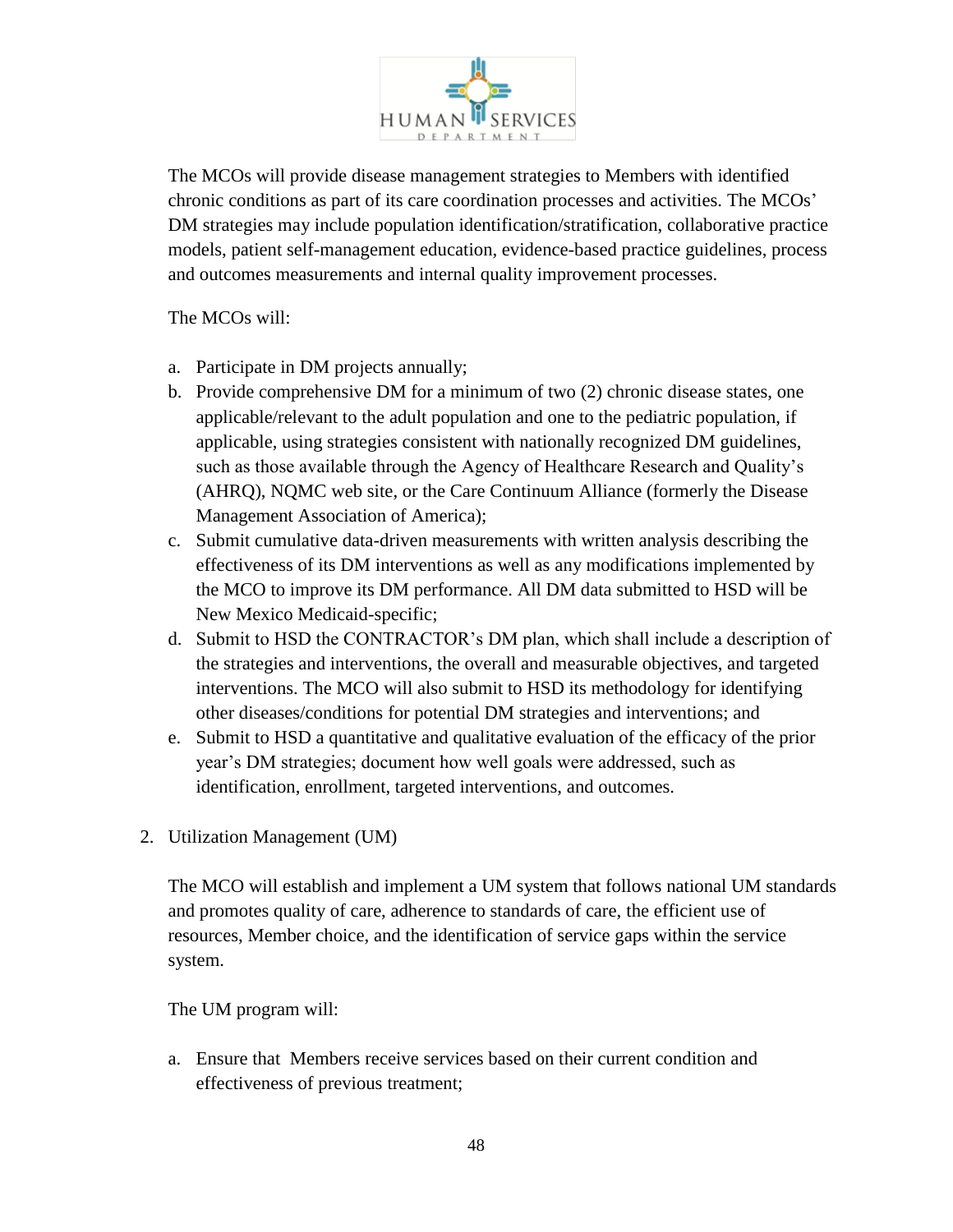

- b. Ensure that services are based on the individual goals, history of the problem/illness, its context, and desired outcomes;
- c. Assist Members and/or their Representatives in choosing among providers and available treatments and services;
- d. Emphasize relapse and crisis prevention, not just crisis intervention;
- e. Detect over-and-under utilization of services to assess quality and appropriateness of services and to assess quality and appropriateness of care furnished to Members with special health care needs.

The MCO shall comply with State and federal requirements for Utilization Management including but not limited to 42 C.F.R. Part 456.

The MCO will manage the use of limited resources and maximize the effectiveness of care by evaluating clinical appropriateness, and authorizing the type and volume of services through fair, consistent and culturally competent decision making processes while ensuring equitable access to care and a successful link between care and outcomes.

The MCO will ensure that the Pharmacy and Therapeutics Committee membership includes behavioral health expertise to aid in the development of pharmacy and practice guidelines for PCPs regarding psychotropic and antidepressant medications.

The MCO will perform a comprehensive UM program evaluation that includes an evaluation of the overall effectiveness of the UM program, an overview of UM activities and an assessment of the impact of the UM program on management and administrative activities. The review and analysis of any impact from the previous year will be incorporated in the development of the following year's UM work plan.

3. Care Coordination under Centennial Care will require collaboration with various state agencies. The MCOs will work with the New Mexico Children, Youth and Families Department (CYFD) and other State agencies to promote early identification of children who are engaging in delinquent or high-risk factors including exhibiting signs of serious emotional disturbance. The MCO will coordinate services with the CYFD Protective Services ("PS") and Juvenile Justice Services ("JJS") divisions, including discharge planning and will participate in all FS, PS, and JJS clinical staffing reviews, including the CYFD Care Coordination Protocol process. Upon request, the MCO will participate in the PS Team Decision-Making ("TDM") and JJS Multi-Disciplinary Team ("MDT") meetings. The MCO will promote coordination between juvenile detention facilities and the MCO's contract providers to establish a process to communicate the physical health and behavioral health needs of juveniles at intake and discharge and to establish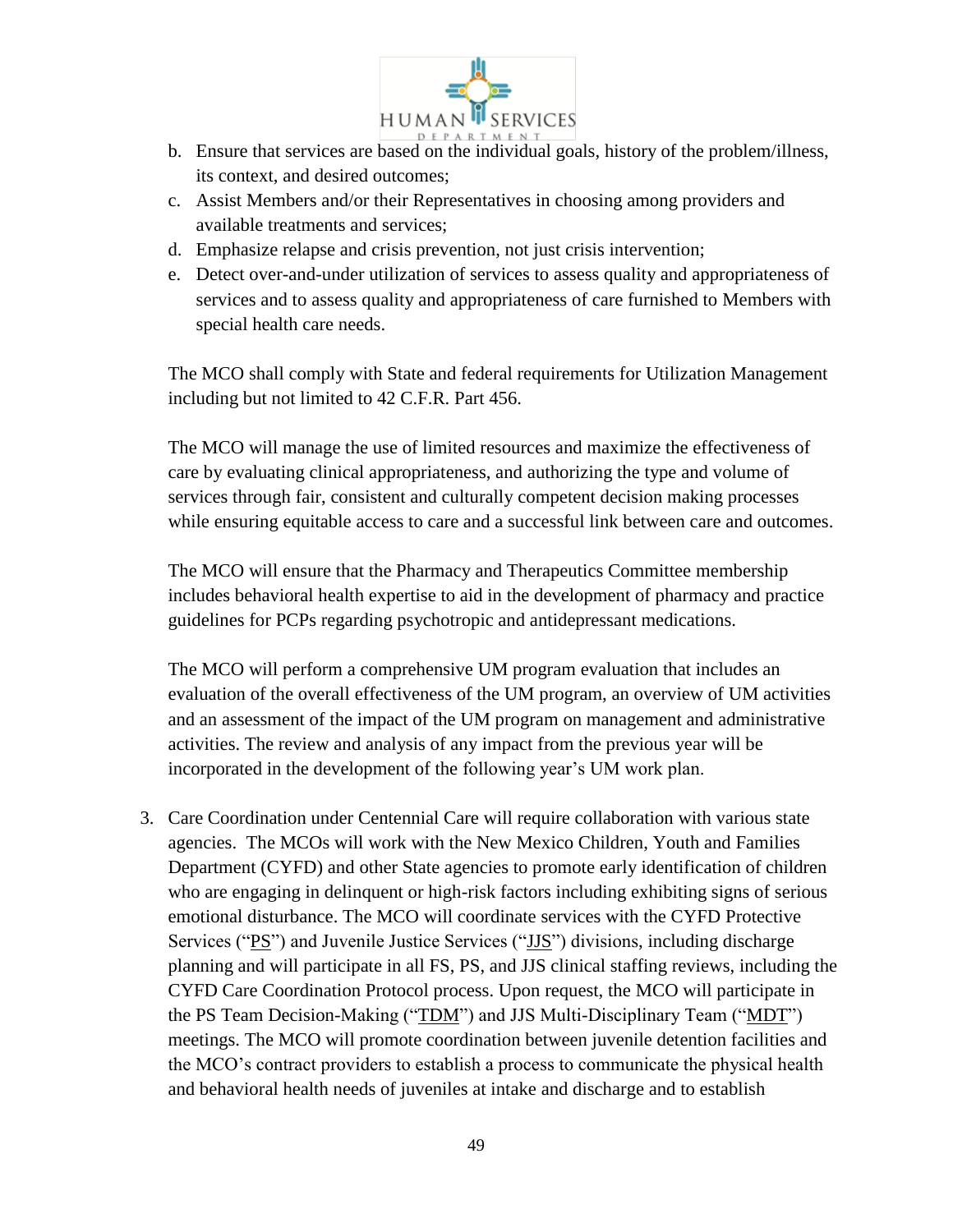

continuity of care between the juvenile detention facility and the MCO. The MCO will facilitate that coordination if requested. Additionally, if requested by an Indian Tribe, Nation, or Pueblo located partially or wholly in New Mexico, the MCO will negotiate in good faith to enter into agreements to develop assessment and treatment protocols and procedures to ensure that services are provided to children in Tribal custody or under Tribal supervision who are in need of such services.

4. The Patient-Centered Medical Home (PCMH) initiative will continue and expand under Centennial Care. The patient-centered initiatives support HSD's commitment to improving health status, achieving superior clinical outcomes and improving service delivery while reducing administrative burdens. MCOs are directed to establish a patientcentered initiative based on the NCQA PCMH Recognition Program. The MCO will work with PCP contract providers to implement PCMH programs. PCMHs will not be required to attain NCQA recognition but will be encouraged to achieve recognition as soon as possible. The MCO will ensure that the PCMH provides patient-centered care, practices evidence-based medicine and clinical decision supports, participates in continuous quality improvement and voluntary performance measurement, engages patients to actively participate in decision-making, provides feedback, uses health information technology to support care delivery and participates in Health Information Exchange initiatives.

The MCO will support engagement and transition of primary care practices to PCMHs by focusing on the following areas: Screening/identification and targeting of PCMH participants including but not limited to: (i) Members with an identified disease state/condition aligned with the MCO's proposed disease management programs; and (ii) Members identified with a higher level of need for continuity of care such as those with a Behavioral Health diagnosis including substance abuse that adversely effects the Member's life, co-morbid health conditions or Members receiving nursing facility level of care.

#### The MCO will:

- a. Maintain continuous, accessible, comprehensive and coordinated care using community-based resources as appropriate;
- b. Focus care on prevention, chronic care management, reducing emergency room visits and unnecessary hospitalizations and improving care transitions;
- c. Use access and quality measures (HEDIS and surveys), as defined by HSD;
- d. Demonstrate improved health status and outcomes for Members as defined by HSD;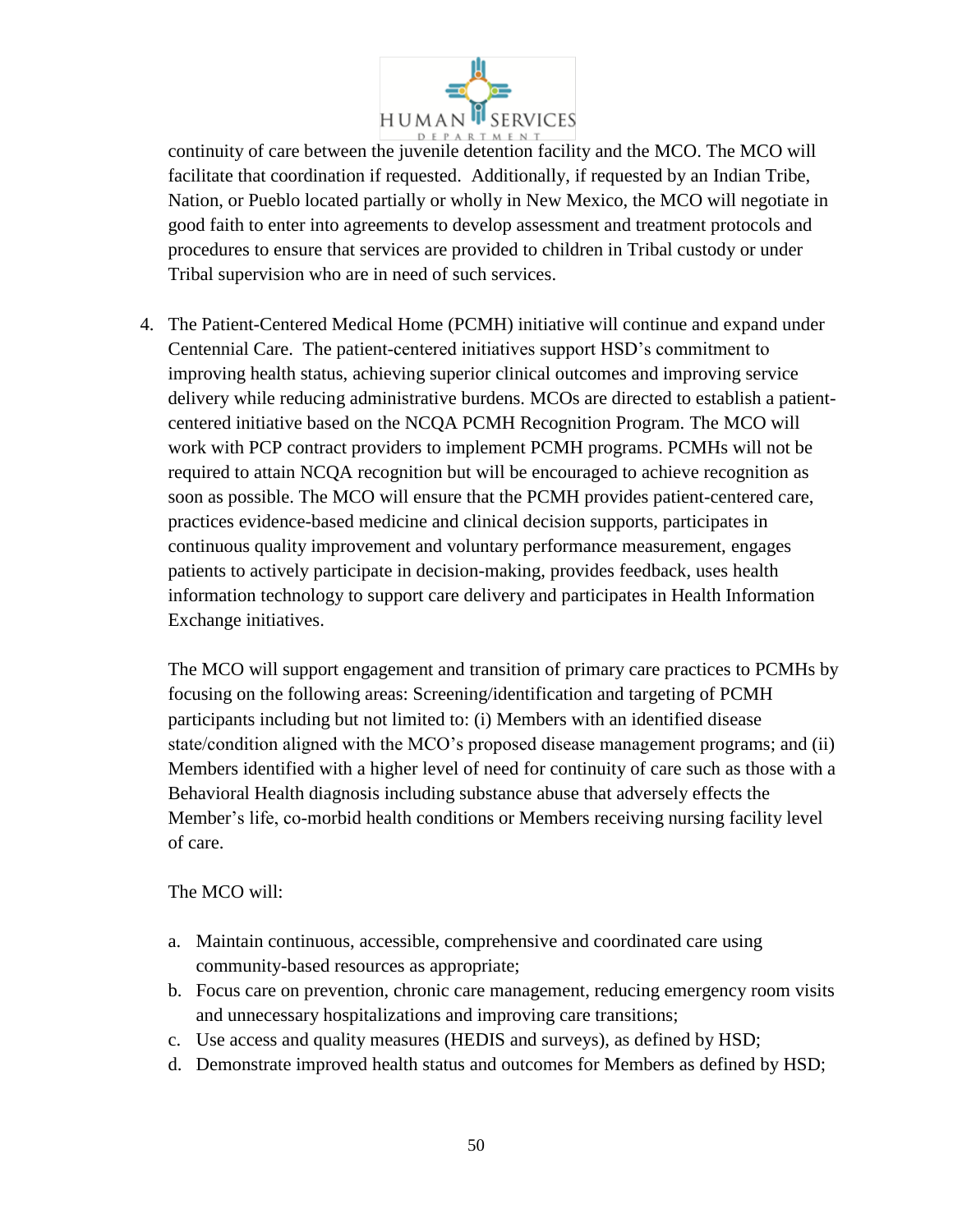

- e. Use measures to analyze the delivery of services and quality of care, over and underutilization of services, disease management strategies and outcomes of care;
- f. Promote adoption of Health Information Technology ("HIT") and supporting the exchange of electronic health information and
- g. Promote integration between primary care and other providers of Covered Services through care coordination as well as data exchange; specifically, data that may be used to support decision making and continuous quality improvement, which may include the release of Medicaid Claims/Encounter Data, MCO Claims/Encounter Data and MCO authorization data as directed by HSD.
- 5. The state will work with the MCOs to develop a Health Home initiative as authorized under Section 2703 of the Patient Protection and Affordable Care Act ("PPACA").

The MCO will ensure that the Health Homes provide care coordination functions for Members enrolled in a Health Home and will maintain administrative responsibility and oversight of care coordination and reporting of health home services and activities.

- 6. For home and community based services the State and/or the EQRO will annually audit service plans and NF LOCs at a 95% confidence intraval ensure that:
	- a. Services are being provided by qualified providers;
	- b. Criteria are applied appropriately and individuals receiving services have met the eligibility requirements for services; and
	- c. Service plans for enrollees are created and implemented based on identified needs and individual goals and preferences.

In summary: The disease management program promotes member education and selfmanagement of chronic diseases with the utilization of best practices. Member education promotes well informed choices in self-care together with preventative interventions. Utilization management directs efficiency in the utilization of available resources, determination of appropriate levels of care as well as detection of over and underutilization of resources. Collaboration with state agencies, establishment of PCMHs and health homes promote care coordination, care integration, use of community resources and identification of special need populations. Payment reforms will reward positive quality of care outcomes.

Summary Table: State Goals with Interventions: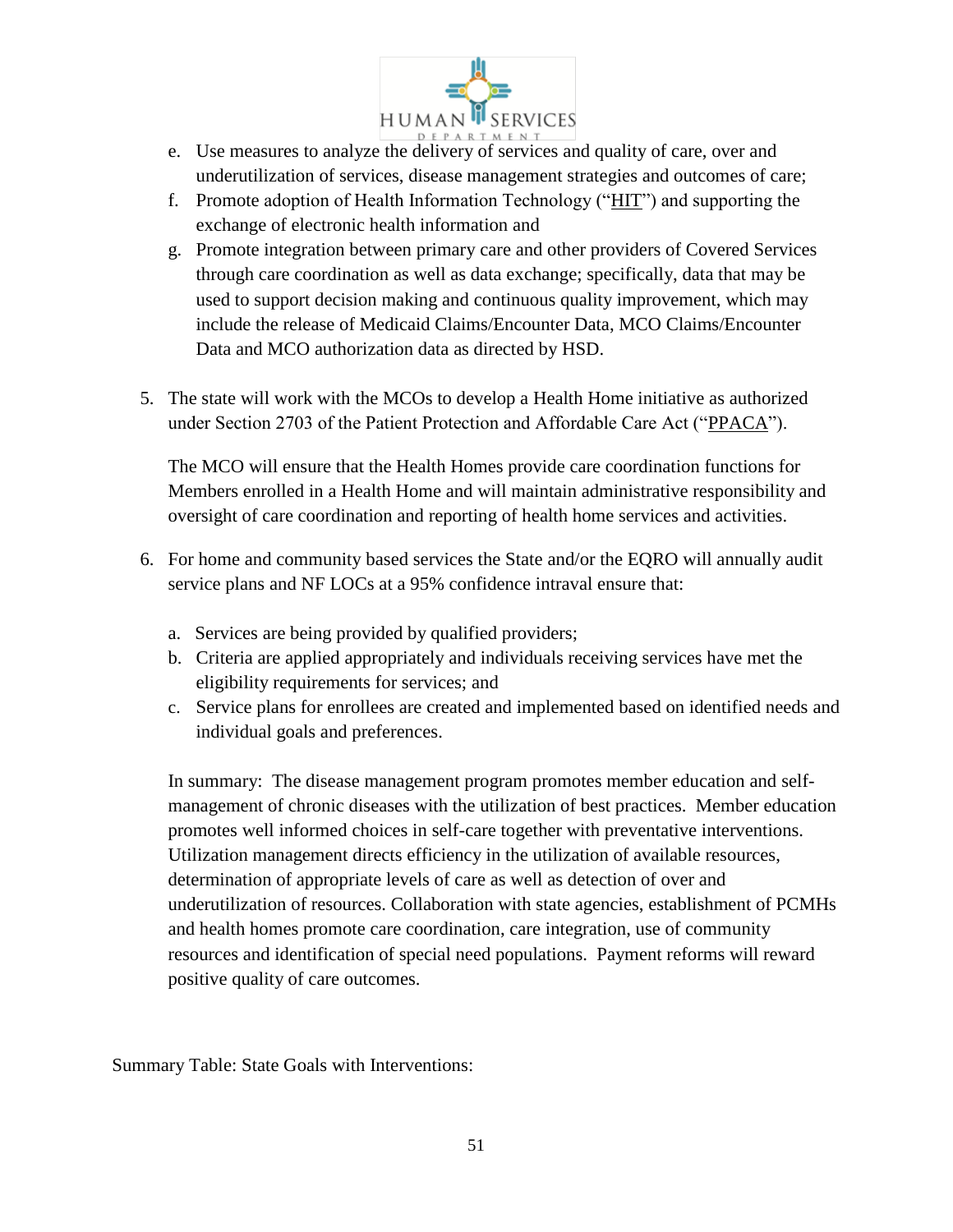

| <b>State Goals</b>                                                                                                                                                                         | Interventions                                                                                                                                                                                                                                                               |
|--------------------------------------------------------------------------------------------------------------------------------------------------------------------------------------------|-----------------------------------------------------------------------------------------------------------------------------------------------------------------------------------------------------------------------------------------------------------------------------|
| Create a unified, comprehensive service<br>delivery system to assure cost-effective<br>care and to focus on quality over<br>quantity.                                                      | a. Utilization Management Program to<br>assess quality and appropriateness of<br>care with efficient resource utilization;<br>b. HEDIS measures, an integrated HIE<br>system, performance measure and<br>performance improvement projects to<br>assess the quality of care. |
| 2. Assure equity in the delivery of high<br>quality preventive, chronic illness, and<br>rehabilitative care and personalized<br>services across the populations and<br>communities served. | Disease Management program to<br>a.<br>identify populations with chronic<br>conditions and promote member<br>wellness.                                                                                                                                                      |
| Slow the rate of cost growth in costs<br>3.<br>over time through better management<br>of care while avoiding cuts.                                                                         | a. Establishment of a comprehensive care<br>coordination system to identify<br>individuals with complex needs.                                                                                                                                                              |
| Streamline and modernize the program<br>4.<br>in preparation for the potential increase<br>in membership of up to 175,000 people<br>beginning January 1, 2014.                             | Establishment of a comprehensive care<br>a.<br>coordination system to identify<br>individuals with complex needs.                                                                                                                                                           |

## **B. Intermediate Sanctions**

If HSD determines that the MCO is not in compliance with one or more requirements in the Centennial Care contract, HSD may issue a notice of deficiency, identifying the deficiency(ies) and follow-up recommendations/requirements (either in the form of a Corrective Action Plan (CAP) or an HSD Directed Corrective Action Plan (DCAP)). A notice from HSD of noncompliance directing a CAP or DCAP will also serve as a notice for sanctions and/or liquidated damages in the event HSD determines that sanctions and/or liquidated damages are also necessary.

- 1. The MCO is required to provide CAPs to HSD within fourteen (14) calendar days of receipt of a noncompliance notice from HSD. CAPs are subject to review and approval by HSD.
- 2. If HSD imposes a DCAP on the MCO, the MCO will have fourteen (14) calendar days to respond to HSD.
- 3. If the MCO does not effectively implement the CAP/DCAP within the timeframe specified in the CAP/DCAP, HSD may impose additional remedies or sanctions: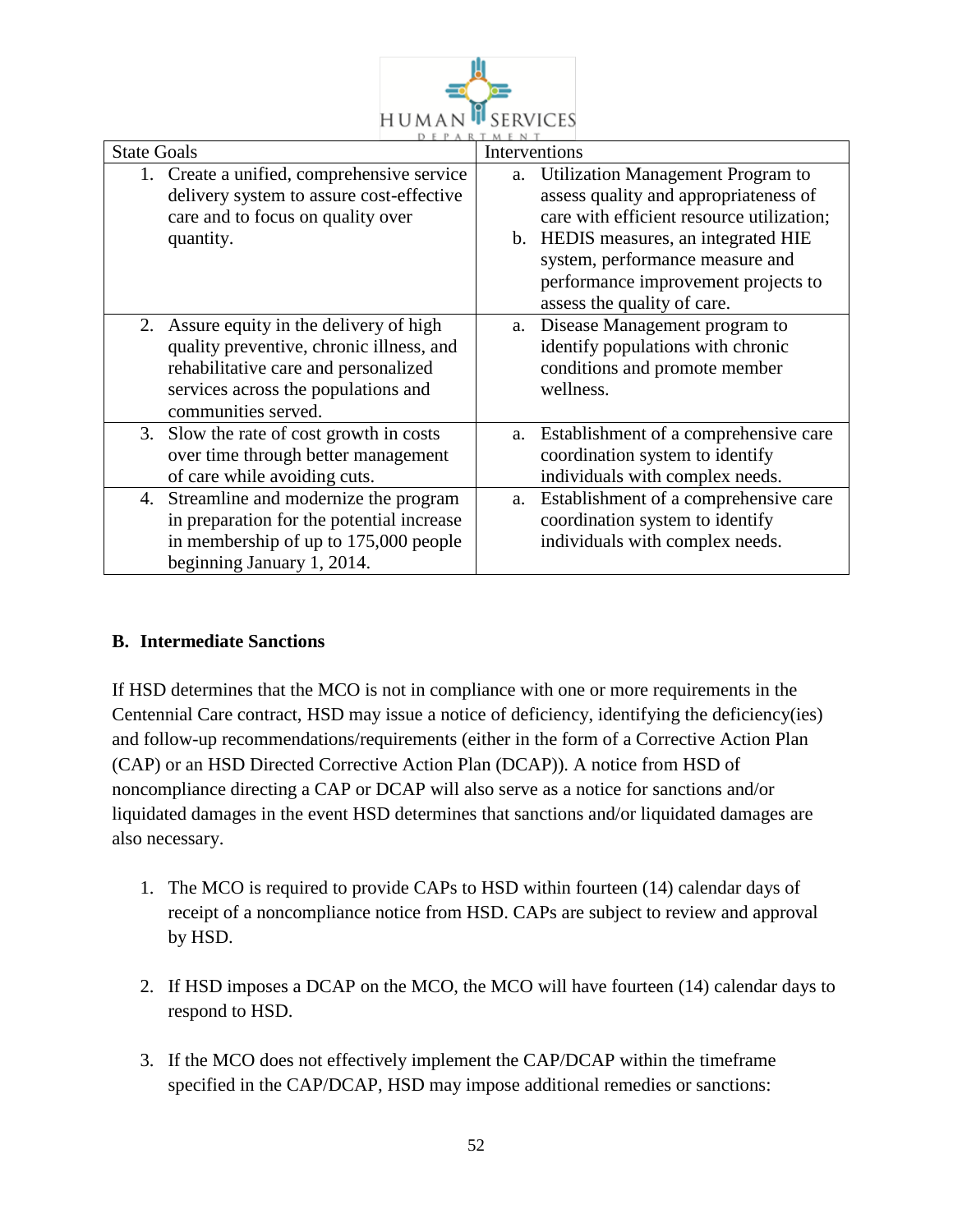

- a. Suspension of auto-assignment of Members who have not selected an MCO;
- b. Suspension of enrollment in the MCO;
- c. Notification to Members of their right to terminate enrollment with the MCO without cause as described in 42 C.F.R. § 438.702(a)(3);
- d. Disenrollment of Members by HSD;
- e. Suspension of payment for Members enrolled after the effective date of the sanction and until CMS or HSD is satisfied that the reason for imposition of the sanction no longer exists and is not likely to recur;
- f. Rescission of marketing consent and suspension of the MCO's marketing efforts;
- g. Recoupment of damages in an amount equal to the costs of obtaining alternative health benefits to a Member in the event of the MCO's noncompliance in providing covered services. The damages will include the difference in the capitated rates that would have been paid to the MCO and the rates paid to the replacement health plan. HSD may withhold payment to the MCO for damages until such damages are paid in full;
- h. Civil monetary penalties as described in 42 C.F.R. § 438.704;
- i. Monetary penalties, depending on severity of infraction, up to five percent (5%) of the MCO's Medicaid capitation payment for each month in which the penalty is assessed;
- j. Appointment of temporary management or any portion thereof for an MCO as provided in 42 C.F.R. § 438.706 and the MCO will pay for any costs associated with the imposition of temporary management; and
- k. Additional sanctions permitted under federal or State statute or regulations that address areas of noncompliance.

## **C. Health Information Technology**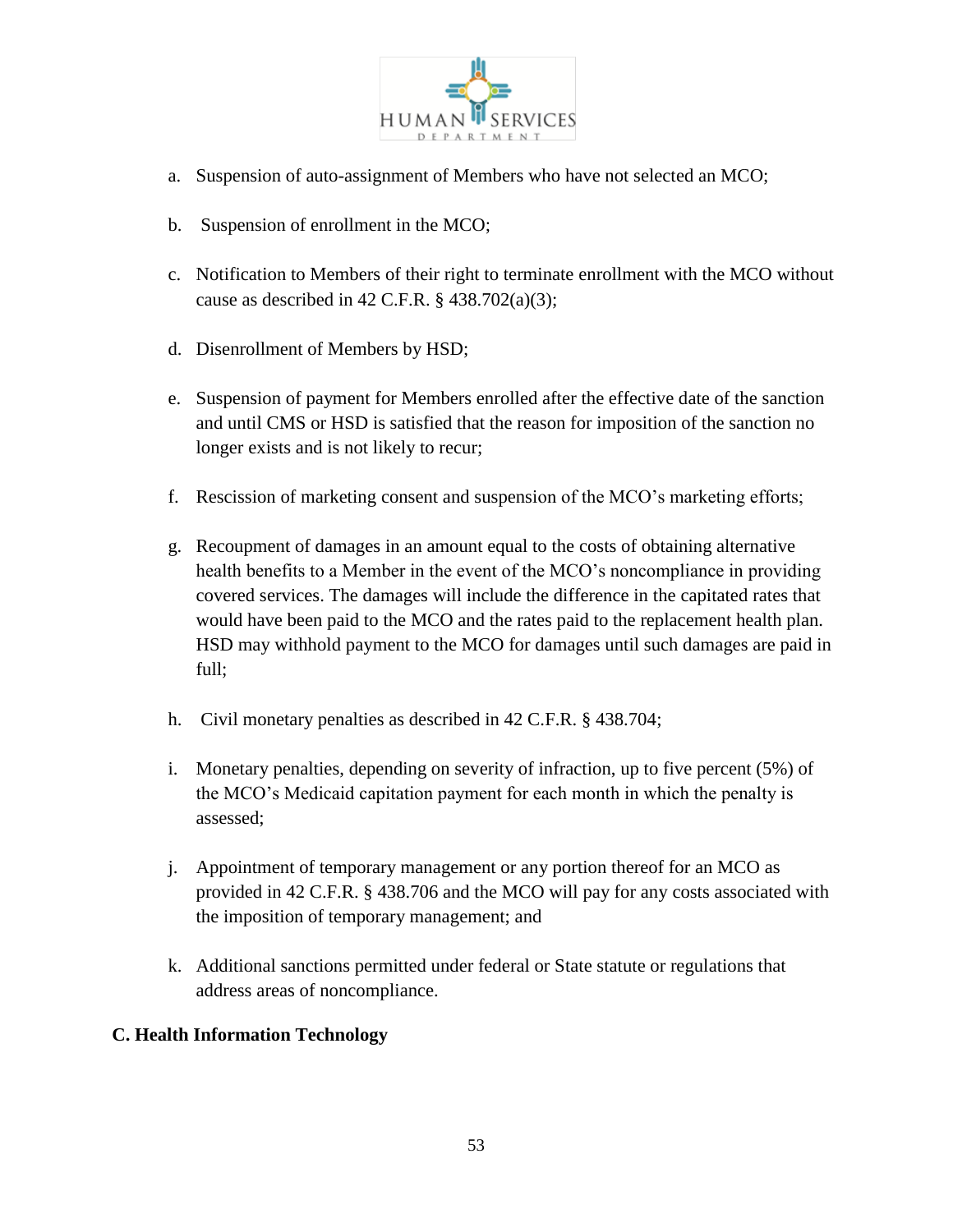

- 1. HSD maintains oversight responsibility for evaluating and monitoring the volume, completeness, timeliness, and quality of encounter data submitted by the MCO. If the MCO elects to contract with a subcontractor, the MCO must ensure that the subcontractor complies with all claims and encounter requirements. The MCO must submit all encounter data for all services performed to HSD. The MCO is responsible for the quality, accuracy, and timeliness of all encounter data submitted to HSD. HSD will communicate directly with the MCO any requirements and/or deficiencies regarding completeness, quality, accuracy and timeliness of encounter data, and not with any third party contractor.
- 2. With respect to encounter submission, the MCO will provide encounter data to HSD by electronic file transmission using the HIPAA 837 balancing rules and NCPDP formats according to HIPAA transaction and code sets and operating rules using HSD approved, standard protocols; comply with CMS and HIPAA standards for electronic transmission, security and privacy (also applies to subcontractors); submit to HSD all encounters in accordance with the HIPAA Technical Review Guides, New Mexico's Medicaid MCO Companion Guides, any HIPAA operating rules that may be issued, New Mexico's procedures for successful submission for files to the translator operated by New Mexico's Medicaid fiscal agent and any specific information included in the MCO Systems Manual; and make changes or corrections to any systems, processes or data transmission formats as needed.
- 3. The MCO will maintain system hardware, software, and information systems (IS) resources sufficient to provide the capability to: accept, transmit, maintain and store electronic data and enrollment roster files; accept, transmit, process, maintain and report specific information necessary to the administration of the State's Centennial Care programs, including, but not limited to, data pertaining to providers, Members, claims, encounters, grievance and appeals, disenrollment for other than loss of Medicaid eligibility and HEDIS and other quality measures; comply with the most current federal standards for encryption of any data that is transmitted via the internet by the MCO or its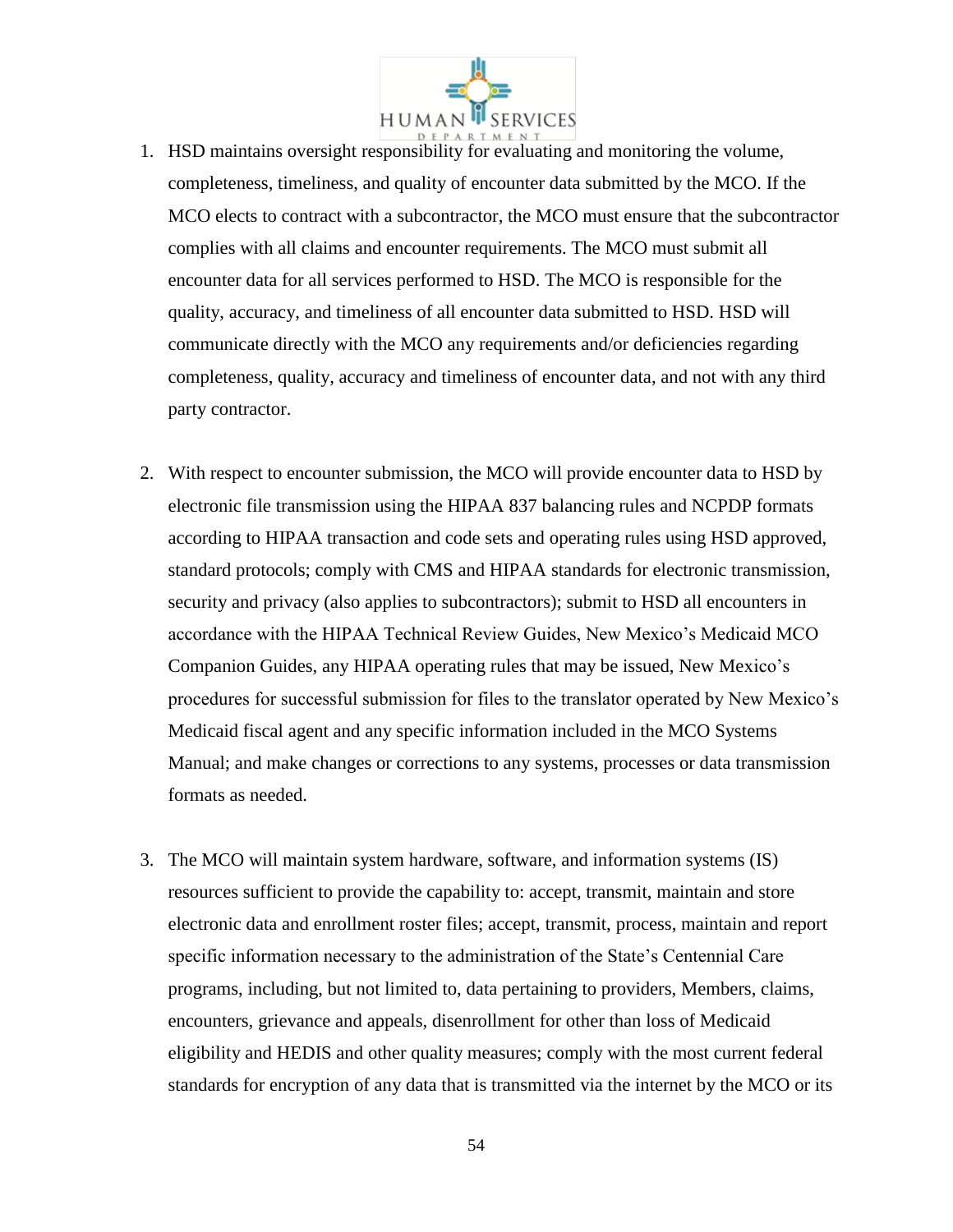

subcontractors; conduct automated claims processing with current National Provider Identification Number (NPI) for health care providers and FEIN/SSN numbers for atypical providers in HIPAA compliant formats; have an automated access system for providers to obtain Member enrollment information that includes the cross-reference capability of the system to the Member's ten (10) digit Medicaid identification number designated by HSD to the Member's social security number as a means of identifying the Member's most current benefits such as providing the Member's category of eligibility.

- 4. Additionally, provider network information requirements include accepting a provider master file from HSD that identifies all Medicaid enrolled providers; Member information requirements include maintaining accurate Member eligibility and demographic data to include but not be limited to category of eligibility, care coordination level, nursing facility level of care, community benefit status, copayment maximum, copayment spent amount, Medicare status, health home status, behavioral health needs, age, sex, race, residence county, parent/non parent status, Native American status, institutional status, and disability status on its system's database consistent with HSD requirements. This requirement also applies to any subcontractor who maintains a copy of the Member enrollment files for the purpose of distributing eligibility or enrollment information to providers for verifying Member eligibility.
- 5. The MCO annual HEDIS audit report will assess the accuracy and completeness of data.
- 6. The MCOs will partner with HSD in the management of current and future data exchange formats and methods and in the development and implementation planning of future data exchange methods not specific to HIPAA or other federal effort.
- 7. The MCOs will participate in and, as may be directed, implement any Health Information Exchange or Electronic Health Record initiatives undertaken by HSD or other entities.

## **V. DELIVERY SYSTEM REFORMS**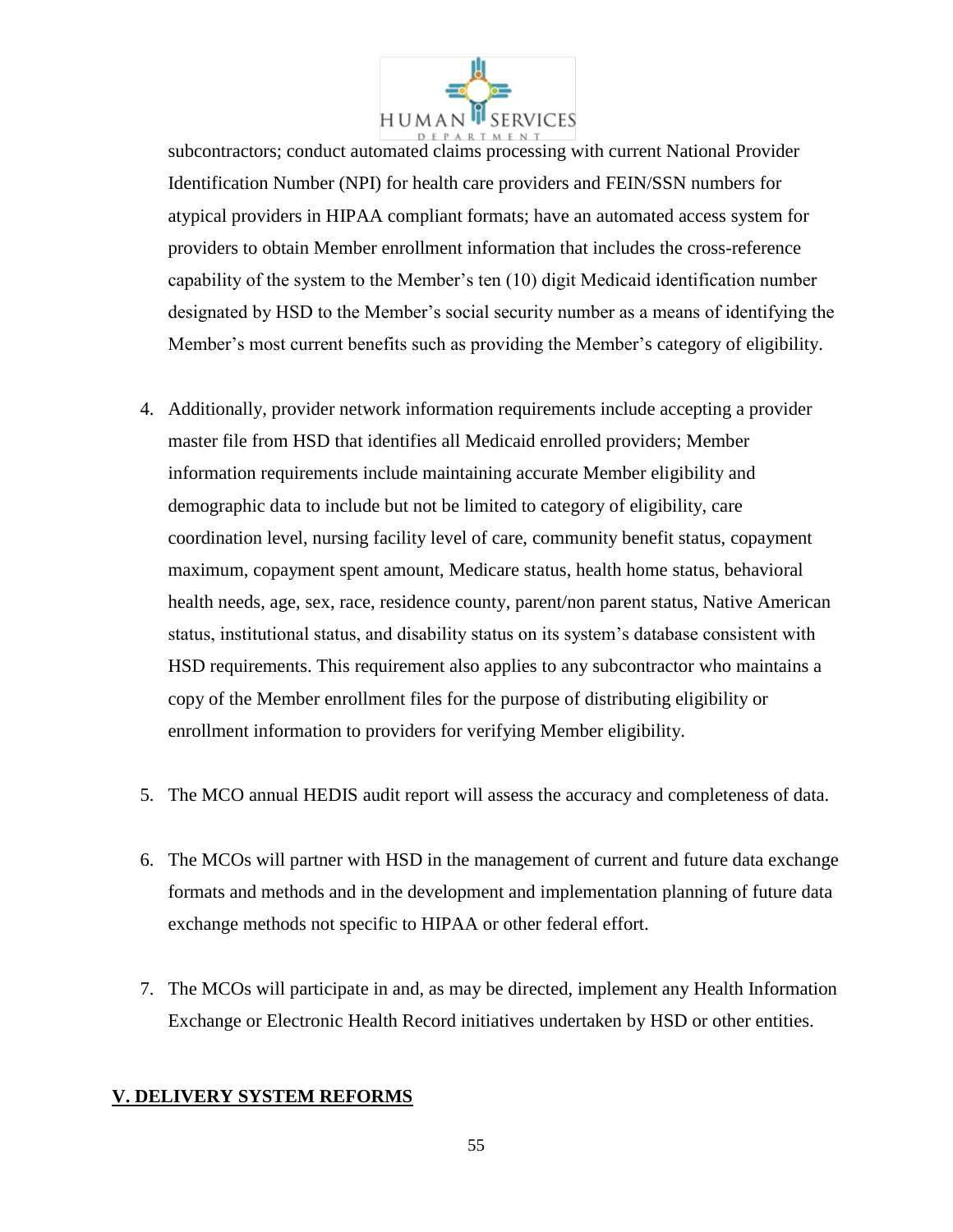

- 1. The populations to be included in Centennial Care will include:
	- a. All CoLTS members, including Native Americans (CoLTS is a managed care program that provides acute, ancillary and long-term care services to some Medicaid and Medicare eligibles);
	- b. PCO recipients (Medicaid eligibles requiring personal care services);
	- c. CoLTS "C" Waiver recipients (Medicaid eligibles who are disabled and elderly);
	- d. Nursing Facility (NF) residents;
	- e. Full dual eligibles;
	- f. Most individuals receiving Medicaid through the traditional Fee-for-Service model;
	- g. All Salud! Members (Salud! is a managed care program that provides acute and ancillary services to some Medicaid eligibles);
	- h. Mi Via Waiver recipients who meet NF level-of-care (self-directed waiver);
	- i. Native American full dual eligibles;
	- j. Native Americans with long-term care needs;
	- k. Those enrolled in CHIP;
	- l. Individuals receiving services under the AIDS Waiver; and
	- m. Newly eligible expansion for adults.
- 2. The reasons for incorporation of these populations into Centennial Care include:
	- a. The program is expensive, consuming about 16% of the current State budget up from 12% last State fiscal year (SFY) and rising to 20% next SFY. Specifically, in 2011, New Mexico and the federal government spent approximately \$3.8 billion on Medicaid services for New Mexicans. The rate of growth in costs precedes the approximately 175,000 additional people who will be added to the program beginning January 2014 under the PPACA and for whom the State will ultimately bear some of the costs.
	- b. The New Mexico Medicaid program is also administratively complex. Today, the program operates under 12 separate waivers as well as a fee-for-service (FFS) program for those either opting out of or exempt from managed care, and seven different health plans execute this complicated delivery system.
	- c. The State is not necessarily buying quality; rather, rates are determined and payments made based on the quantity of services offered. The State pays for services without regard to whether they represent best practices in medicine and without regard to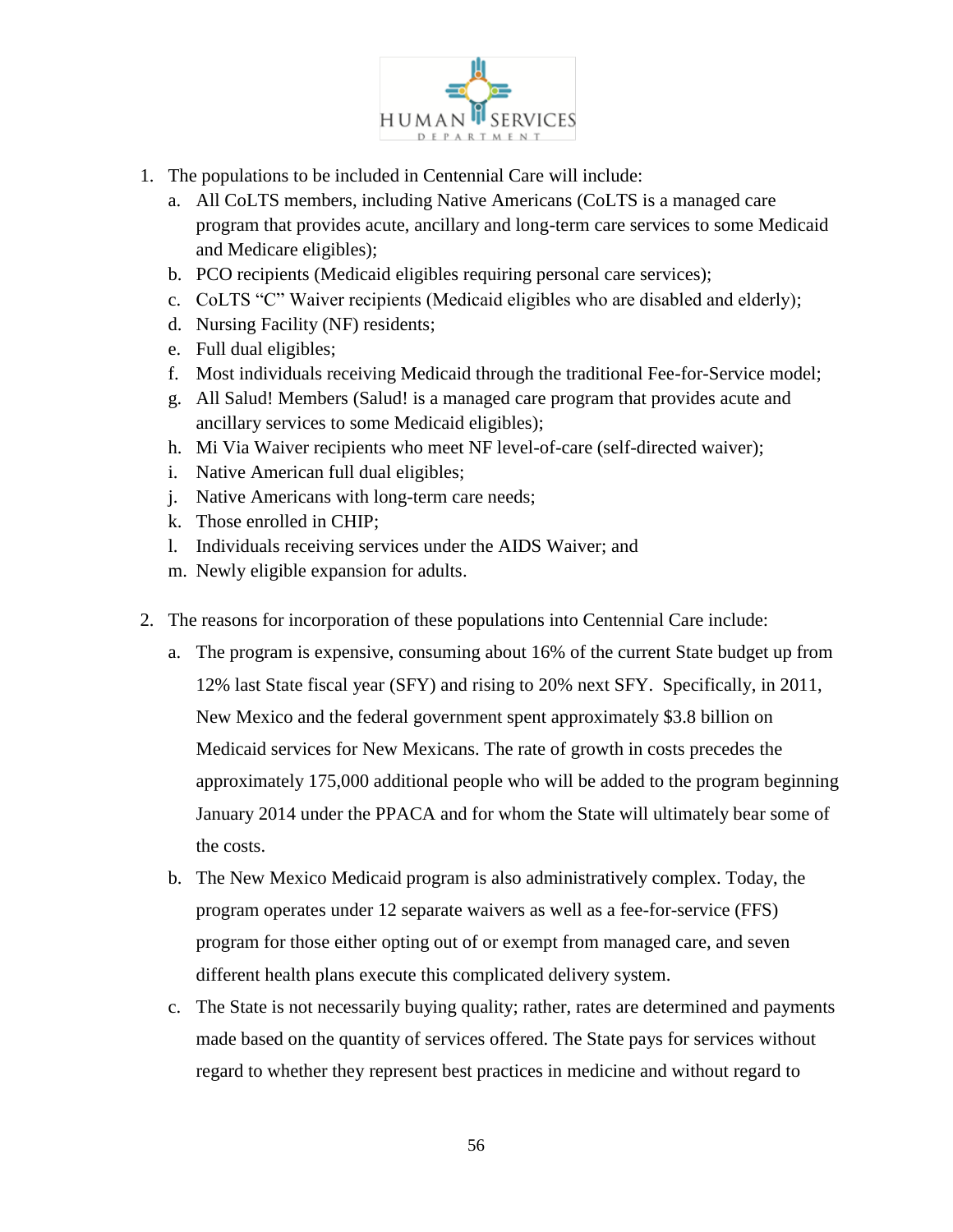

whether those services help make people healthier or help them manage complex medical/behavioral conditions.

For all of these reasons, New Mexico believes that now is the time to modernize Medicaid to assure that the State is buying the most effective, efficient health care possible for our most vulnerable and needy citizens and to create a sustainable program for the future.

The performance measures and reasons for selecting them are stated in Section I.A.4, page 9.

3. The state will work with the MCOs to develop Payment Reform Projects to begin the process of recognizing and rewarding providers based on outcomes, rather than the volume of services delivered. Proposed projects include: payment reform projects for the ambulatory treatment of adult diabetes and pediatric asthma; and, payment reform project focused on bundled payments for hospital care and follow up of Members with diagnoses of pneumonia and congestive heart failure.

The MCOs will have the option to develop other pay for performance initiatives for physical health, behavioral health and long-term care services with the approval of HSD.

HSD will require a collaborative approach to the development of the payment reform projects among all Centennial Care MCOs. It is expected that the MCOs will also collaborate with other entities, including: (i) the New Mexico Hospital Association; (ii) the New Mexico Primary Care Association; (iii) the New Mexico Medical Society; (iv) the Albuquerque Coalition for Health Care Quality (AC4HCQ); and (v) I/T/Us.

The MCO, in collaboration with the other Centennial Care MCOs and the aforementioned partners, will develop a project model subject to approval by HSD and will include:

- a. Development of baseline data and an evaluation methodology;
- b. Definition of best practices in managing the project populations;
- c. Development of performance measures; and
- d. Development of provider incentives to reduce unnecessary utilization and improve patient outcomes.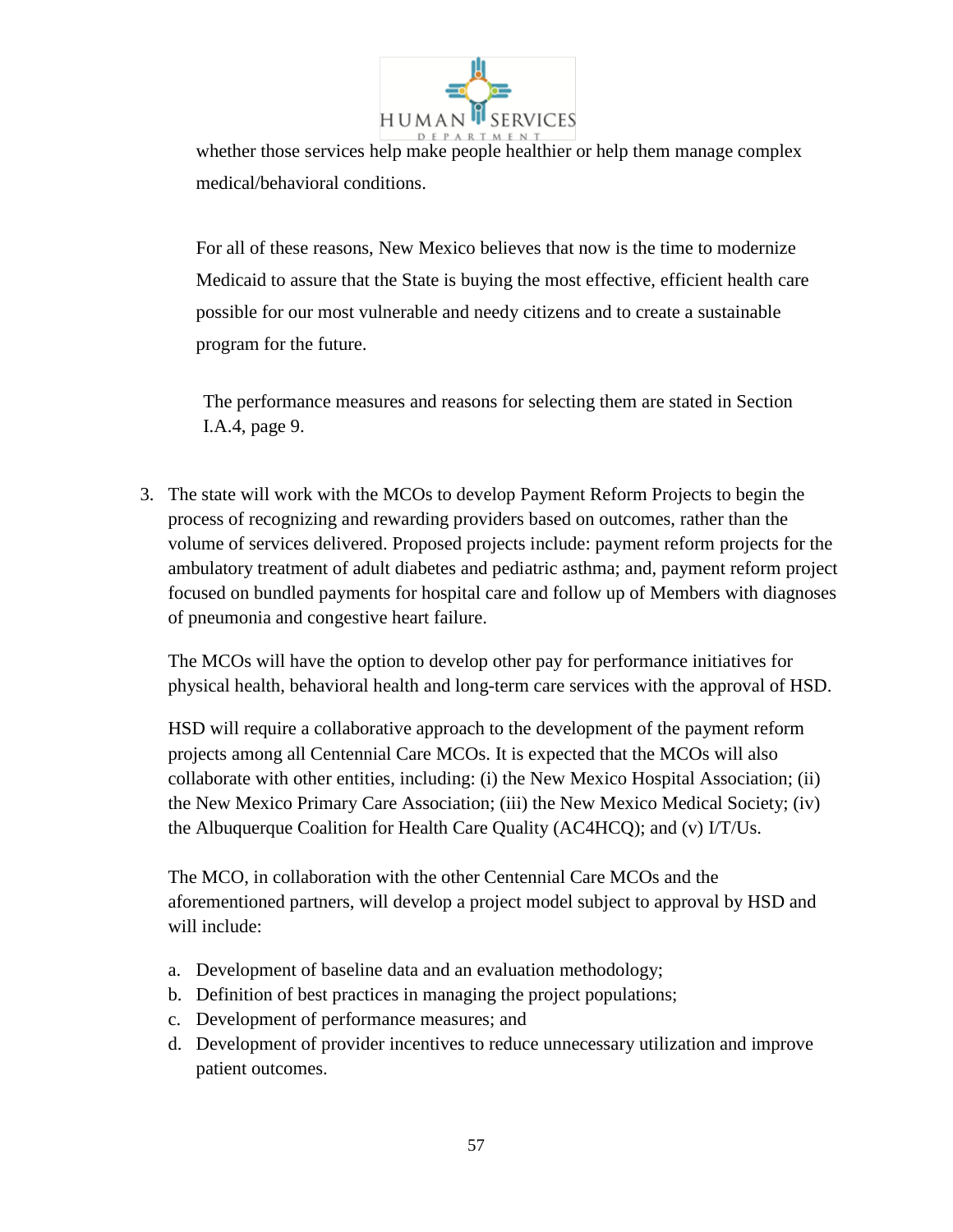

All decisions about the goals and the design of the payment reform pilots are subject to final approval by HSD, including:

- a. Minimum requirements for provider participation;
- b. Program goals;
- c. Clinical measures;
- d. Provider incentives, including gain-sharing/shared savings arrangements between the MCOs and providers; and
- e. Establishment of a common methodology for measurement and evaluation.
- 4. As part of the MCO contract, each MCO is required to implement Performance Improvement Projects (PIPs), at a minimum, in the following areas: one on behavioral health, one on services to children, one on long-term care and one on women's health, and have a PIPs work plan and activities that are consistent with federal/State statutes, regulations and quality assessment/PIP requirements pursuant to 42 CFR 438.240.
- 5. The Special Terms and Conditions (STCs) requirements directly related to the populations included in Centennial Care, in summary, are as follows:
	- 1) The demonstration population will receive comprehensive benefits that are at least equal in amount, duration and scope as those described in the State Plan;
	- 2) Enrollees who meet the NF level of care criteria (as defined by the State) will be eligible for the community benefit.
	- 3) Certain individuals enrolled who are deaf and blind may access the benefit of community interveners. A community intervener is a trained profession who meets the criteria as determined by the State. The intervener works one-on-one with deaf-blind individuals who are five years and older to provide connections to other people and the environment.
	- 4) Enrollees with special health care needs (those who have or are at increased risk for a disease, defect or medical condition that may hinder the achievement of normal physical growth and development and who also require health and related services of a type or amount beyond that required by individuals generally) must have direct access to a specialist, as appropriate for the individual's health care condition, as specified in  $42$  CFR  $438.208(c)(4)$ .
	- 5) Demonstrating Network Adequacy. Annually, each MCO must provide adequate assurances that it has sufficient capacity to serve the expected enrollment in its service area and offers an adequate range of preventive, primary, pharmacy,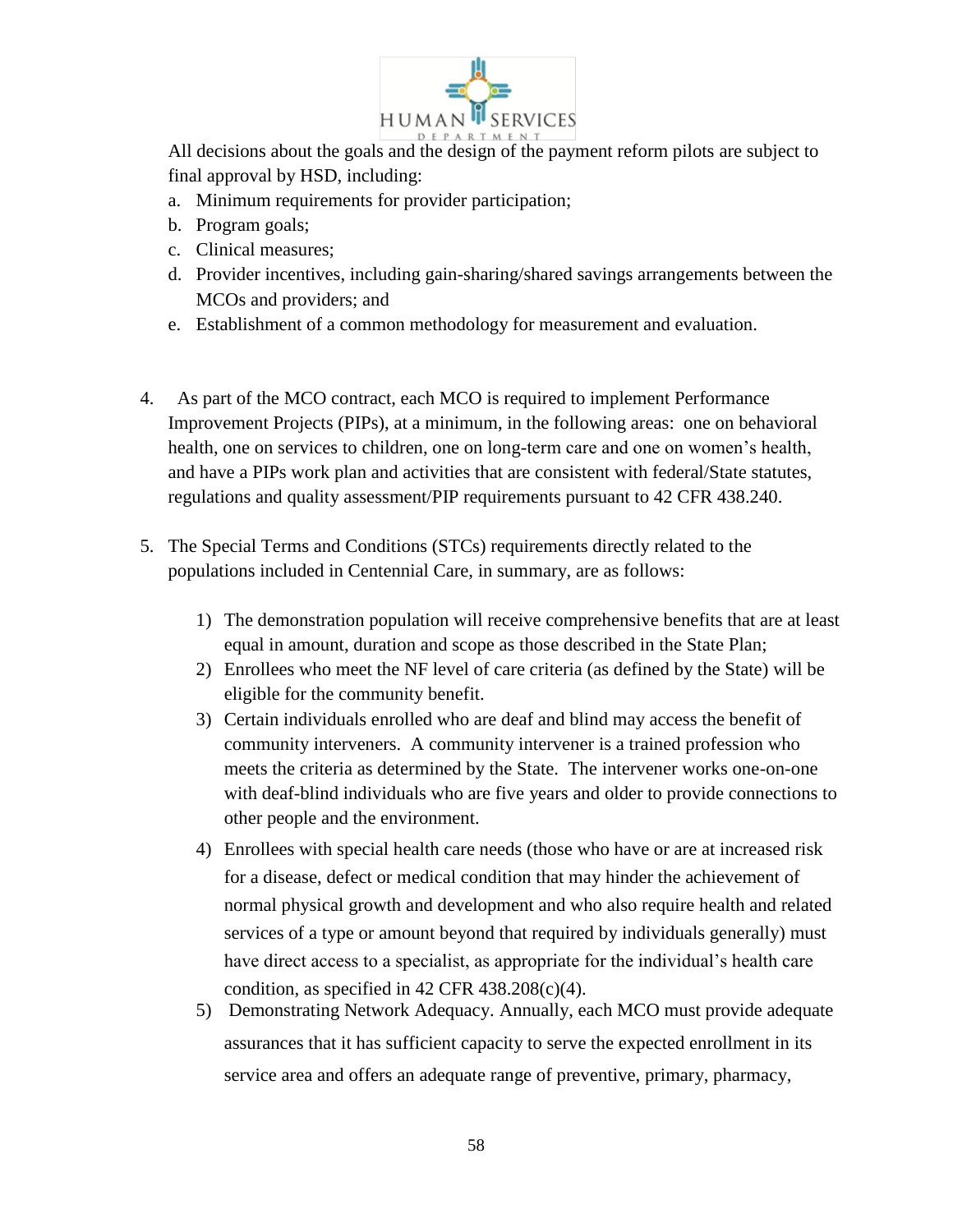

behavioral health, specialty, and HCBS services for the anticipated number of enrollees in the service area.

6) Administrative Authority. HSD will maintain administrative authority for operation of the Centennial Care program. The state maintains oversight of the program by: establishing MCO requirements (via the Centennial Care contract), regularly monitoring MCO performance through regular meetings and reporting and imposing sanctions and penalties when MCOs are not meeting all required standards

a. HSD and/or the EQRO will do random audits of HCBS service plans to endure service plans both meet the needs identified in the CNA, and to ensure those services were received by the member. This will be reported to CMS annually and as required by the CMS Special Terms and Conditions (STCs).

- 7) The state must verify these assurances by reviewing demographic, utilization and enrollment data for enrollees in the demonstration as well as:
- a. The number and types of providers available to provide covered services to the demonstration population;
- b. The number of network providers accepting the new demonstration population; and
- c. The geographic location of providers and demonstration populations, as shown through GeoAccess, similar software or other appropriate methods.
- 8) The state must submit the documentation required in the three aforementioned subparagraphs  $1$ ) – 3) to CMS at an agreed upon time prior to program implementation, as well as with each contract renewal or renegotiation, or at any time that there is a significant impact to each MCO's operation, including service area reduction and/or population expansion.
- 9) Early and Periodic Screening, Diagnosis, and Treatment (EPSDT). The MCOs must fulfill the state's responsibilities for coverage, outreach, and assistance with respect to EPSDT services that are described in the requirements of sections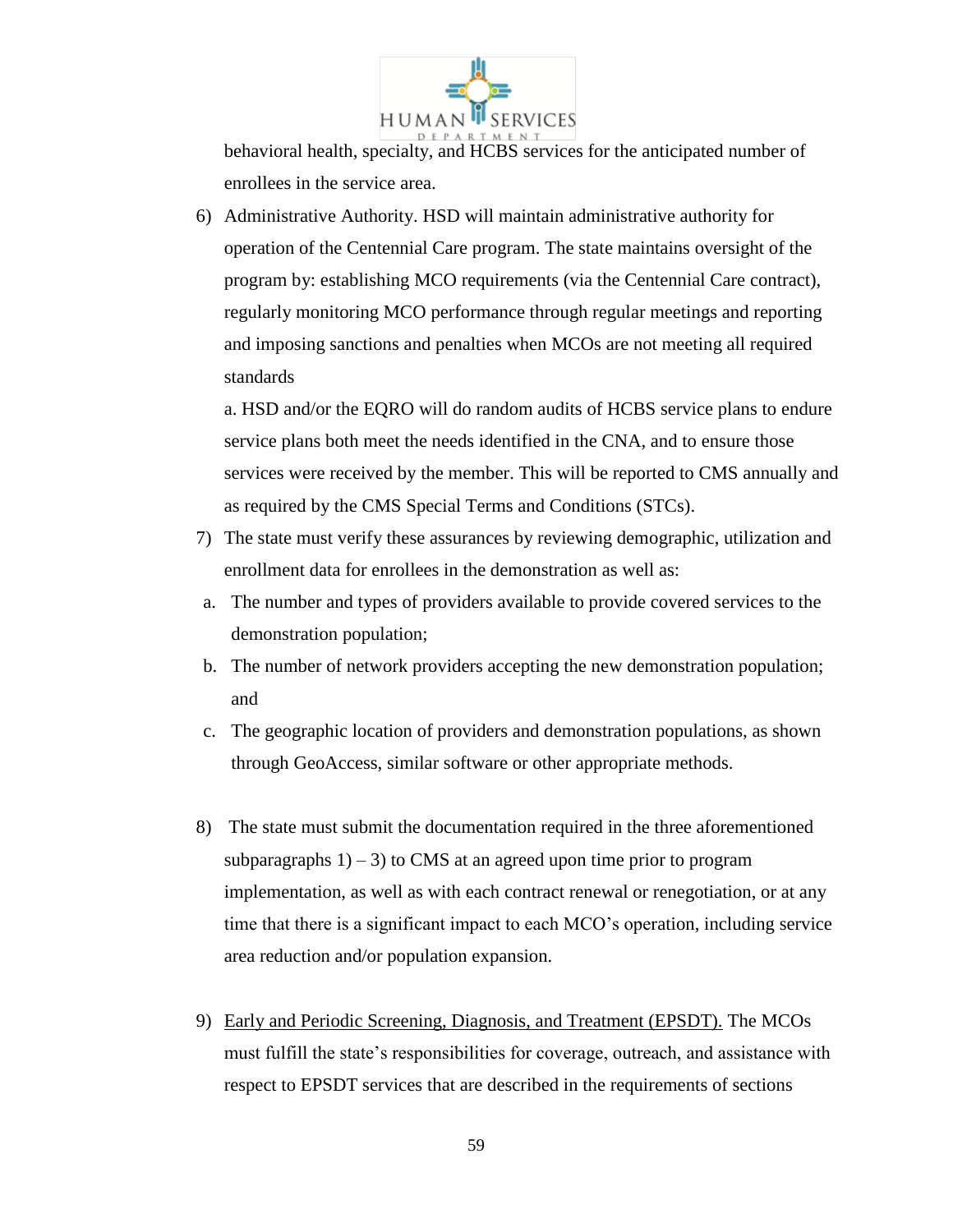

 $1905(a)(4)(b)$  (services),  $1902(a)(43)$  (administrative requirements), and  $1905(r)$ (definitions).

- 10) Required Monitoring Activities by State and/or External Quality Review Organization (EQRO). The State's EQRO process will meet all the requirements of 42 CFR §438 Subpart E. To meet these requirements, the EQRO conducts three mandatory Centers for Medicare & Medicaid Services (CMS) EQR activities based on Letters of Direction (LODs) from HSD. The data collection activities and measures include the following:
	- a. Compliance Monitoring: These evaluations were designed to determine the MCOs compliance with their contract and with state and federal regulations through review of individual health plan records to evaluate implementation of the compliance standards.
	- b. Validation of Performance Measures (PMs): The EQRO validated each of the PMs identified by HSD to evaluate the accuracy of the PMs reported by, or on behalf of, an MCO or SE. The validation also determined the extent to which Medicaid-specific PMs calculated by an MCO or SE followed specifications established by HSD.
	- c. Validation of Performance Improvement Projects (PIPs): The EQRO reviewed two PIPs for each MCO Medicaid program and the SE to verify that the projects were designed, conducted, and reported in a methodologically sound manner. For the PH MCOs with Salud! and State Coverage Insurance (SCI) programs, HealthInsight New Mexico reviewed two PIPs for the Salud! program and two PIPs for the SCI program.
- This EQRO audits include the following information for each mandatory CMS activity conducted: activity objectives; technical method of data collection and analysis; description of data obtained; conclusions drawn from the data; and recommendations for improvement. An assessment of the SE's and each MCO's strengths and weaknesses and information to compare plan performance (as available) are included. When possible, findings from the most recent activities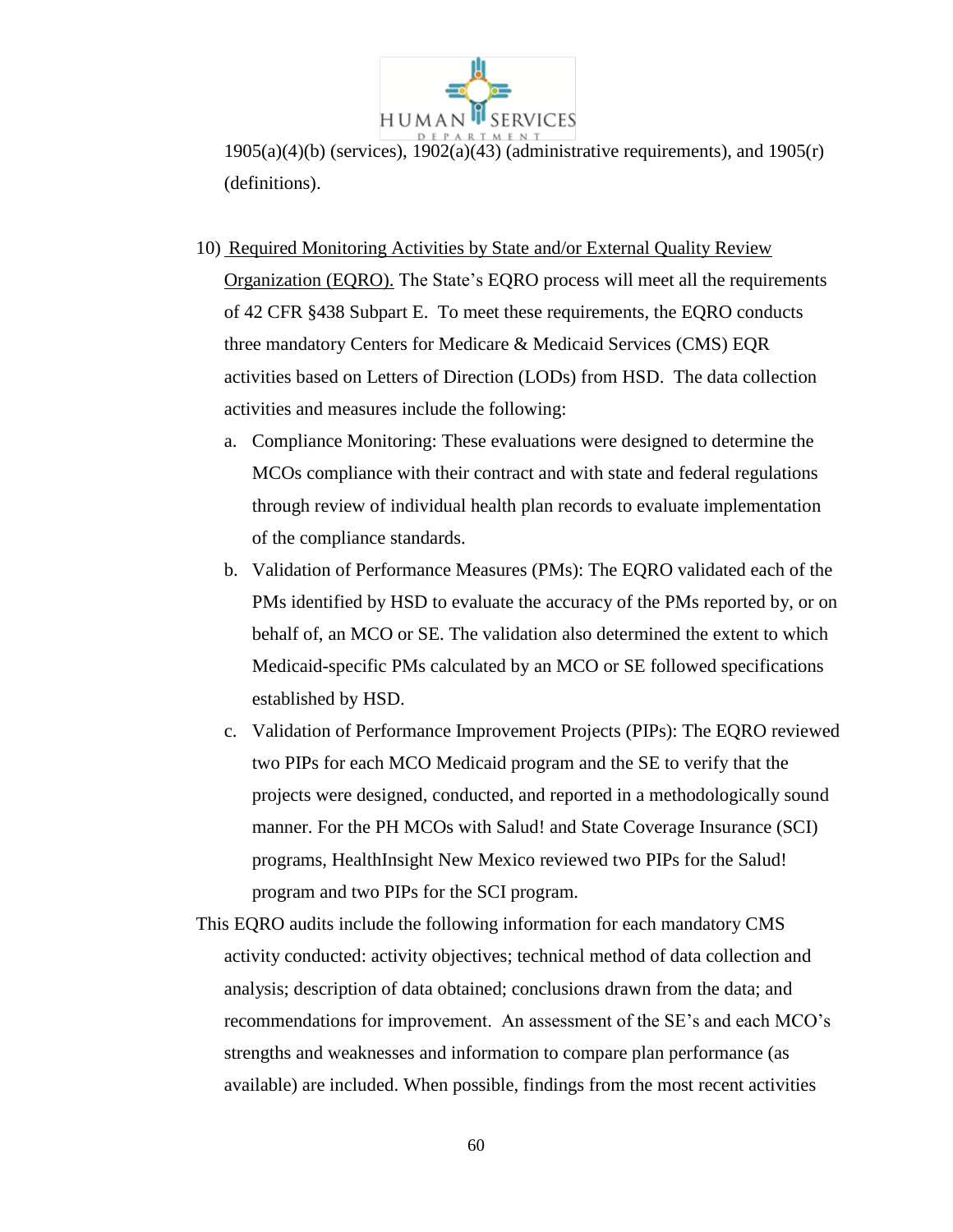

are compared to results from previous time periods, and the status of improvement activities is discussed. Based on the available audit findings, recommendations for improving the quality of health care services provided by each MCO and SE are offered.

- 11) In addition to routine encounter data validation processes that take place at the MCO and State level, the State must maintain its contract with its EQRO to require the independent validation of encounter data for all MCOs at a minimum of once every three years. In addition, the State or its EQRO will monitor and annually evaluate the MCOs and/or their contracting providers' performance on the HCBS requirements under Centennial Care. These include but are not limited to the following:
	- a) Level of care determinations to ensure that approved instruments are being used and applied appropriately and as necessary, and to ensure that individuals being served with the Community Benefit have been assessed to meet the required level of care for those services.
	- b) Service plans to ensure that MCOs are appropriately creating and implementing service plans based on enrollee's identified needs.
	- c) MCO credentialing and/or verification policies to ensure that HCBS services are provided by qualified providers.
	- d) Health and welfare of enrollees to ensure that the MCO, on an ongoing basis, identifies, addresses, and seeks to prevent instances of abuse, neglect and exploitation. The state monitors the Critical incident database and MCO reports and follows up on reports of abuse, neglect, exploitation and ensures the notification of agencies. This is reported to CMS through the quarterly STC reports.

Additionally, an evaluation for nursing facility level of care (LOC) must be given to all applicants for whom there is a reasonable indication that services may be needed in the future either by the State, or as a contractual requirement by the MCO. The LOC process and instruments will be implemented as specified by the State. MCOs will use common elements within their tools that are based on the Minimum Data Set. The State will approve the evaluation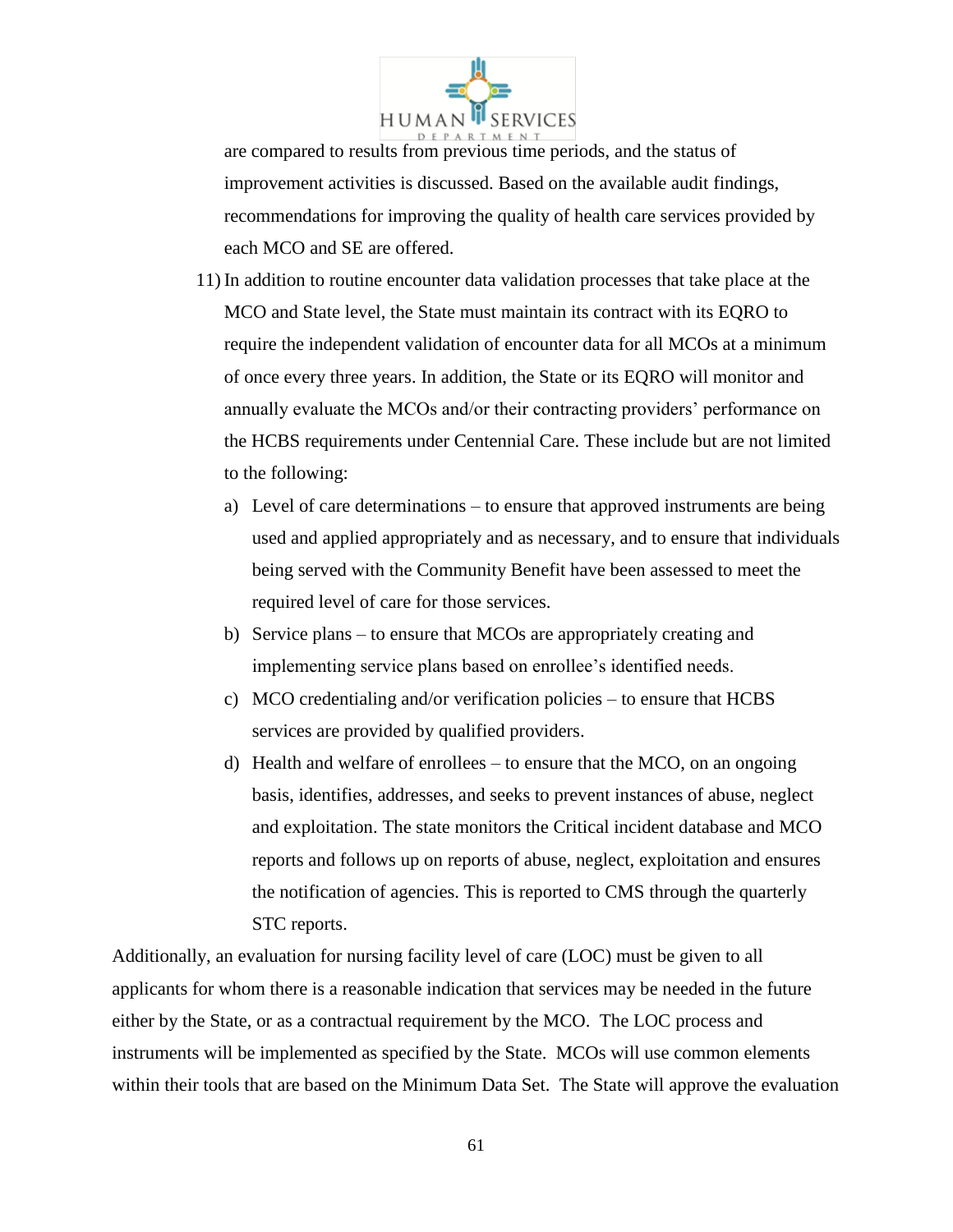

tool used by each MCO for this LOC determination and the MCO is responsible for informing HSD of the Member's eligibility and enrollment status. The State will assure that MCOs provide objective LOC determinations by: i. The use of LOC determination criteria developed by the state; ii. The State's QB and/or its EQRO will regularly conduct a review of a valid representative sample of each MCO's LOC determinations to assure that LOC criteria are being appropriately applied; iii. The State's QB and/or its EQRO will sample MCO LOC determinations to assure that LOC criteria are being appropriately applied by the MCOs; iv. The MCOs will report monthly on the LOC determinations/redeterminations they conduct; and v. Beneficiaries will have the opportunity to appeal determinations.

> 12) State advisory committees and MCO participant advisory committees will meet periodically to discuss issues. Meeting minutes will be kept and analyzed by the State to determine further action when required. CMS will have access to these minutes upon request.

Each MCO will submit for HSD approval, a delivery system improvement project that is designed to increase the use of electronic health records by its contract providers and to increase the number of its contract providers who participate in the exchange of electronic health information using the HIE operated by the NM Health Information Collaborative or its successor. The MCO's submission will include: a brief description of the project; a clearly stated goal that can be validated with data; a discussion of the base line from which the plan seeks to make progress and the data used to determine the base line; and a discussion about measuring progress toward the goal and the data used to measure progress. The MCO's plan will be submitted to HSD by February 1, 2014 and HSD will provide feedback/approval within two (2) weeks of receipt of the MCO's plan. The goal agreed to by the MCO and HSD will become the target for release of withhold associated with this objective.

#### **VI. CONCLUSIONS AND OPPORTUNITIES**

#### **A. Successes**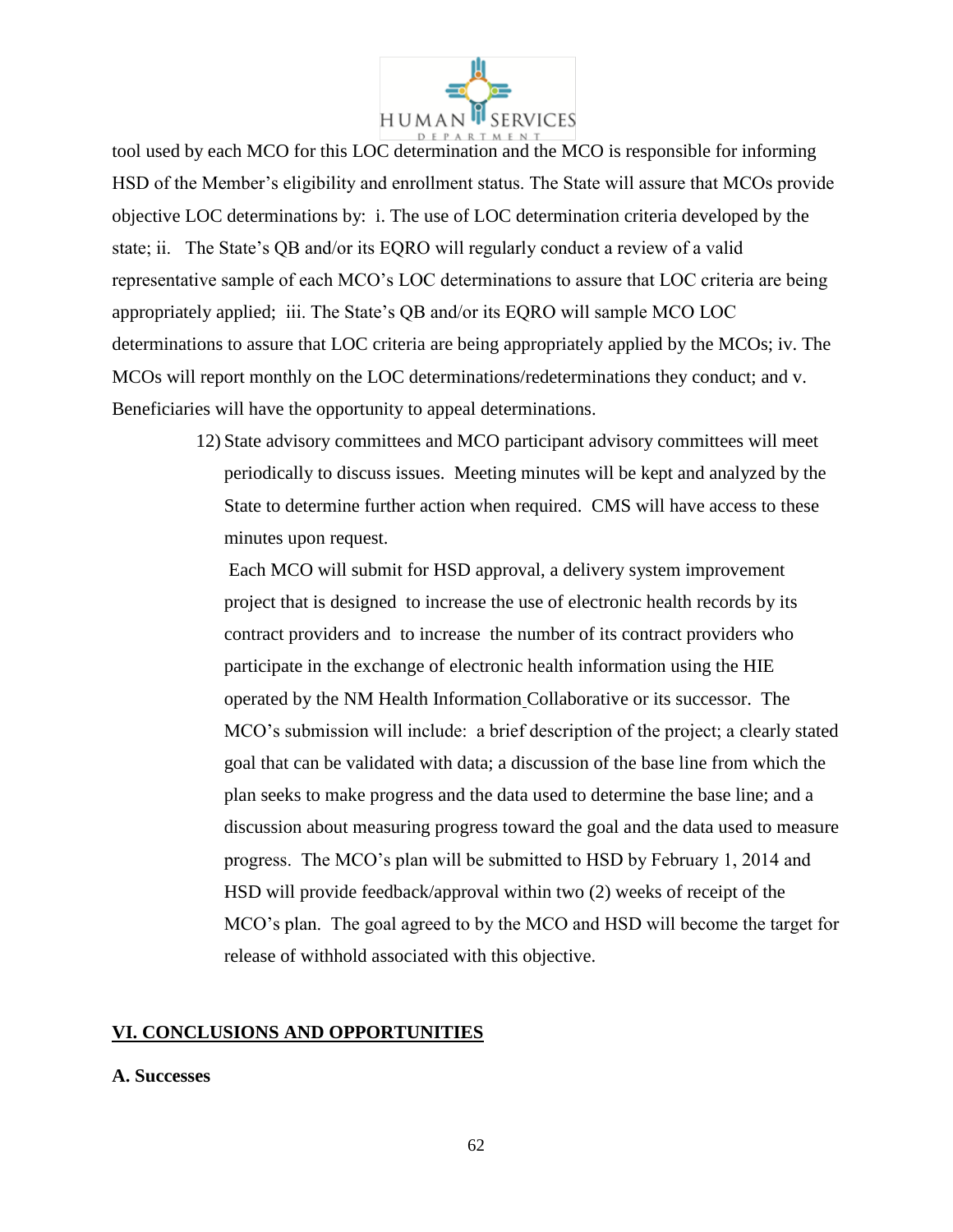

- 1. To improve the health and welfare for New Mexicans, the State has established the following:
	- a. A Pay for Performance initiative, including a contract tracking measure, to improve immunization rates for NM children. The MCO and State multi-agency collaborative to improve immunization rates is continuing.
	- b. A critical incident database has been established that enables providers to electronically enter reports related to abuse, neglect, exploitation, expected and unexpected deaths. The quality bureau analyzes these reports and takes appropriate action when warranted. The MCOs generate monthly reports that allow for identification of areas for improvement.
	- c. Asthma Disease Management Programs developed by the SALUD! MCOs are reporting decreases in ER utilization and hospitalizations among members with asthma by providing member with tools for self-management.
	- d. A tracking measure was implemented to monitor the prevalence of early screening for Developmental Delays. Recommendations call for standardized methods for identifying children at risk of developmental delays, easy access to services for children with identified delays, coordinated case management, and ongoing measurement to produce information to facilitate quality improvement. The state is currently partnering with Envision NM to influence primary and pediatric practices to include routine uniform screening for early developmental delays.
	- e. Disparities in preventative dental care to the Developmentally Delayed population have been identified.
	- f. Disparities in obtaining adequate prenatal care in regions of the state heavily populated by Native Americans have been identified.
- 2. Health Information Technology

The New Mexico Health Care Providers E-Prescribing Project is a collaboration between HSD/MAD and the *HealthInsight* New Mexico (formerly New Mexico Medical Review Association or NMMRA). The project goal is to make e-prescribing widely available and to improve efficiency and reduce errors through the transmission of prescriptions from healthcare providers to pharmacists. Other benefits include formulary compliance, dosage compliance, detection of duplicate prescriptions, potential drug interactions, and medication history eligibility verification.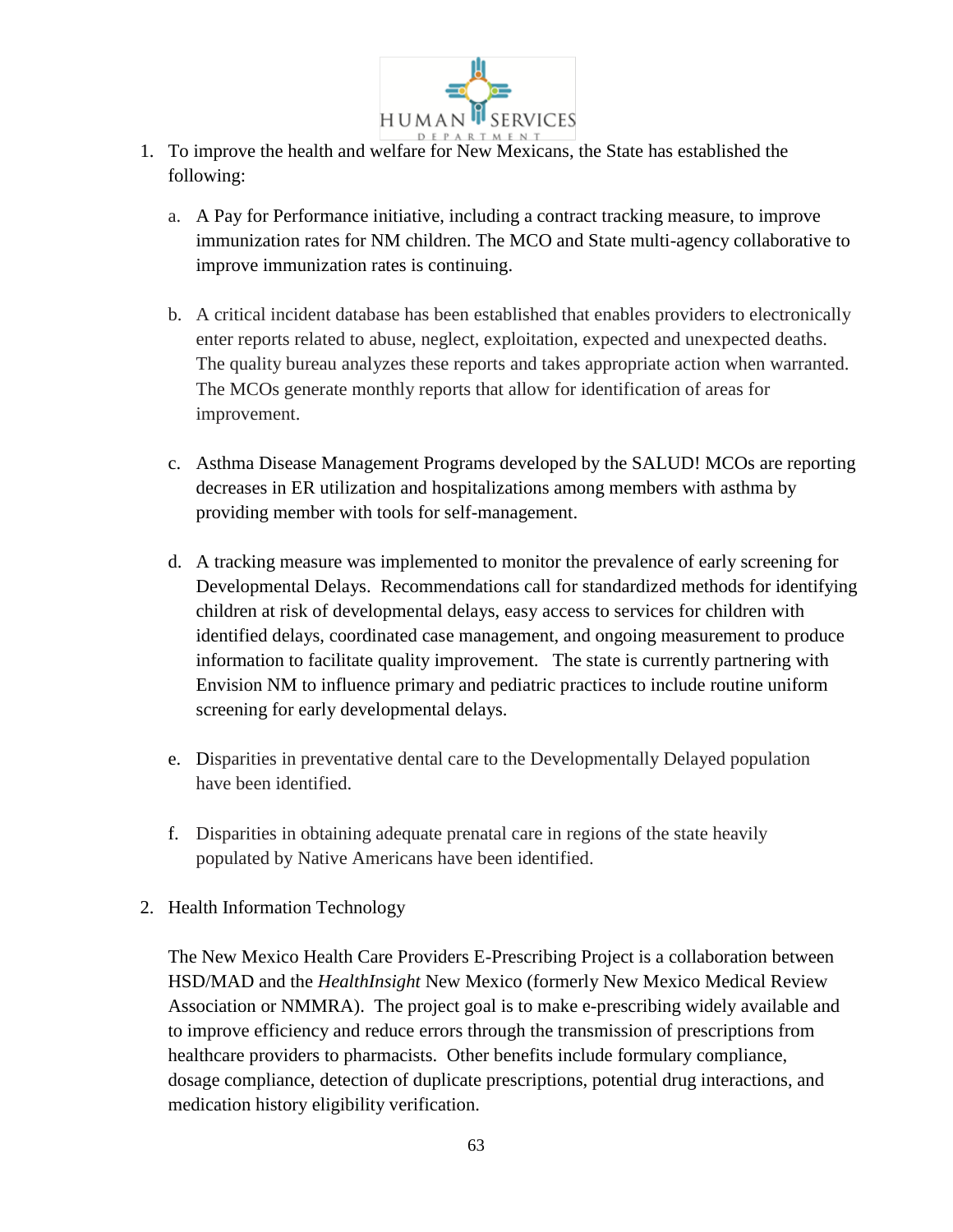

Salud! Members are currently benefiting from telemonitoring initiatives that have been initiated throughout the state. One such initiative is targeted to high-risk patients in home care settings. Principal participants include Presbyterian Home Health, *HealthInsight*  New Mexico and the New Mexico Association for Home and Hospice Care. The project goal is to improve patient health through better management of chronic conditions and post-hospitalization care. Another telemonitoring initiative is the Envision New Mexico "Childhood Overweight Medical Management Telehealth Consultation (COMM-TC). This program links pediatric specialists from the University of New Mexico Health Science Center with rural, primary health care providers to provide instruction regarding the care of overweight children and their co-morbid conditions.

- 3. The New Mexico **"Web Portal"** extends the business capabilities of Medicaid program providers by offering user-friendly tools and resources electronically. Registered users may log in to access the following interactive features of the portal:
	- a. Claim status inquiry;
	- b. Prior authorization inquiry;
	- c. Eligibility inquiry;
	- d. Payment history inquiry; and
	- e. Reports and data files.
- 4. Health Insurance Exchange

In a news release issued by the U.S. Health and Human Services Department on January 3, 2013, it stated that New Mexico has made significant progress, and will be ready in ten months for open enrollment when New Mexicans will be able to use the new marketplace to easily purchase quality health insurance plans.

Because of the Affordable Care Act, consumers will have access to a new marketplace starting in 2014 where they can access quality, affordable private health insurance. These comprehensive health plans will ensure consumers have the same kinds of insurance choices as members of Congress.

Consumers in every state will be able to buy insurance from qualified health plans directly through these marketplaces and may be eligible for tax credits to help pay for their health insurance.

## **B. Challenges**